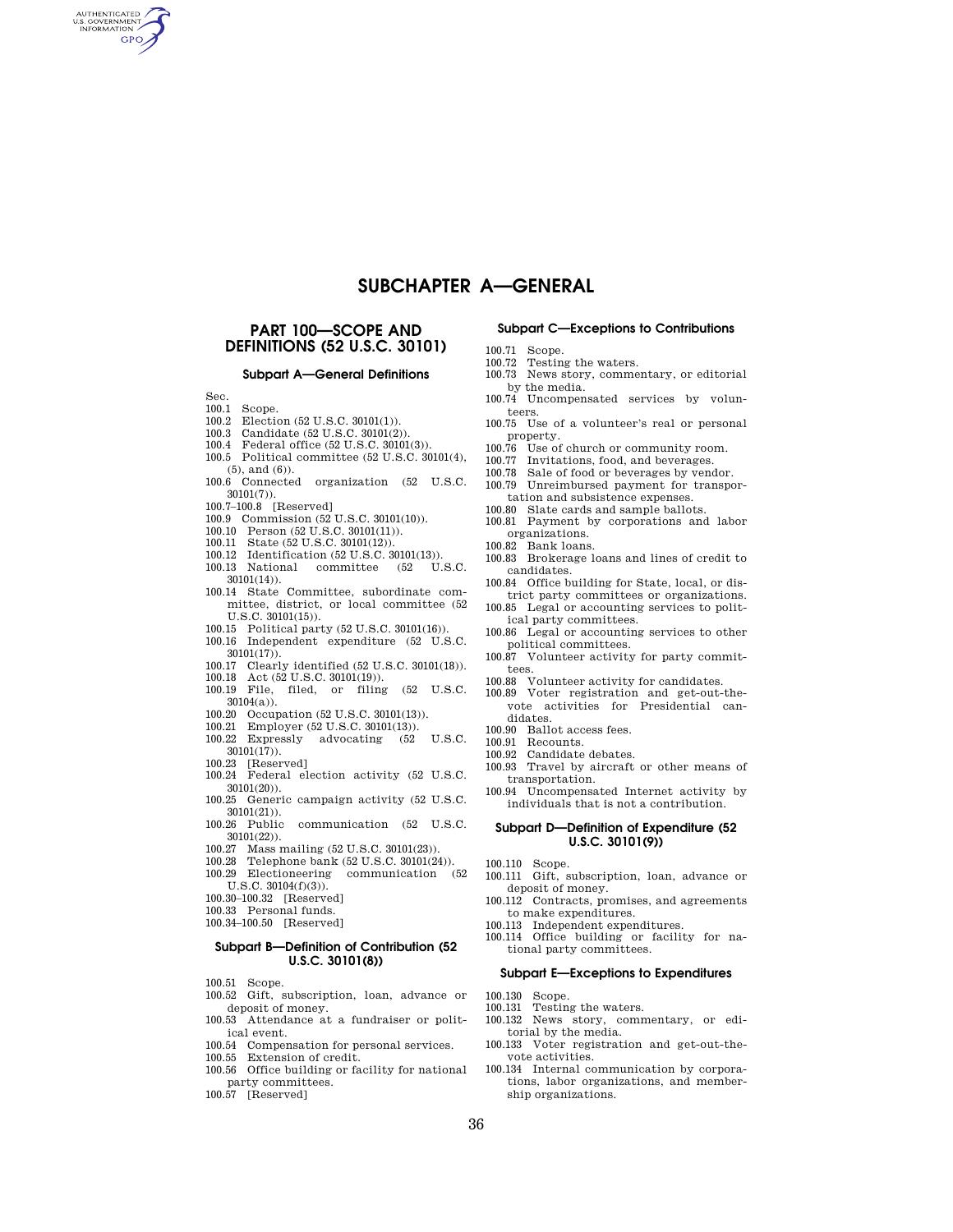- 100.135 Use of a volunteer's real or personal property.
- 100.136 Use of church or community room.
- 100.137 Invitations, food, and beverages.<br>100.138 Sale of food or beverages by year.
- Sale of food or beverages by vendor. 100.139 Unreimbursed payment for transpor-
- tation and subsistence expenses.
- 100.140 Slate cards and sample ballots.
- 100.141 Payment by corporations and labor organizations.
- 100.142 Bank loans.
- 100.143 Brokerage loans and lines of credit to candidates.
- 100.144 Office building for State, local, or district party committees or organizations.
- 100.145 Legal or accounting services to political party committees.
- 100.146 Legal or accounting services to other political committees.
- 100.147 Volunteer activity for party committees.
- 100.148 Volunteer activity for candidate.
- 100.149 Voter registration and get-out-thevote activities for Presidential Candidates.
- 100.150 Ballot access fees.
- 100.151 Recounts.
- 100.152 Fundraising costs for Presidential candidates.
- 100.153 Routine living expenses.
- 100.154 Candidate debates.
- 100.155 Uncompensated Internet activity by individuals that is not an expenditure.

AUTHORITY: 52 U.S.C. 30101, 30102(g), 30104, 30111(a)(8), and 30114(c).

SOURCE: 45 FR 15094, Mar. 7, 1980, unless otherwise noted.

## **Subpart A—General Definitions**

#### **§ 100.1 Scope.**

This subchapter is issued by the Federal Election Commission to implement the Federal Election Campaign Act of 1971, as amended, 52 U.S.C. 30101 *et seq.* 

[79 FR 16663, Mar. 26, 2014, as amended at 79 FR 77844, Dec. 29, 2014]

## **§ 100.2 Election (52 U.S.C. 30101(1)).**

(a) *Election* means the process by which individuals, whether opposed or unopposed, seek nomination for election, or election, to Federal office. The specific types of elections, as set forth at 11 CFR 100.2 (b), (c), (d), (e) and (f) are included in this definition.

(b) *General election.* A general election is an election which meets either of the following conditions:

(1) An election held in even numbered years on the Tuesday following the first Monday in November is a general election.

(2) An election which is held to fill a vacancy in a Federal office (*i.e.*, a special election) and which is intended to result in the final selection of a single individual to the office at stake is a general election. See 11 CFR 100.2(f).

(c) *Primary election.* A primary election is an election which meets one of the following conditions:

(1) An election which is held prior to a general election, as a direct result of which candidates are nominated, in accordance with applicable State law, for election to Federal office in a subsequent election is a primary election.

(2) An election which is held for the expression of a preference for the nomination of persons for election to the office of President of the United States is a primary election.

(3) An election which is held to elect delegates to a national nominating convention is a primary election.

(4) With respect to individuals seeking federal office as independent candidates, or without nomination by a major party (as defined in 26 U.S.C. 9002(6)), the primary election is considered to occur on one of the following dates, at the choice of the candidate:

(i) The day prescribed by applicable State law as the last day to qualify for a position on the general election ballot may be designated as the primary election for such candidate.

(ii) The date of the last major party primary election, caucus, or convention in that State may be designated as the primary election for such candidate.

(iii) In the case of non-major parties, the date of the nomination by that party may be designated as the primary election for such candidate.

(5) With respect to any major party candidate (as defined at 26 U.S.C.  $9002(6)$ ) who is unopposed for nomination within his or her own party, and who is certified to appear as that party's nominee in the general election for the office sought, the primary election is considered to have occurred on the date on which the primary election was held by the candidate's party in that State.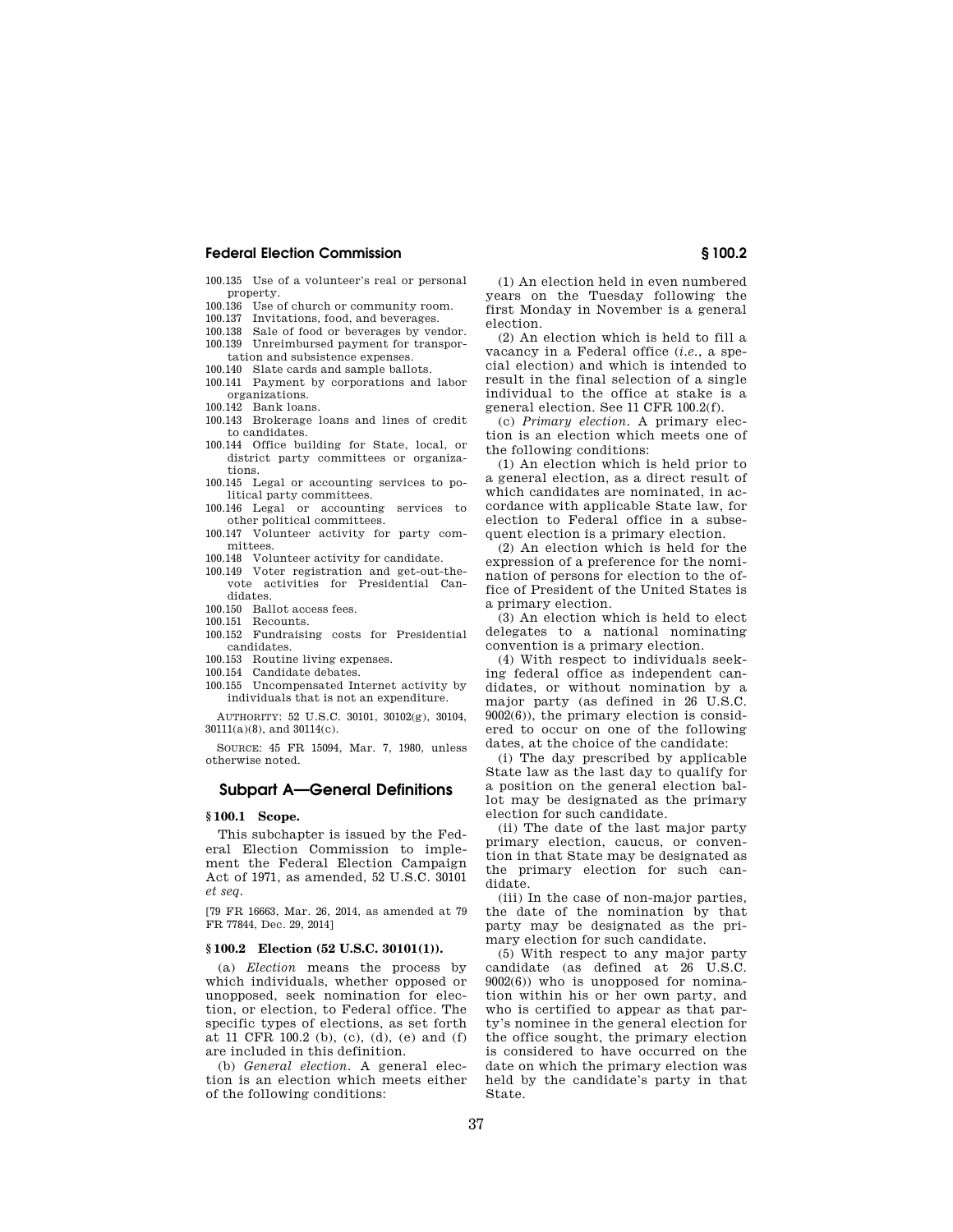(d) *Runoff election. Runoff election*  means the election which meets either of the following conditions:

(1) The election held after a primary election, and prescribed by applicable State law as the means for deciding which candidate(s) should be certified as a nominee for the Federal office sought, is a runoff election.

(2) The election held after a general election and prescribed by applicable State law as the means for deciding which candidate should be certified as an officeholder elect, is a runoff election.

(e) *Caucus or Convention.* A caucus or convention of a political party is an election if the caucus or convention has the authority to select a nominee for federal office on behalf of that party.

(f) *Special election. Special election*  means an election which is held to fill a vacancy in a Federal office. A special election may be a primary, general, or runoff election, as defined at 11 CFR 100.2 (b), (c) and (d).

## **§ 100.3 Candidate (52 U.S.C. 30101(2)).**

(a) *Definition. Candidate* means an individual who seeks nomination for election, or election, to federal office. An individual becomes a candidate for Federal office whenever any of the following events occur:

(1) The individual has received contributions aggregating in excess of \$5,000 or made expenditures aggregating in excess of \$5,000.

(2) The individual has given his or her consent to another person to receive contributions or make expenditures on behalf of that individual and such person has received contributions aggregating in excess of \$5,000 or made expenditures aggregating in excess of \$5,000.

(3) After written notification by the Commission that any other person has received contributions aggregating in excess of \$5,000 or made expenditures aggregating in excess of \$5,000 on the individual's behalf, the individual fails to disavow such activity by letter to the Commission within 30 days of receipt of the notification.

(4) The aggregate of contributions received under  $11$  CFR  $100.3(a)$   $(1)$ ,  $(2)$ , and (3), in any combination thereof, ex-

**§ 100.3 11 CFR Ch. I (1–1–21 Edition)** 

ceeds \$5,000, or the aggregate of expenditures made under 11 CFR 100.3(a)  $(1)$ ,  $(2)$ , and  $(3)$ , in any combination thereof, exceeds \$5,000.

(b) *Election cycle.* For purposes of determining whether an individual is a candidate under this section, contributions or expenditures shall be aggregated on an election cycle basis. An election cycle shall begin on the first day following the date of the previous general election for the office or seat which the candidate seeks, unless contributions or expenditures are designated for another election cycle. For an individual who receives contributions or makes expenditures designated for another election cycle, the election cycle shall begin at the time such individual, or any other person acting on the individual's behalf, first receives contributions or makes expenditures in connection with the designated election. The election cycle shall end on the date on which the general election for the office or seat that the individual seeks is held.

## **§ 100.4 Federal office (52 U.S.C. 30101(3)).**

*Federal office* means the office of President or Vice President of the United States, Senator or Representative in, or Delegate or Resident Commissioner to, the Congress of the United States.

#### **§ 100.5 Political committee (52 U.S.C. 30101(4), (5), and (6)).**

*Political committee* means any group meeting one of the following conditions:

(a) Except as provided in 11 CFR 100.5 (b), (c) and (d), any committee, club, association, or other group of persons which receives contributions aggregating in excess of \$1,000 or which makes expenditures aggregating in excess of \$1,000 during a calendar year is a political committee.

(b) Any separate segregated fund established under 52 U.S.C.  $30118(b)(2)(C)$ is a political committee.

(c) Any local committee of a political party is a political committee if: it receives contributions aggregating in excess of \$5,000 during a calendar year; it makes payments exempted from the definition of contribution, under 11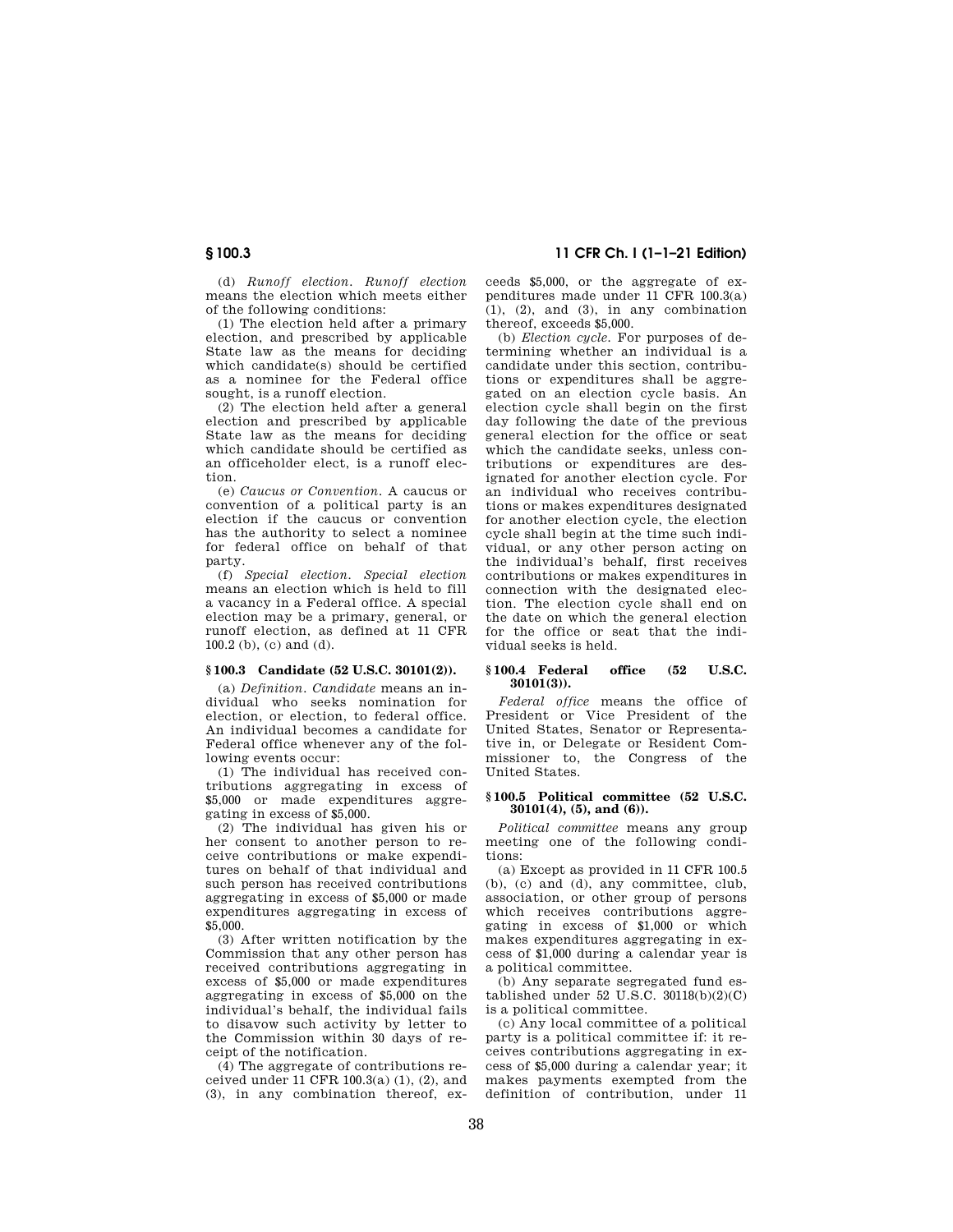CFR 100.80, 100.87, and 100.89 and expenditure, under 11 CFR 100.140, 100.147, and 100.149, which payments aggregate in excess of \$5,000 during a calendar year; or it makes contributions aggregating in excess of \$1,000 or makes expenditures aggregating in excess of \$1,000 during a calendar year.

(d) An individual's principal campaign committee or authorized committee(s) becomes a political committee(s) when that individual becomes a candidate pursuant to 11 CFR 100.3.

(e) The following are examples of political committees:

(1) *Principal campaign committee. Principal campaign committee* means a political committee designated and authorized by a candidate pursuant to 11 CFR 101.1 and 102.1.

(2) *Single candidate committee. Single candidate committee* means a political committee other than a principal campaign committee which makes or receives contributions or makes expenditures on behalf of only one candidate.

(3) *Multi-candidate committee. Multicandidate committee* means a political committee which—

(i) Has been registered with the Commission for at least 6 months;

(ii) Has received contributions for Federal elections from more than 50 persons; and

(iii) Except for any State political party organization, has made contributions to 5 or more Federal candidates.

(4) *Party committee. Party committee*  means a political committee which represents a political party and is part of the official party structure at the national, State, or local level.

(5) *Delegate committee.* A delegate committee is a group of persons that receives contributions or makes expenditures for the sole purpose of influencing the selection of one or more delegates to a national nominating convention. The term *delegate committee* includes a group of delegates, a group of individuals seeking selection as delegates and a group of individuals supporting delegates. A delegate committee that qualifies as a political committee under 11 CFR 100.5 must register with the Commission pursuant to 11 CFR part 102 and report its receipts and disbursements in accordance

with 11 CFR part 104. (See definition of *delegate* at 11 CFR 110.14(b)(1).)

(6) *Leadership PAC. Leadership PAC*  means a political committee that is directly or indirectly established, financed, maintained or controlled by a candidate for Federal office or an individual holding Federal office but which is not an authorized committee of the candidate or individual and which is not affiliated with an authorized committee of the candidate or individual, except that leadership PAC does not include a political committee of a political party.

(7) *Lobbyist/Registrant PAC. See* 11 CFR 104.22(a)(3).

(f) A political committee is either an authorized committee or an unauthorized committee.

(1) *Authorized committee.* An *authorized committee* means the principal campaign committee or any other political committee authorized by a candidate under 11 CFR 102.13 to receive contributions or make expenditures on behalf of such candidate, or which has not been disavowed pursuant to 11 CFR  $100.3(a)(3)$ .

(2) *Unauthorized committee.* An *unauthorized committee* is a political committee which has not been authorized in writing by a candidate to solicit or receive contributions or make expenditures on behalf of such candidate, or which has been disavowed pursuant to 11 CFR 100.3(a)(3).

(g) *Affiliated committee.* (1) All authorized committees of the same candidate for the same election to Federal office are affiliated.

(2) All committees (including a separate segregated fund, *see* 11 CFR part 114) established, financed, maintained or controlled by the same corporation, labor organization, person, or group of persons, including any parent, subsidiary, branch, division, department, or local unit thereof, are affiliated. *Local unit* may include, in appropriate cases, a franchisee, licensee, or State or regional association.

(3) Affiliated committees sharing a single contribution limitation under paragraph  $(g)(2)$  of this section include all of the committees established, financed, maintained or controlled by—

(i) A single corporation and/or its subsidiaries;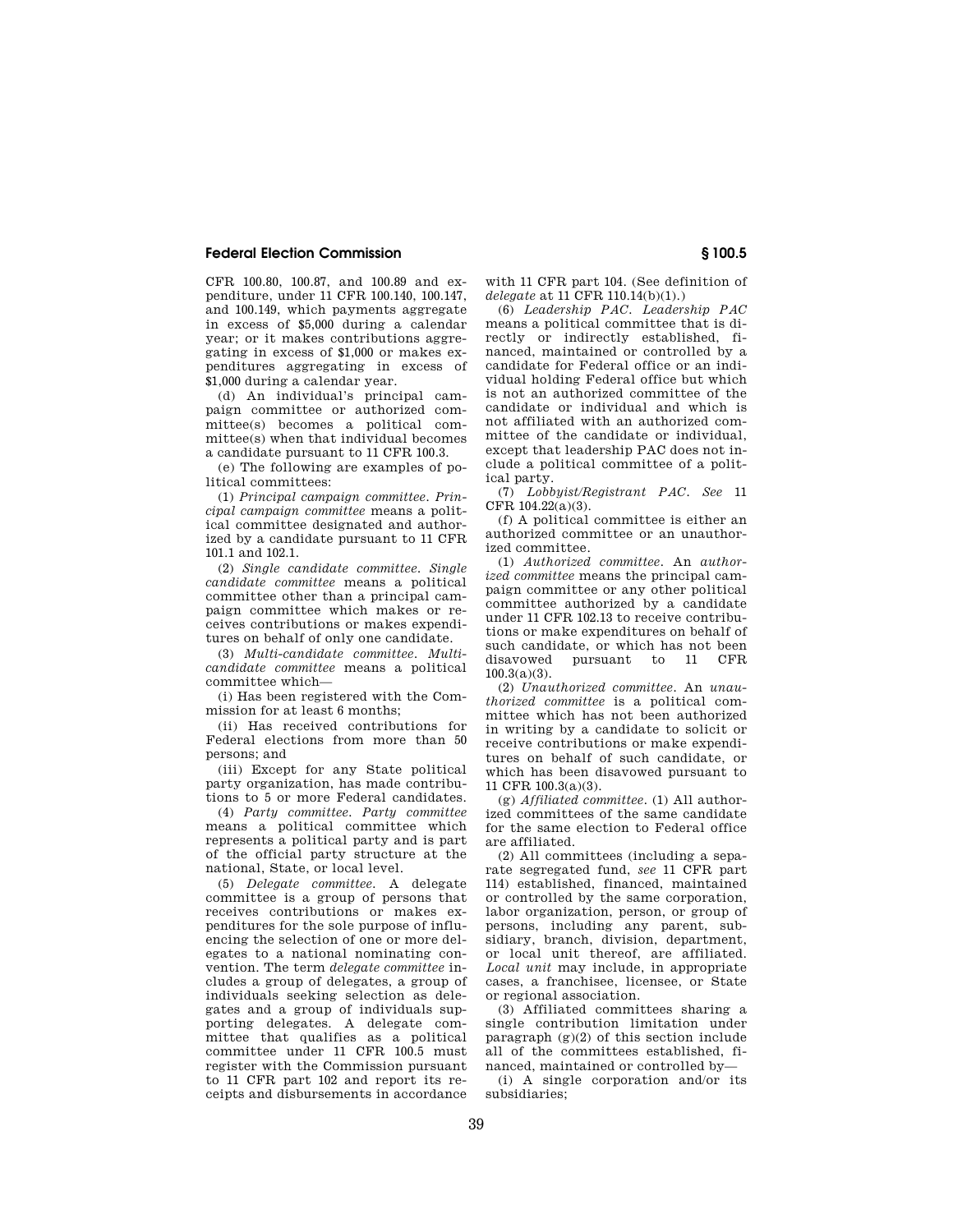(ii) A single national or international union and/or its local unions or other subordinate organizations;

(iii) An organization of national or international unions and/or all its State and local central bodies;

(iv) A membership organization, (other than political party committees, *see* 11 CFR 110.3(b)) including trade or professional associations, *see* 11 CFR 114.8(a), and/or related State and local entities of that organization or group; or

(v) The same person or group of persons.

(4)(i) The Commission may examine the relationship between organizations that sponsor committees, between the committees themselves, or between one sponsoring organization and a committee established by another organization to determine whether committees are affiliated.

(ii) In determining whether committees not described in paragraphs  $(g)(3)$ (i)–(iv) of this section are affiliated, the Commission will consider the circumstantial factors described in paragraphs  $(g)(4)(ii)$  (A) through (J) of this section. The Commission will examine these factors in the context of the overall relationship between committees or sponsoring organizations to determine whether the presence of any factor or factors is evidence of one committee or organization having been established, financed, maintained or controlled by another committee or sponsoring organization. Such factors include, but are not limited to:

(A) Whether a sponsoring organization owns controlling interest in the voting stock or securities of the sponsoring organization of another committee;

(B) Whether a sponsoring organization or committee has the authority or ability to direct or participate in the governance of another sponsoring organization or committee through provisions of constitutions, bylaws, contracts, or other rules, or through formal or informal practices or procedures;

(C) Whether a sponsoring organization or committee has the authority or ability to hire, appoint, demote or otherwise control the officers, or other decisionmaking employees or members of another sponsoring organization or committee;

(D) Whether a sponsoring organization or committee has a common or overlapping membership with another sponsoring organization or committee which indicates a formal or ongoing relationship between the sponsoring organizations or committees;

(E) Whether a sponsoring organization or committee has common or overlapping officers or employees with another sponsoring organization or committee which indicates a formal or ongoing relationship between the sponsoring organizations or committees;

(F) Whether a sponsoring organization or committee has any members, officers or employees who were members, officers or employees of another sponsoring organization or committee which indicates a formal or ongoing relationship between the sponsoring organizations or committees, or which indicates the creation of a successor entity;

(G) Whether a sponsoring organization or committee provides funds or goods in a significant amount or on an ongoing basis to another sponsoring organization or committee, such as through direct or indirect payments for administrative, fundraising, or other costs, but not including the transfer to a committee of its allocated share of proceeds jointly raised pursuant to 11 CFR 102.17;

(H) Whether a sponsoring organization or committee causes or arranges for funds in a significant amount or on an ongoing basis to be provided to another sponsoring organization or committee, but not including the transfer to a committee of its allocated share of proceeds jointly raised pursuant to 11 CFR 102.17;

(I) Whether a sponsoring organization or committee or its agent had an active or significant role in the formation of another sponsoring organization or committee; and

(J) Whether the sponsoring organizations or committees have similar patterns of contributions or contributors which indicates a formal or ongoing relationship between the sponsoring organizations or committees.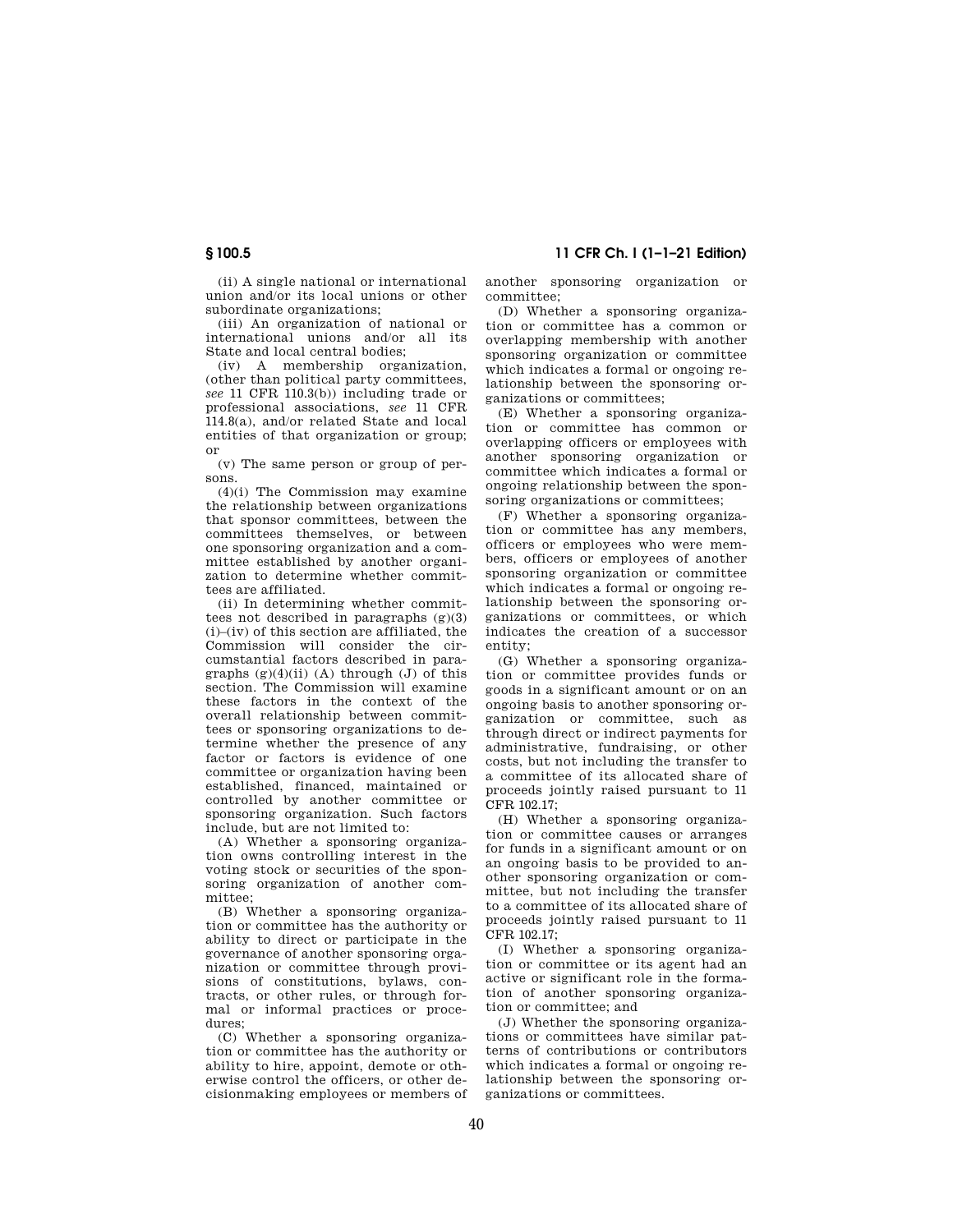(5) Notwithstanding paragraphs (g)(2) through  $(g)(4)$  of this section, no authorized committee shall be deemed affiliated with any entity that is not an authorized committee.

[45 FR 15094, Mar. 7, 1980, as amended at 45 FR 34867, May 23, 1980; 52 FR 35534, Sept. 22, 1987; 54 FR 34109, Aug. 17, 1989; 54 FR 48580, Nov. 24, 1989; 61 FR 3549, Feb. 1, 1996; 67 FR 78679, Dec. 26, 2002; 68 FR 67018, Dec. 1, 2003; 74 FR 7302, Feb. 17, 2009; 79 FR 77844, Dec. 29, 2014; 84 FR 18698, May 2, 2019]

#### **§ 100.6 Connected organization (52 U.S.C. 30101(7)).**

(a) *Connected organization* means any organization which is not a political committee but which directly or indirectly establishes, administers, or financially supports a political committee. A connected organization may be a corporation (including a corporation without capital stock), a labor organization, a membership organization, a cooperative or a trade association.

(b) For purposes of 11 CFR 100.6, organizations which are members of the entity (such as corporate members of a trade association) which establishes, administers, or financially supports a political committee are not organizations which directly or indirectly establish, administer or financially support that political committee.

(c) For purposes of 11 CFR 100.6, the term *financially supports* does not include contributions to the political committee, but does include the payment of establishment, administration and solicitation costs of such committee.

#### **§§ 100.7–100.8 [Reserved]**

#### **§ 100.9 Commission (52 U.S.C. 30101(10)).**

*Commission* means the Federal Election Commission.

[45 FR 15094, Mar. 7, 1980, as amended at 50 FR 50778, Dec. 12, 1985; 82 FR 60853, Dec. 26, 2017]

#### **§ 100.10 Person (52 U.S.C. 30101(11)).**

*Person* means an individual, partnership, committee, association, corporation, labor organization, and any other organization, or group of persons, but does not include the Federal government or any authority of the Federal government.

## **§ 100.11 State (52 U.S.C. 30101(12)).**

*State* means each State of the United States, the District of Columbia, the Commonwealth of Puerto Rico, and any territory or possession of the United States.

## **§ 100.12 Identification (52 U.S.C. 30101(13)).**

*Identification* means, in the case of an individual, his or her full name, including: First name, middle name or initial, if available, and last name; mailing address; occupation; and the name of his or her employer; and, in the case of any other person, the person's full name and address.

### **§ 100.13 National committee (52 U.S.C. 30101(14)).**

*National committee* means the organization which, by virtue of the bylaws of a political party, is responsible for the day-to-day operation of the political party at the national level, as determined by the Commission.

#### **§ 100.14 State Committee, subordinate committee, district, or local committee (52 U.S.C. 30101(15)).**

(a) *State committee* means the organization that by virtue of the bylaws of a political party or the operation of State law is part of the official party structure and is responsible for the day-to-day operation of the political party at the State level, including an entity that is directly or indirectly established, financed, maintained, or controlled by that organization, as determined by the Commission.

(b) *District or local committee* means any organization that by virtue of the bylaws of a political party or the operation of State law is part of the official party structure, and is responsible for the day-to-day operation of the political party at the level of city, county, neighborhood, ward, district, precinct, or any other subdivision of a State.

(c) *Subordinate committee of a State, district, or local committee* means any organization that at the level of city, county, neighborhood, ward, district, precinct, or any other subdivision of a State or any organization under the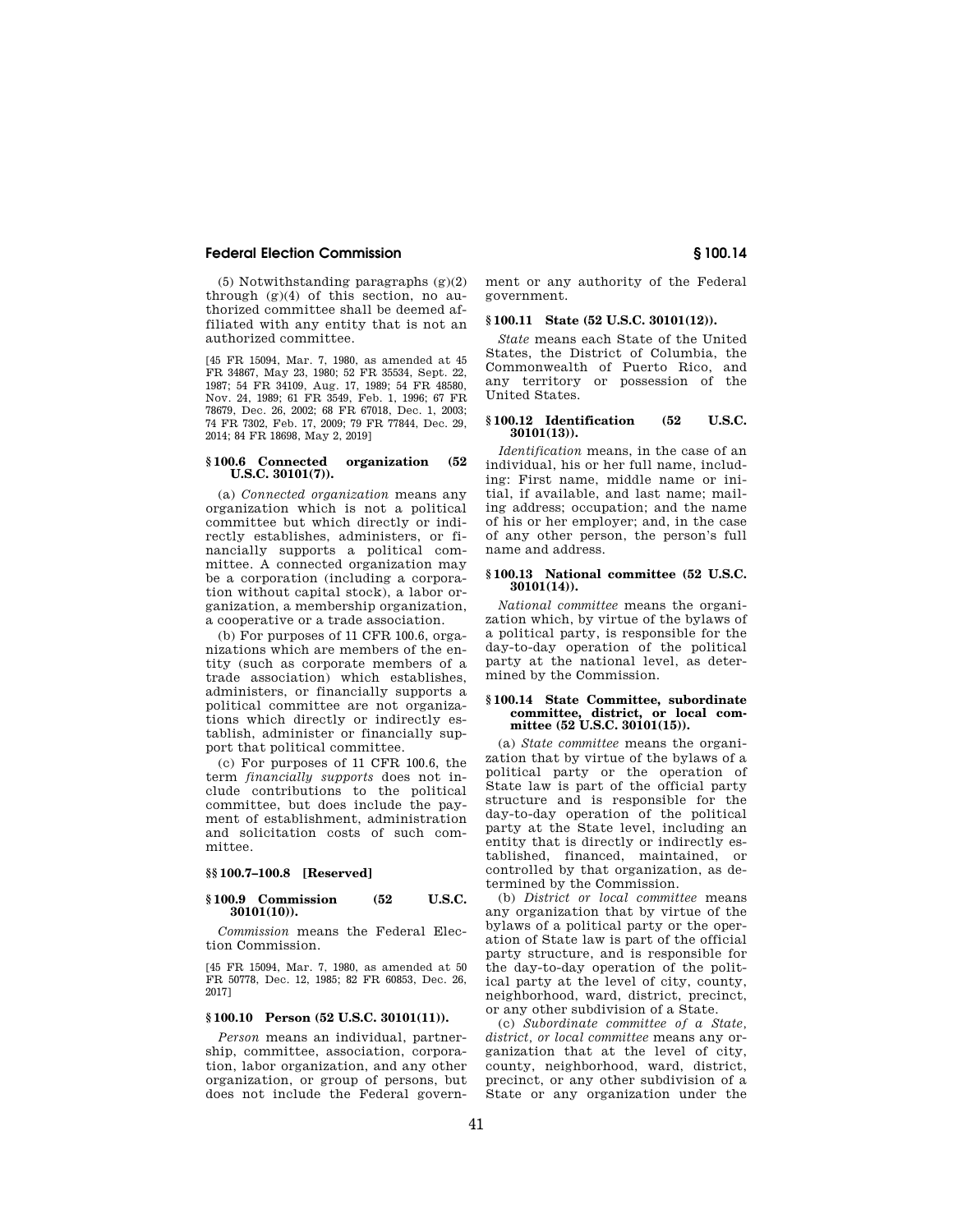control or direction of the State committee, and is directly or indirectly established, financed, maintained, or controlled by the State, district, or local committee.

[67 FR 49110, July 29, 2002]

## **§ 100.15 Political party (52 U.S.C. 30101(16)).**

*Political party* means an association, committee, or organization which nominates or selects a candidate for election to any Federal office, whose name appears on an election ballot as the candidate of the association, committee, or organization.

#### **§ 100.16 Independent expenditure (52 U.S.C. 30101(17)).**

(a) The term *independent expenditure*  means an expenditure by a person for a communication expressly advocating the election or defeat of a clearly identified candidate that is not made in cooperation, consultation, or concert with, or at the request or suggestion of, a candidate, a candidate's authorized committee, or their agents, or a political party committee or its agents. A communication is ''made in cooperation, consultation, or concert with, or at the request or suggestion of, a candidate, a candidate's authorized committee, or their agents, or a political party committee or its agents'' if it is a coordinated communication under 11 CFR 109.21 or a party coordinated communication under 11 CFR 109.37.

(b) No expenditure by an authorized committee of a candidate on behalf of that candidate shall qualify as an independent expenditure.

(c) No expenditure shall be considered independent if the person making the expenditure allows a candidate, a candidate's authorized committee, or their agents, or a political party committee or its agents to become materially involved in decisions regarding the communication as described in 11 CFR  $109.21(d)(2)$ , or shares financial responsibility for the costs of production or dissemination with any such person.

[68 FR 451, Jan. 3, 2003]

## **§ 100.15 11 CFR Ch. I (1–1–21 Edition)**

#### **§ 100.17 Clearly identified (52 U.S.C. 30101(18)).**

The term *clearly identified* means the candidate's name, nickname, photograph, or drawing appears, or the identity of the candidate is otherwise apparent through an unambiguous reference such as ''the President,'' ''your Congressman,'' or ''the incumbent,'' or through an unambiguous reference to his or her status as a candidate such as ''the Democratic presidential nominee'' or ''the Republican candidate for Senate in the State of Georgia.''

[60 FR 35304, July 6, 1995]

#### **§ 100.18 Act (52 U.S.C. 30101(19)).**

*Act* means the Federal Election Campaign Act of 1971, as amended, 52 U.S.C. 30101 *et. seq.* 

[79 FR 77845, Dec. 29, 2014]

#### **§ 100.19 File, filed, or filing (52 U.S.C. 30104(a)).**

With respect to documents required to be filed under 11 CFR parts 101, 102, 104, 105, 107, 108, and 109, and any modifications or amendments thereto, the terms *file, filed, and filing* mean one of the actions set forth in paragraphs (a) through (f) of this section. For purposes of this section, document means any report, statement, notice, or designation required by the Act to be filed with the Commission.

(a) *Where to deliver reports.* Except for documents electronically filed under paragraph (c) of this section, a document is timely filed upon delivery to the Federal Election Commission, at the street address identified in the definition of ''Commission'' in §1.2, by the close of business on the prescribed filing date.

(b) *Timely filed.* (1) A document, other than those addressed in paragraphs (c) through (f) of this section, is timely filed if:

(i) Deposited:

(A) As registered or certified mail in an established U.S. Post Office;

(B) As Priority Mail or Express Mail, with a delivery confirmation, in an established U.S. Post Office; or

(C) With an overnight delivery service and scheduled to be delivered the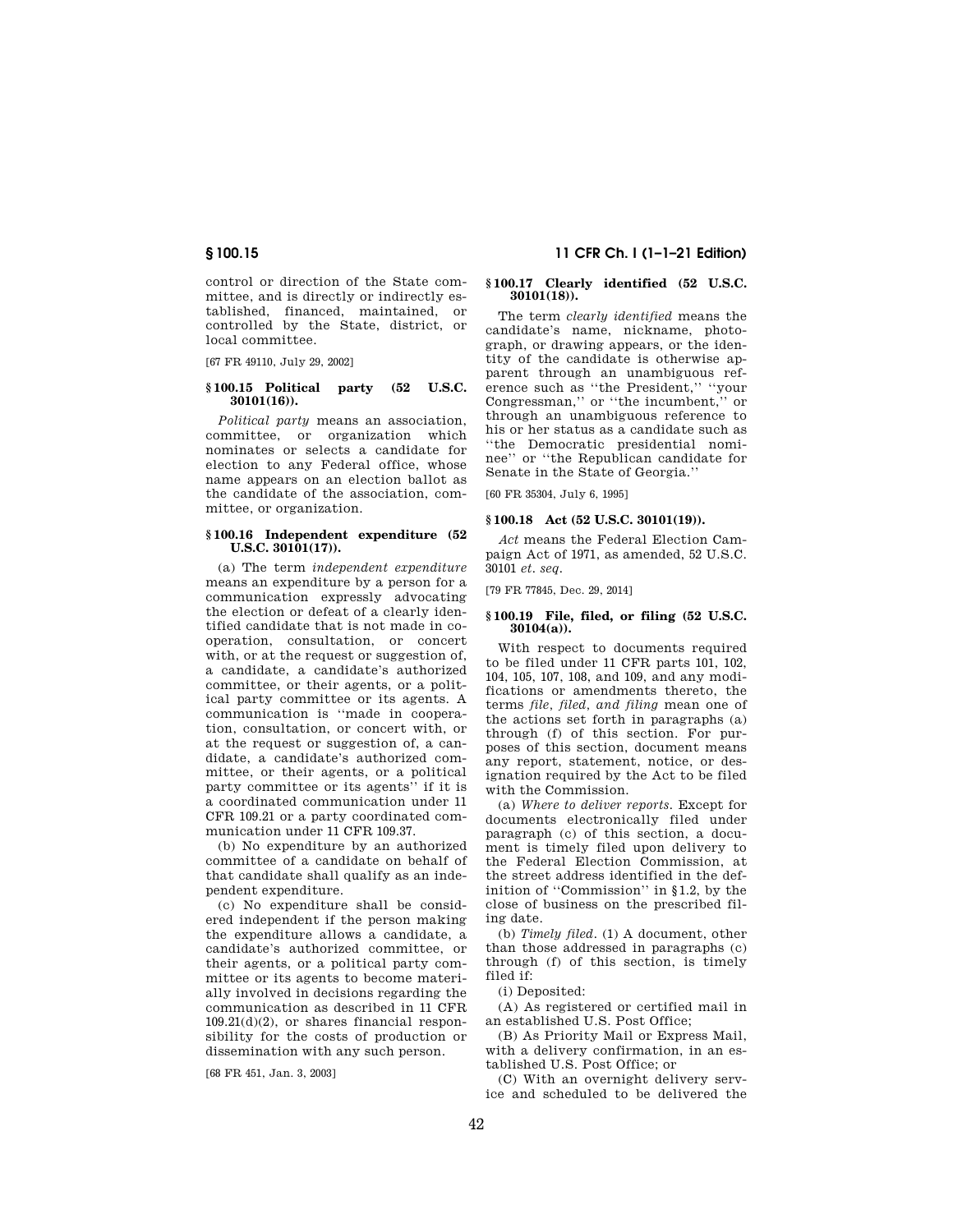next business day after the date of deposit and recorded in the overnight delivery service's on-line tracking system; and

(ii) The postmark on the document must be dated no later than 11:59 p.m. Eastern Standard/Daylight Time on the filing date, except that pre-election reports must have a postmark dated no later than 11:59 p.m. Eastern Standard/ Daylight Time on the fifteenth day before the date of the election.

(2) Documents, other than those addressed in paragraphs (c) through (f) of this section, sent by first class mail or by any means other than those listed in paragraph  $(b)(1)(i)$  of this section must be received by the close of business on the prescribed filing date to be timely filed.

(3) As used in this paragraph (b) of this section and in 11 CFR 104.5,

(i) Overnight delivery service means a private delivery service business of established reliability that offers an overnight (*i.e.*, next business day) delivery option.

(ii) Postmark means a U.S. Postal Service postmark or the verifiable date of deposit with an overnight delivery service.

(c) *Electronically filed reports.* For electronic filing purposes, a document is timely filed when it is received and validated by the Federal Election Commission by 11:59 p.m. Eastern Standard/ Daylight Time on the filing date.

(d) *48-hour and 24-hour reports of independent expenditures*—(1) *48-hour reports of independent expenditures.* A 48-hour report of independent expenditures under 11 CFR 104.4(b) or 109.10(c) is timely filed when it is received by the Commission by 11:59 p.m. Eastern Standard/Daylight Time on the second day following the date on which independent expenditures aggregate \$10,000 or more in accordance with 11 CFR 104.4(f), any time during the calendar year up to and including the 20th day before an election.

(2) *24-hour reports of independent expenditures.* A 24-hour report of independent expenditures under 11 CFR  $104.4(c)$  or  $109.10(d)$  is timely filed when it is received by the Commission by 11:59 p.m. Eastern Standard/Daylight Time on the day following the date on which independent expenditures aggregate \$1,000 or more, in accordance with 11 CFR 104.4(f), during the period less than 20 days but more than 24 hours before an election.

(3) *Permissible means of filing.* In addition to other permissible means of filing, a 24-hour report or 48-hour report of independent expenditures may be filed using a facsimile machine or by electronic mail if the reporting entity is not required to file electronically in accordance with 11 CFR 104.18. Political committees, regardless of whether they are required to file electronically under 11 CFR 104.18, may file 24-hour reports using the Commission's website's on-line program.

(e) *48-hour statements of last-minute contributions.* In addition to other permissible means of filing, authorized committees that are not required to file electronically may file 48-hour notices of contributions using facsimile machines. All authorized committees, including electronic reporting entities, may use the Commission's website's on-line program to file 48-hour notifications of contributions. *See* 11 CFR 104.5(f).

(f) *24-hour statements of electioneering communications.* A 24-hour statement of electioneering communications under 11 CFR 104.20 is timely filed when it is received by the Commission by 11:59 p.m. Eastern Standard/Daylight Time on the day following the disclosure date. (*See* 11 CFR 104.20(a)(1) and (b)). In addition to other permissible means of filing, a 24-hour statement of electioneering communications may be filed using a facsimile machine or by electronic mail if the reporting entity is not required to file electronically in accordance with 11 CFR 104.18.

[67 FR 12839, Mar. 20, 2002, as amended at 68 FR 416, Jan. 3, 2003; 68 FR 3995, Jan. 27, 2003; 70 FR 13091, Mar. 18, 2005; 73 FR 79601, Dec. 30, 2008; 82 FR 60853, Dec. 26, 2017; 84 FR 18698, May 2, 2019]

## **§ 100.20 Occupation (52 U.S.C. 30101(13)).**

*Occupation* means the principal job title or position of an individual and whether or not self-employed.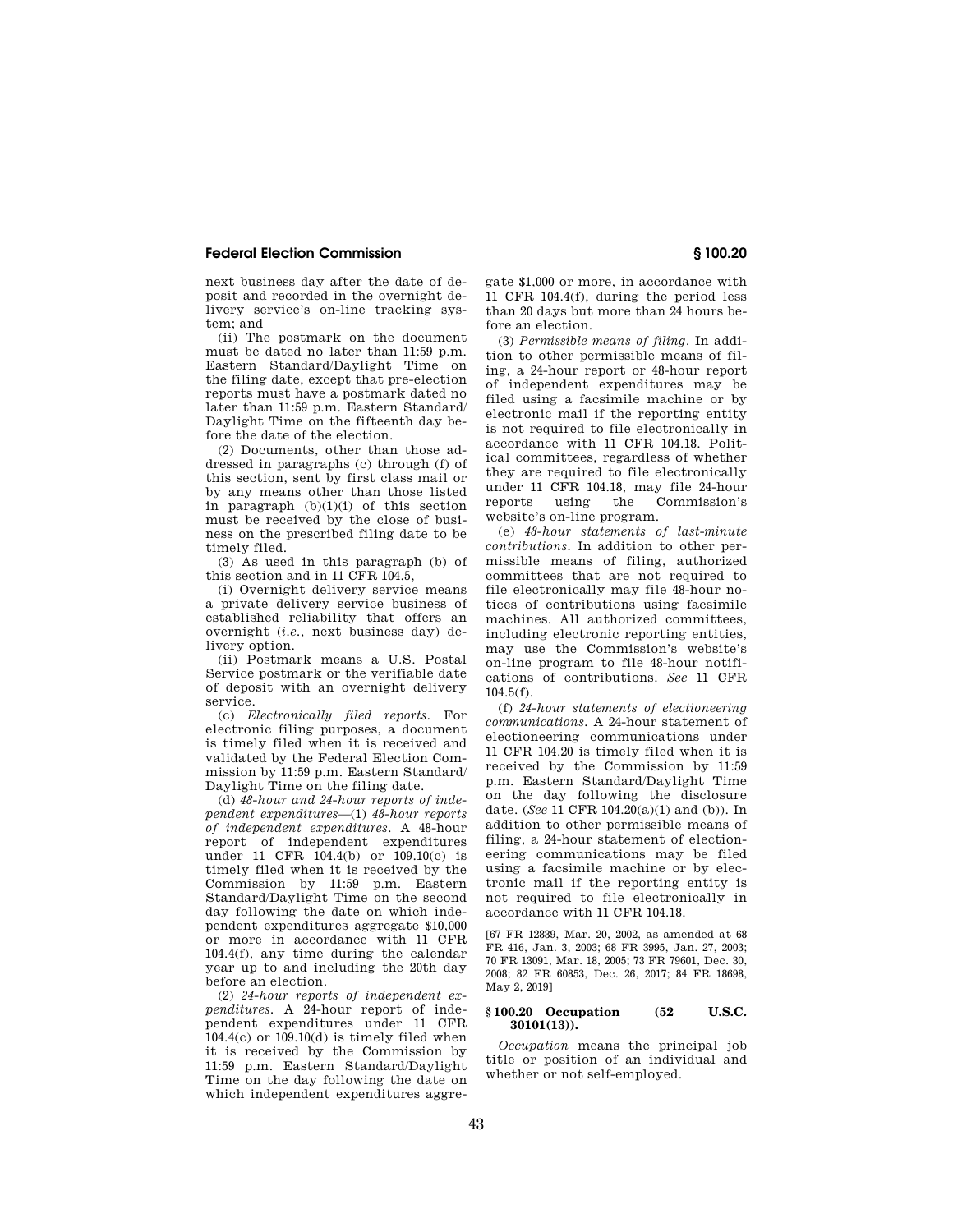## **§ 100.21 Employer (52 U.S.C. 30101(13)).**

*Employer* means the organization or person by whom an individual is employed, and not the name of his or her supervisor.

#### **§ 100.22 Expressly advocating (52 U.S.C. 30101(17)).**

*Expressly advocating* means any communication that—(a) Uses phrases such as ''vote for the President,'' ''re-elect your Congressman,'' ''support the Democratic nominee,'' ''cast your ballot for the Republican challenger for U.S. Senate in Georgia,'' ''Smith for Congress,'' ''Bill McKay in '94,'' ''vote Pro-Life'' or ''vote Pro-Choice'' accompanied by a listing of clearly identified candidates described as Pro-Life or Pro-Choice, ''vote against Old Hickory,'' ''defeat'' accompanied by a picture of one or more candidate(s), "reject the incumbent,'' or communications of campaign slogan(s) or individual word(s), which in context can have no other reasonable meaning than to urge the election or defeat of one or more clearly identified candidate(s), such as posters, bumper stickers, advertisements, etc. which say ''Nixon's the One." "Carter '76," "Reagan/Bush" or ''Mondale!''; or

(b) When taken as a whole and with limited reference to external events, such as the proximity to the election, could only be interpreted by a reasonable person as containing advocacy of the election or defeat of one or more clearly identified candidate(s) because—

(1) The electoral portion of the communication is unmistakable, unambiguous, and suggestive of only one meaning; and

(2) Reasonable minds could not differ as to whether it encourages actions to elect or defeat one or more clearly identified candidate(s) or encourages some other kind of action.

[60 FR 35304, July 6, 1995]

#### **§ 100.23 [Reserved]**

#### **§ 100.24 Federal election activity (52 U.S.C. 30101(20)).**

(a) As used in this section, and in part 300 of this chapter,

(1) *In connection with an election in which a candidate for Federal office appears on the ballot* means:

(i) The period of time beginning on the date of the earliest filing deadline for access to the primary election ballot for Federal candidates as determined by State law, or in those States that do not conduct primaries, on January 1 of each even-numbered year and ending on the date of the general election, up to and including the date of any general runoff.

(ii) The period beginning on the date on which the date of a special election in which a candidate for Federal office appears on the ballot is set and ending on the date of the special election.

(2) *Voter registration activity.* 

(i) Voter registration activity means: (A) Encouraging or urging potential voters to register to vote, whether by mail (including direct mail), e-mail, in person, by telephone (including pre-recorded telephone calls, phone banks and messaging such as SMS and MMS), or by any other means;

(B) Preparing and distributing information about registration and voting;

(C) Distributing voter registration forms or instructions to potential voters;

(D) Answering questions about how to complete or file a voter registration form, or assisting potential voters in completing or filing such forms;

(E) Submitting or delivering a completed voter registration form on behalf of a potential voter;

(F) Offering or arranging to transport, or actually transporting potential voters to a board of elections or county clerk's office for them to fill out voter registration forms; or

(G) Any other activity that assists potential voters to register to vote.

(ii) Activity is not voter registration activity solely because it includes a brief exhortation to register to vote, so long as the exhortation is incidental to a communication, activity, or event. Examples of brief exhortations incidental to a communication, activity, or event include:

(A) A mailer praises the public service record of mayoral candidate X and/ or discusses his campaign platform.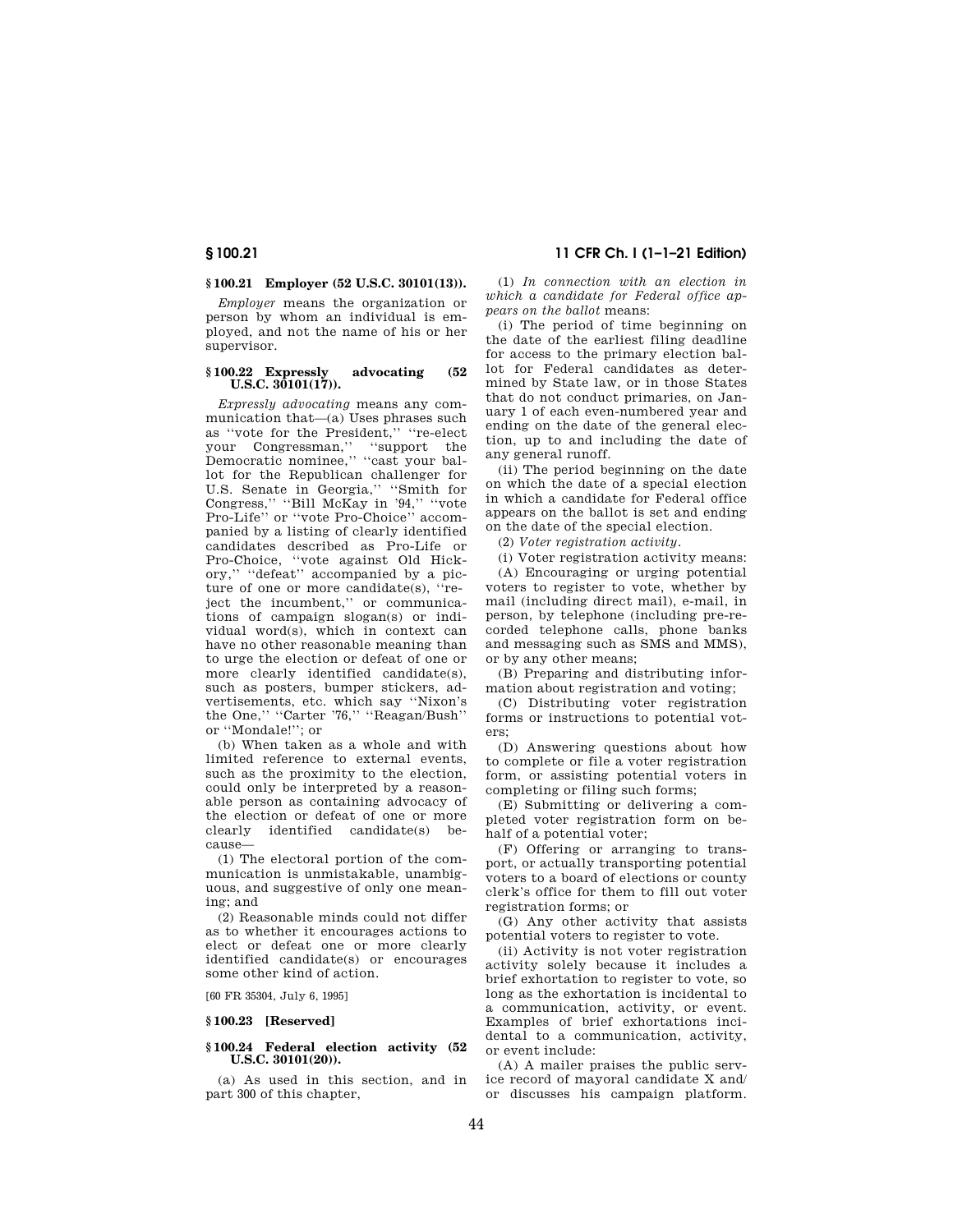The mailer concludes by reminding recipients, ''Don't forget to register to vote for X by October 1st.''

(B) A phone call for a State party fundraiser gives listeners information about the event, solicits donations, and concludes by reminding listeners, ''Don't forget to register to vote.''

(3) *Get-out-the-vote activity.* 

(i) Get-out-the-vote activity means:

(A) Encouraging or urging potential voters to vote, whether by mail (including direct mail), e-mail, in person, by telephone (including pre-recorded telephone calls, phone banks and messaging such as SMS and MMS), or by any other means;

(B) Informing potential voters, whether by mail (including direct mail), e-mail, in person, by telephone (including pre-recorded telephone calls, phone banks and messaging such as SMS and MMS), or by any other means, about:

(*1*) Times when polling places are open;

(*2*) The location of particular polling places; or

(*3*) Early voting or voting by absentee ballot;

(C) Offering or arranging to transport, or actually transporting, potential voters to the polls; or

(D) Any other activity that assists potential voters to vote.

(ii) Activity is not get-out-the-vote activity solely because it includes a brief exhortation to vote, so long as the exhortation is incidental to a communication, activity, or event. Examples of brief exhortations incidental to a communication, activity, or event include:

(A) A mailer praises the public service record of mayoral candidate X and/ or discusses his campaign platform. The mailer concludes by reminding recipients, ''Vote for X on November  $4t\bar{h}$ .

(B) A phone call for a State party fundraiser gives listeners information about the event, solicits donations, and concludes by reminding listeners, ''Don't forget to vote on November 4th.''

(4) *Voter identification* means acquiring information about potential voters, including, but not limited to, obtaining voter lists and creating or enhancing

voter lists by verifying or adding information about the voters' likelihood of voting in an upcoming election or their likelihood of voting for specific candidates. The date a voter list is acquired shall govern whether a State, district, or local party committee has obtained a voter list within the meaning of this section.

(b) As used in part 300 of this chapter, *Federal election activity* means any of the activities described in paragraphs  $(b)(1)$  through  $(b)(4)$  of this section.

(1) Voter registration activity during the period that begins on the date that is 120 calendar days before the date that a regularly scheduled Federal election is held and ends on the date of the election. For purposes of voter registration activity, the term ''election'' does not include any special election.

(2) The following activities conducted in connection with an election in which one or more candidates for Federal office appears on the ballot (regardless of whether one or more candidates for State or local office also appears on the ballot):

(i) Voter identification.

(ii) Generic campaign activity, as defined in 11 CFR 100.25.

(iii) Get-out-the-vote activity.

(3) A public communication that refers to a clearly identified candidate for Federal office, regardless of whether a candidate for State or local election is also mentioned or identified, and that promotes or supports, or attacks or opposes any candidate for Federal office. This paragraph applies whether or not the communication expressly advocates a vote for or against a Federal candidate.

(4) Services provided during any month by an employee of a State, district, or local committee of a political party who spends more than 25 percent of that individual's compensated time during that month on activities in connection with a Federal election.

(c) *Exceptions. Federal election activity*  does not include any amount expended or disbursed by a State, district, or local committee of a political party for any of the following activities: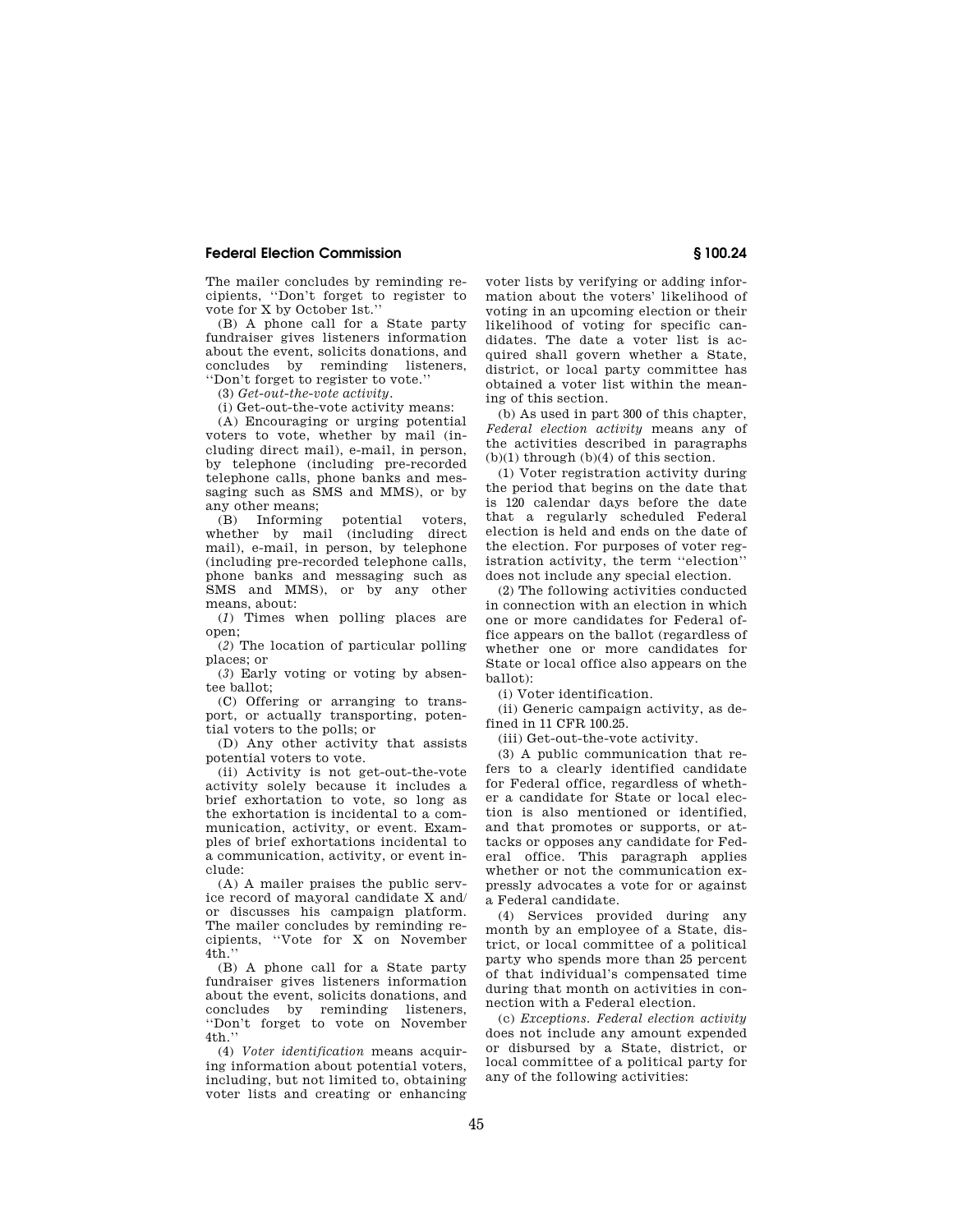**§ 100.25 11 CFR Ch. I (1–1–21 Edition)** 

(1) A public communication that refers solely to one or more clearly identified candidates for State or local office and that does not promote or support, or attack or oppose a clearly identified candidate for Federal office; provided, however, that such a public communication shall be considered a Federal election activity if it constitutes voter registration activity, generic campaign activity, get-out-thevote activity, or voter identification.

(2) A contribution to a candidate for State or local office, provided the contribution is not designated to pay for voter registration activity, voter identification, generic campaign activity, get-out-the-vote activity, a public communication, or employee services as set forth in paragraphs (a)(1) through (4) of this section.

(3) The costs of a State, district, or local political convention, meeting or conference.

(4) The costs of grassroots campaign materials, including buttons, bumper stickers, handbills, brochures, posters, and yard signs, that name or depict only candidates for State or local office.

(5) Voter identification activity that is conducted solely in connection with a non-Federal election held on a date on which no Federal election is held, and which is not used in a subsequent election in which a Federal candidate appears on the ballot.

(6) Get-out-the-vote activity that is conducted solely in connection with a non-Federal election held on a date on which no Federal election is held, provided that any communications made as part of such activity refer exclusively to:

(i) Non-Federal candidates participating in the non-Federal election, if the non-Federal candidates are not also Federal candidates;

(ii) Ballot referenda or initiatives scheduled for the date of the non-Federal election; or

(iii) The date, polling hours, and locations of the non-Federal election.

(7) *De minimis* costs associated with the following:

(i) On the Web site of a party committee or an association of State or local candidates, posting a hyperlink to a state or local election board's web page containing information on voting or registering to vote;

(ii) On the Web site of a party committee or an association of State or local candidates, enabling visitors to download a voter registration form or absentee ballot application;

(iii) On the Web site of a party committee or an association of State or local candidates, posting information about voting dates and/or polling locations and hours of operation; or

(iv) Placing voter registration forms or absentee ballot applications obtained from the board of elections at the office of a party committee or an association of State or local candidates.

[67 FR 49110, July 29, 2002, as amended at 71 FR 8932, Feb. 22, 2006; 71 FR 14360, Mar. 22, 2006; 75 FR 55267, Sept. 10, 2010]

#### **§ 100.25 Generic campaign activity (52 U.S.C. 30101(21)).**

*Generic campaign activity* means a public communication that promotes or opposes a political party and does not promote or oppose a clearly identified Federal candidate or a non-Federal candidate.

[67 FR 49110, July 29, 2002]

## **§ 100.26 Public communication (52 U.S.C. 30101(22)).**

*Public communication* means a communication by means of any broadcast, cable, or satellite communication, newspaper, magazine, outdoor advertising facility, mass mailing, or telephone bank to the general public, or any other form of general public political advertising. The term *general public political advertising* shall not include communications over the Internet, except for communications placed for a fee on another person's Web site.

[71 FR 18612, Apr. 12, 2006]

## **§ 100.27 Mass mailing (52 U.S.C. 30101(23)).**

*Mass mailing* means a mailing by United States mail or facsimile of more than 500 pieces of mail matter of an identical or substantially similar nature within any 30-day period. A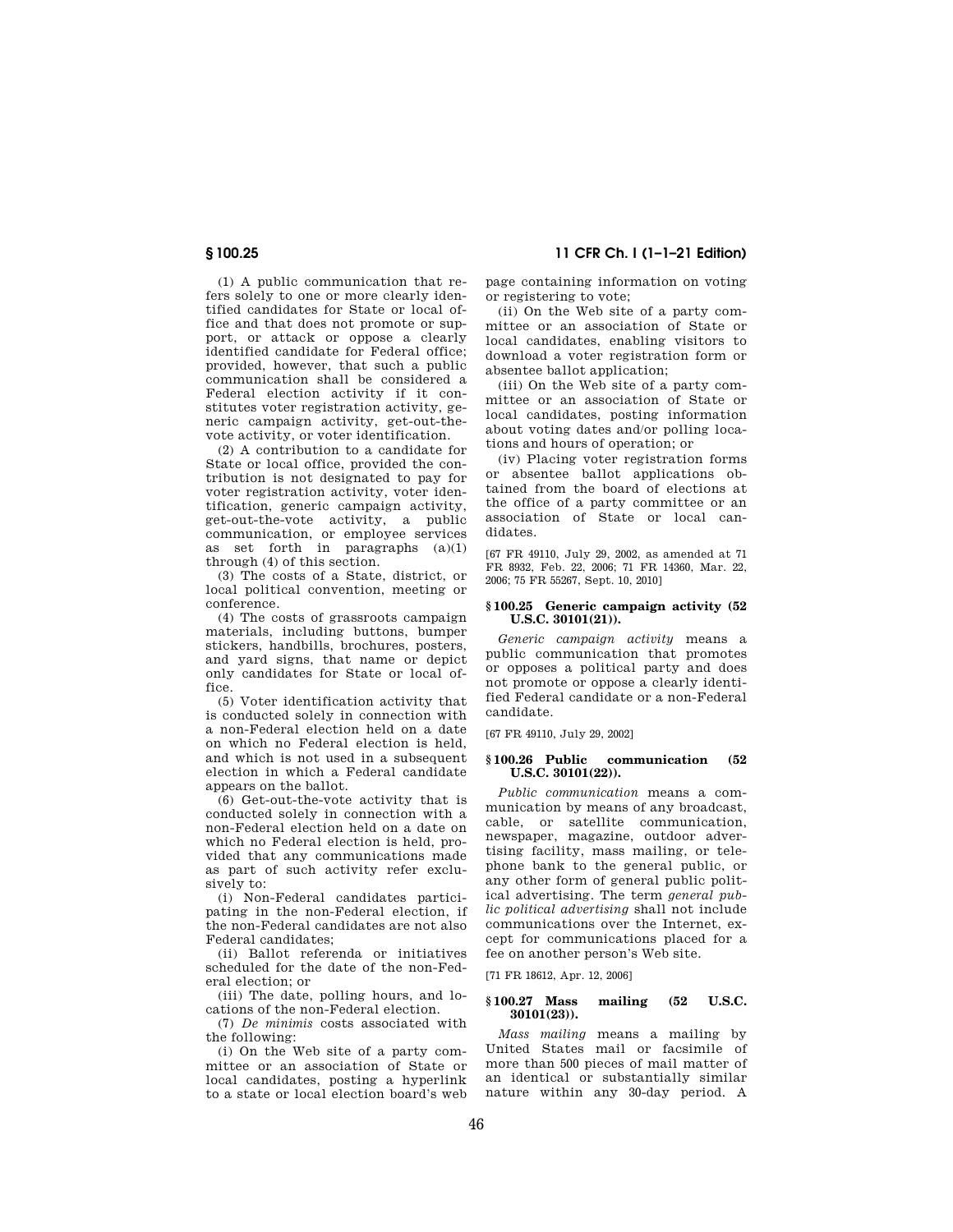mass mailing does not include electronic mail or Internet communications. For purposes of this section, *substantially similar* includes communications that include substantially the same template or language, but vary in non-material respects such as communications customized by the recipient's name, occupation, or geographic location.

[67 FR 49110, July 29, 2002]

#### **§ 100.28 Telephone bank (52 U.S.C. 30101(24)).**

*Telephone bank* means more than 500 telephone calls of an identical or substantially similar nature within any 30-day period. A telephone bank does not include electronic mail or Internet communications transmitted over telephone lines. For purposes of this section, *substantially similar* includes communications that include substantially the same template or language, but vary in non-material respects such as communications customized by the recipient's name, occupation, or geographic location.

[67 FR 49110, July 29, 2002]

## **§ 100.29 Electioneering communication**   $(52 \text{ U.S.C. } 30104 \cdot f)(3)$ .

(a) *Electioneering communication*  means any broadcast, cable, or satellite communication that:

(1) Refers to a clearly identified candidate for Federal office;

(2) Is publicly distributed within 60 days before a general election for the office sought by the candidate; or within 30 days before a primary or preference election, or a convention or caucus of a political party that has authority to nominate a candidate, for the office sought by the candidate, and the candidate referenced is seeking the nomination of that political party; and

(3) Is targeted to the relevant electorate, in the case of a candidate for Senate or the House of Representatives.

(b) For purposes of this section—(1) *Broadcast, cable, or satellite communication* means a communication that is publicly distributed by a television station, radio station, cable television system, or satellite system.

(2) *Refers to a clearly identified candidate* means that the candidate's name, nickname, photograph, or drawing appears, or the identity of the candidate is otherwise apparent through an unambiguous reference such as ''the President," "your Congressman," or ''the incumbent,'' or through an unambiguous reference to his or her status as a candidate such as ''the Democratic presidential nominee'' or ''the Republican candidate for Senate in the State of Georgia.''

(3)(i) *Publicly distributed* means aired, broadcast, cablecast or otherwise disseminated through the facilities of a television station, radio station, cable television system, or satellite system.

(ii) In the case of a candidate for nomination for President or Vice President, *publicly distributed* means the requirements of paragraph (b)(3)(i) of this section are met and the communication:

(A) Can be received by 50,000 or more persons in a State where a primary election, as defined in 11 CFR 9032.7, is being held within 30 days; or

(B) Can be received by 50,000 or more persons anywhere in the United States within the period between 30 days before the first day of the national nominating convention and the conclusion of the convention.

(4) *A special election* or a *runoff election* is a primary election if held to nominate a candidate. A *special election*  or a *runoff election* is a general election if held to elect a candidate.

(5) *Targeted to the relevant electorate*  means the communication can be received by 50,000 or more persons—

(i) In the district the candidate seeks to represent, in the case of a candidate for Representative in or Delegate or Resident Commissioner to, the Congress; or

(ii) In the State the candidate seeks to represent, in the case of a candidate for Senator.

(6)(i) Information on the number of persons in a Congressional district or State that can receive a communication publicly distributed by a television station, radio station, a cable television system, or satellite system, shall be available on the Federal Communications Commission's Web site, *http://www.fcc.gov.* A link to that site is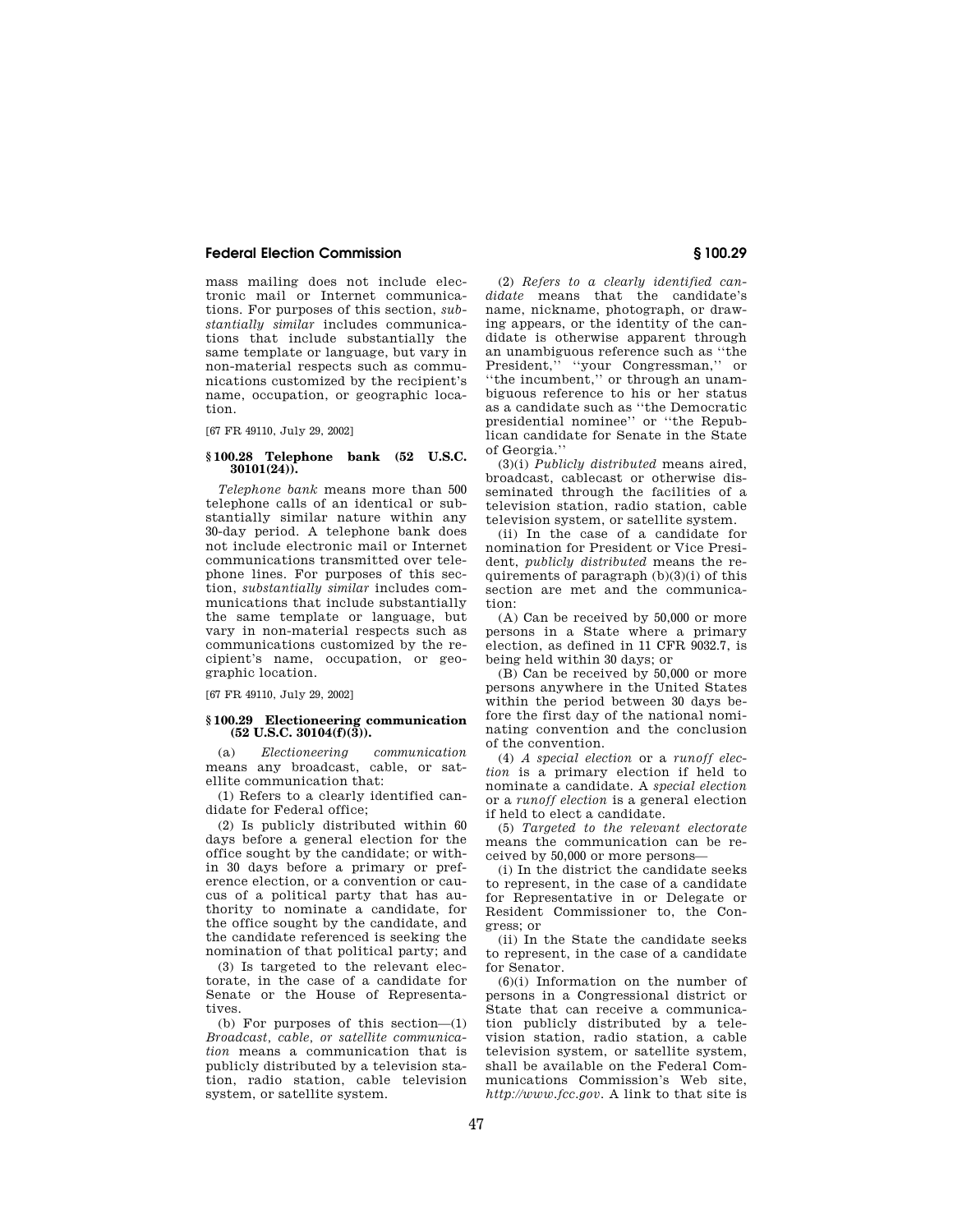available on the Federal Election Commission's Web site, *http://www.fec.gov.*  If the Federal Communications Commission's Web site indicates that a communication cannot be received by 50,000 or more persons in the specified Congressional district or State, then such information shall be a complete defense against any charge that such communication constitutes an electioneering communication, so long as such information is posted on the Federal Communications Commission's Web site on or before the date the communication is publicly distributed.

(ii) If the Federal Communications Commission's Web site does not indicate whether a communication can be received by 50,000 or more persons in the specified Congressional district or State, it shall be a complete defense against any charge that a communication reached 50,000 or more persons when the maker of a communication:

(A) Reasonably relies on written documentation obtained from the broadcast station, radio station, cable system, or satellite system that states that the communication cannot be received by 50,000 or more persons in the specified Congressional district (for U.S. House of Representatives candidates) or State (for U.S. Senate candidates or presidential primary candidates);

(B) Does not publicly distribute the communication on a broadcast station, radio station, or cable system, located in any Metropolitan Area in the specified Congressional district (for U.S. House of Representatives candidates) or State (for U.S. Senate candidates or presidential primary candidates); or

(C) Reasonably believes that the communication cannot be received by 50,000 or more persons in the specified Congressional district (for U.S. House of Representatives candidates) or State (for U.S. Senate candidates or presidential primary candidates).

(7)(i) *Can be received by 50,000 or more persons* means—

(A) In the case of a communication transmitted by an FM radio broadcast station or network, where the Congressional district or State lies entirely within the station's or network's protected or primary service contour, that

**§ 100.29 11 CFR Ch. I (1–1–21 Edition)** 

the population of the Congressional district or State is 50,000 or more; or

(B) In the case of a communication transmitted by an FM radio broadcast station or network, where a portion of the Congressional district or State lies outside of the protected or primary service contour, that the population of the part of the Congressional district or State lying within the station's or network's protected or primary service contour is 50,000 or more; or

(C) In the case of a communication transmitted by an AM radio broadcast station or network, where the Congressional district or State lies entirely within the station's or network's most outward service area, that the population of the Congressional district or State is 50,000 or more; or

(D) In the case of a communication transmitted by an AM radio broadcast station or network, where a portion of the Congressional district or State lies outside of the station's or network's most outward service area, that the population of the part of the Congressional district or State lying within the station's or network's most outward service area is 50,000 or more; or

(E) In the case of a communication appearing on a television broadcast station or network, where the Congressional district or State lies entirely within the station's or network's Grade B broadcast contour, that the population of the Congressional district or State is 50,000 or more; or

(F) In the case of a communication appearing on a television broadcast station or network, where a portion of the Congressional district or State lies outside of the Grade B broadcast contour—

(*1*) That the population of the part of the Congressional district or State lying within the station's or network's Grade B broadcast contour is 50,000 or more; or

(*2*) That the population of the part of the Congressional district or State lying within the station's or network's broadcast contour, when combined with the viewership of that television station or network by cable and satellite subscribers within the Congressional district or State lying outside the broadcast contour, is 50,000 or more; or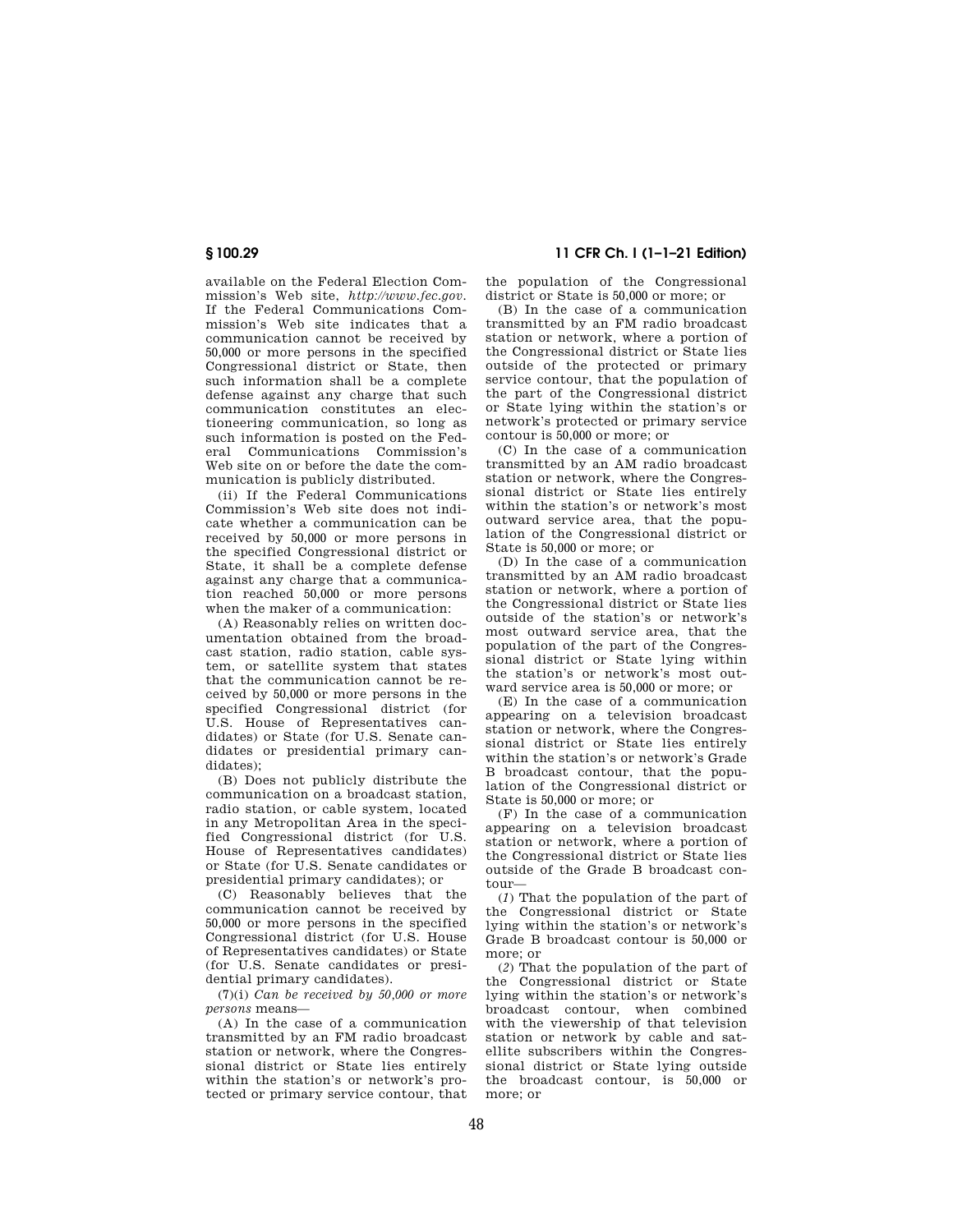(G) In the case of a communication appearing exclusively on a cable or satellite television system, but not on a broadcast station or network, that the viewership of the cable system or satellite system lying within a Congressional district or State is 50,000 or more; or

(H) In the case of a communication appearing on a cable television network, that the total cable and satellite viewership within a Congressional district or State is 50,000 or more.

(ii) Cable or satellite television viewership is determined by multiplying the number of subscribers within a Congressional district or State, or a part thereof, as appropriate, by the current national average household size, as determined by the Bureau of the Census.

(iii) A determination that a communication can be received by 50,000 or more persons based on the application of the formula at paragraph  $(b)(7)(i)(G)$ or (H) of this section shall create a rebuttable presumption that may be overcome by demonstrating that—

(A) One or more cable or satellite systems did not carry the network on which the communication was publicly distributed at the time the communication was publicly distributed; and

(B) Applying the formula to the remaining cable and satellite systems results in a determination that the cable network or systems upon which the communication was publicly distributed could not be received by 50,000 persons or more.

(c) The following communications are exempt from the definition of *electioneering communication.* Any communication that:

(1) Is publicly disseminated through a means of communication other than a broadcast, cable, or satellite television or radio station. For example, electioneering communication does not include communications appearing in print media, including a newspaper or magazine, handbill, brochure, bumper sticker, yard sign, poster, billboard, and other written materials, including mailings; communications over the Internet, including electronic mail; or telephone communications;

(2) Appears in a news story, commentary, or

through the facilities of any broadcast, cable, or satellite television or radio station, unless such facilities are owned or controlled by any political party, political committee, or candidate. A news story distributed through a broadcast, cable, or satellite television or radio station owned or controlled by any political party, political committee, or candidate is nevertheless exempt if the news story meets the requirements described in 11 CFR 100.132(a) and  $(b)$ ;

(3) Constitutes an expenditure or independent expenditure provided that the expenditure or independent expenditure is required to be reported under the Act or Commission regulations;

(4) Constitutes a candidate debate or forum conducted pursuant to 11 CFR 110.13, or that solely promotes such a debate or forum and is made by or on behalf of the person sponsoring the debate or forum; or

(5) Is paid for by a candidate for State or local office in connection with an election to State or local office, provided that the communication does not promote, support, attack or oppose any Federal candidate. *See* 11 CFR 300.71 for communications paid for by a candidate for State or local office that promotes, supports, attacks or opposes a Federal candidate.

[67 FR 65210, 65217, Oct. 23, 2002, as amended at 70 FR 75717, Dec. 21, 2005; 79 FR 16663, Mar. 26, 2014]

# **§§ 100.30–100.32 [Reserved]**

#### **§ 100.33 Personal funds.**

*Personal funds of a candidate* means the sum of all of the following:

(a) *Assets.* Amounts derived from any asset that, under applicable State law, at the time the individual became a candidate, the candidate had legal right of access to or control over, and with respect to which the candidate had—

(1) Legal and rightful title; or

(2) An equitable interest;

(b) *Income.* Income received during the current election cycle, of the candidate, including:

(1) A salary and other earned income that the candidate earns from bona fide employment;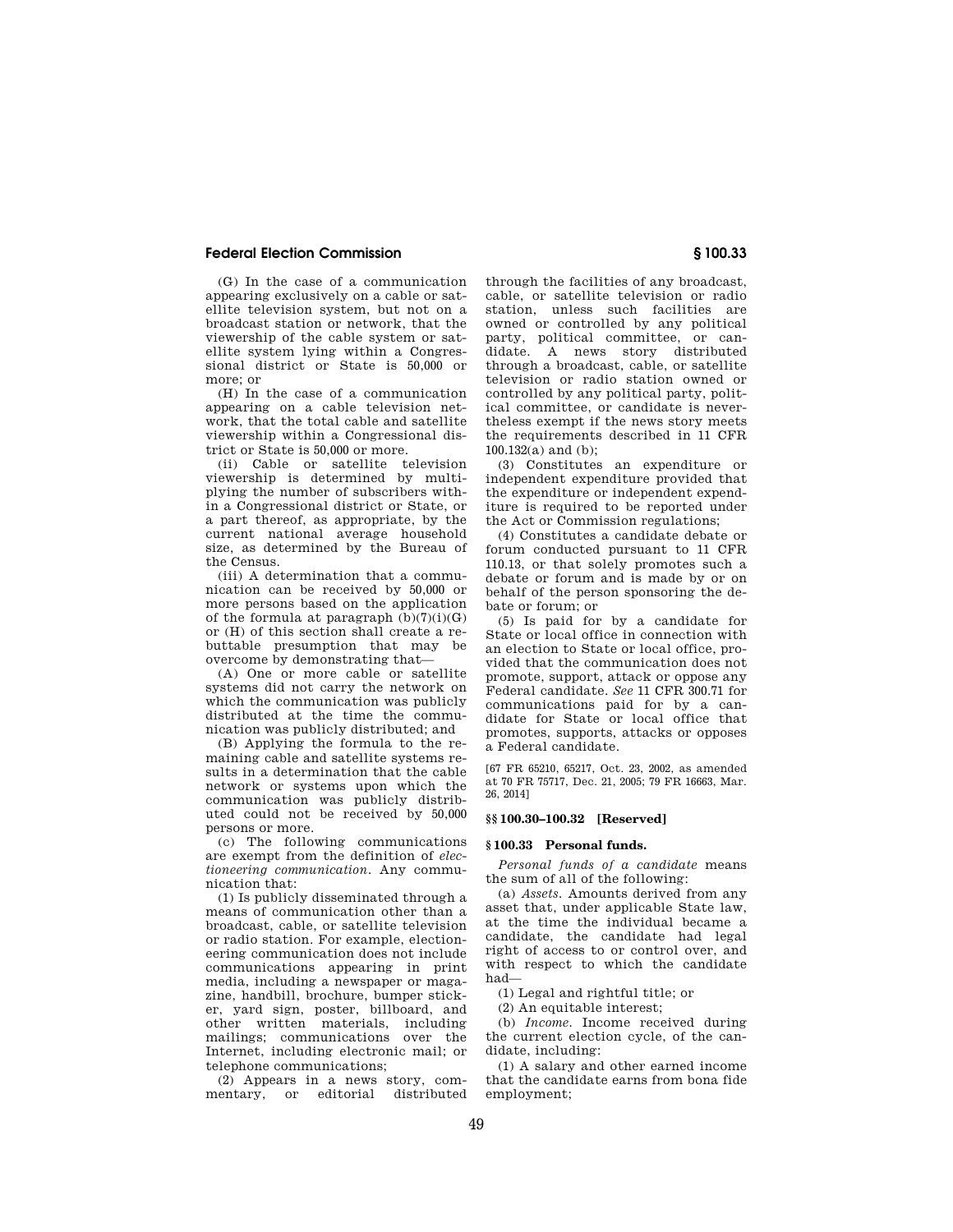(2) Income from the candidate's stocks or other investments including interest, dividends, or proceeds from the sale or liquidation of such stocks or investments;

(3) Bequests to the candidate;

(4) Income from trusts established before the beginning of the election cycle;

(5) Income from trusts established by bequest after the beginning of the election cycle of which the candidate is the beneficiary;

(6) Gifts of a personal nature that had been customarily received by the candidate prior to the beginning of the election cycle; and

(7) Proceeds from lotteries and similar legal games of chance; and

(c) *Jointly owned assets.* Amounts derived from a portion of assets that are owned jointly by the candidate and the candidate's spouse as follows:

(1) The portion of assets that is equal to the candidate's share of the asset under the instrument of conveyance or ownership; provided, however,

(2) If no specific share is indicated by an instrument of conveyance or ownership, the value of one-half of the property.

[73 FR 79601, Dec. 30, 2008]

#### **§§ 100.34–100.50 [Reserved]**

# **Subpart B—Definition of Contribution (52 U.S.C. 30101(8))**

SOURCE: 67 FR 50585, Aug. 5, 2002, unless otherwise noted.

#### **§ 100.51 Scope.**

(a) The term *contribution* includes the payments, services, or other things of value described in this subpart.

(b) For the purpose of this subpart, a contribution or payment made by an individual shall not be attributed to any other individual, unless otherwise specified by that other individual in accordance with 11 CFR 110.1(k).

#### **§ 100.52 Gift, subscription, loan, advance or deposit of money.**

(a) A gift, subscription, loan (except for a loan made in accordance with 11 CFR 100.82 and 100.83), advance, or deposit of money or anything of value made by any person for the purpose of influencing any election for Federal office is a contribution.

(b) For purposes of this section, the term *loan* includes a guarantee, endorsement, and any other form of security.

(1) A loan that exceeds the contribution limitations of 52 U.S.C. 30116 and 11 CFR part 110 shall be unlawful whether or not it is repaid.

(2) A loan is a contribution at the time it is made and is a contribution to the extent that it remains unpaid. The aggregate amount loaned to a candidate or committee by a contributor, when added to other contributions from that individual to that candidate or committee, shall not exceed the contribution limitations set forth at 11 CFR part 110. A loan, to the extent it is repaid, is no longer a contribution.

(3) Except as provided in paragraph (b)(4) of this section, a loan is a contribution by each endorser or guarantor. Each endorser or guarantor shall be deemed to have contributed that portion of the total amount of the loan for which he or she agreed to be liable in a written agreement. Any reduction in the unpaid balance of the loan shall reduce proportionately the amount endorsed or guaranteed by each endorser or guarantor in such written agreement. In the event that such agreement does not stipulate the portion of the loan for which each endorser or guarantor is liable, the loan shall be considered a loan by each endorser or guarantor in the same proportion to the unpaid balance that each endorser or guarantor bears to the total number of endorsers or guarantors.

(4) A candidate may obtain a loan on which his or her spouse's signature is required when jointly owned assets are used as collateral or security for the loan. The spouse shall not be considered a contributor to the candidate's campaign if the value of the candidate's share of the property used as collateral equals or exceeds the amount of the loan that is used for the candidate's campaign.

(5) If a political committee makes a loan to any person, such loan shall be subject to the limitations of 11 CFR part 110. Repayment of the principal amount of such loan to such political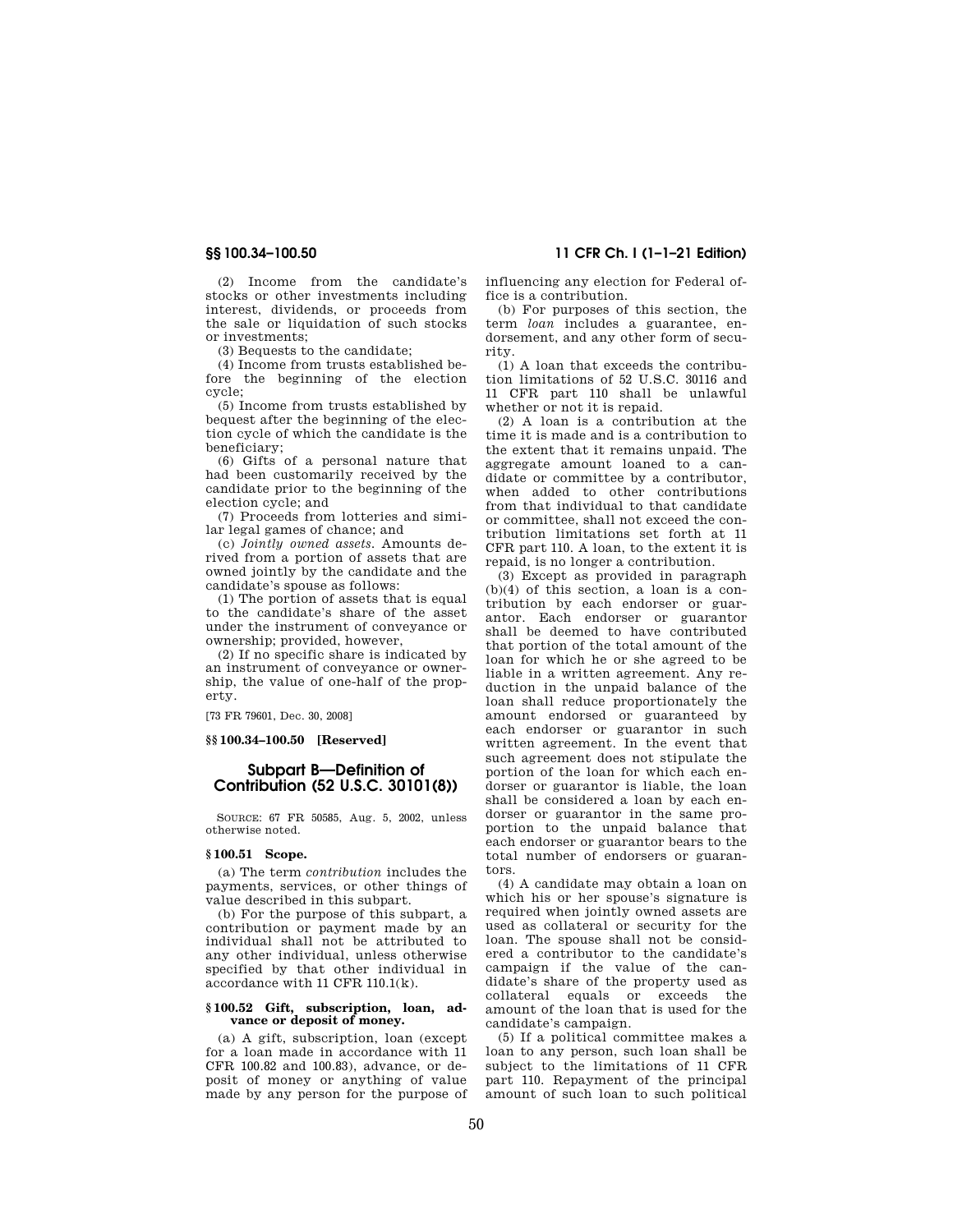committee shall not be a contribution by the debtor to the lender committee. Such repayment shall be made with funds that are subject to the prohibitions of 11 CFR 110.20 and part 114. The payment of interest to such committee by the debtor shall be a contribution only to the extent that the interest paid exceeds a commercially reasonable rate prevailing at the time the loan is made. All payments of interest shall be made from funds subject to the prohibitions of 11 CFR 110.20 and part 114.

(c) For purposes of this section, the term *money* includes currency of the United States or of any foreign nation, checks, money orders, or any other negotiable instruments payable on demand.

 $(d)(1)$  For purposes of this section, the term *anything of value* includes all in-kind contributions. Unless specifically exempted under 11 CFR part 100, subpart C, the provision of any goods or services without charge or at a charge that is less than the usual and normal charge for such goods or services is a contribution. Examples of such goods or services include, but are not limited to: Securities, facilities, equipment, supplies, personnel, advertising services, membership lists, and mailing lists. If goods or services are provided at less than the usual and normal charge, the amount of the inkind contribution is the difference between the usual and normal charge for the goods or services at the time of the contribution and the amount charged the political committee.

(2) For purposes of paragraph  $(d)(1)$  of this section, *usual and normal charge for goods* means the price of those goods in the market from which they ordinarily would have been purchased at the time of the contribution; and usual and normal charge for any services, other than those provided by an unpaid volunteer, means the hourly or piecework charge for the services at a commercially reasonable rate prevailing at the time the services were rendered.

[67 FR 50585, Aug. 5, 2002, as amended at 67 FR 78680, Dec. 26, 2002; 79 FR 16663, Mar. 26, 2014; 79 FR 77845, Dec. 29, 2014]

## **§ 100.53 Attendance at a fundraiser or political event.**

The entire amount paid to attend a fundraiser or other political event and the entire amount paid as the purchase price for a fundraising item sold by a political committee is a contribution.

## **§ 100.54 Compensation for personal services.**

The payment by any person of compensation for the personal services of another person if those services are rendered without charge to a political committee for any purpose, except for legal and accounting services provided under 11 CFR 100.85 and 100.86, is a contribution. No compensation is considered paid to any employee under any of the following conditions:

(a) *Paid on an hourly or salaried basis.*  If an employee is paid on an hourly or salaried basis and is expected to work a particular number of hours per period, no contribution results if the employee engages in political activity during what would otherwise be a regular work period, provided that the taken or released time is made up or completed by the employee within a reasonable time.

(b) *Paid on commission or piecework basis.* No contribution results where an employee engages in political activity during what would otherwise be normal working hours if the employee is paid on a commission or piecework basis, or is paid only for work actually performed and the employee's time is considered his or her own to use as he or she sees fit.

(c) *Vacation or earned leave time.* No contribution results where the time used by the employee to engage in political activity is bona fide, although compensable, vacation time or other earned leave time.

[67 FR 50585, Aug. 5, 2002, as amended at 81 FR 34863, June 1, 2016]

## **§ 100.55 Extension of credit.**

The extension of credit by any person is a contribution unless the credit is extended in the ordinary course of the person's business and the terms are substantially similar to extensions of credit to nonpolitical debtors that are of similar risk and size of obligation. If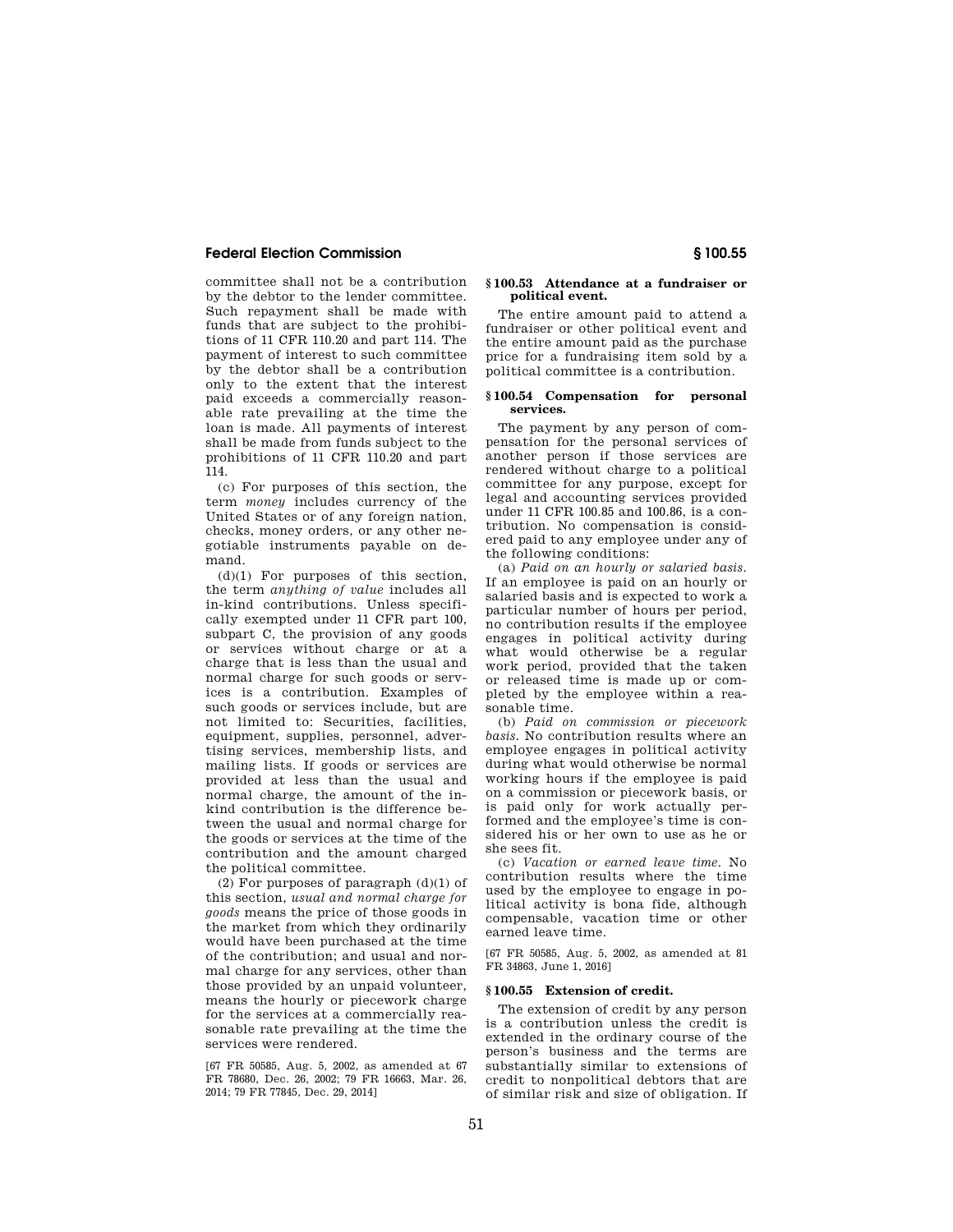a creditor fails to make a commercially reasonable attempt to collect the debt, a contribution will result. (See 11 CFR 116.3 and 116.4.) If a debt owed by a political committee is forgiven or settled for less than the amount owed, a contribution results unless such debt is settled in accordance with the standards set forth at 11 CFR 116.3 and 116.4.

#### **§ 100.56 Office building or facility for national party committees.**

A gift, subscription, loan, advance, or deposit of money or anything of value to a national party committee for the purchase or construction of an office building or facility is a contribution.

## **§ 100.57 [Reserved]**

# **Subpart C—Exceptions to Contributions**

SOURCE: 67 FR 50585, Aug. 5, 2002, unless otherwise noted.

## **§ 100.71 Scope.**

(a) The term *contribution* does not include payments, services or other things of value described in this subpart.

(b) For the purpose of this subpart, a contribution or payment made by an individual shall not be attributed to any other individual, unless otherwise specified by that other individual in accordance with 11 CFR 110.1(k).

#### **§ 100.72 Testing the waters.**

(a) *General exemption.* Funds received solely for the purpose of determining whether an individual should become a candidate are not contributions. Examples of activities permissible under this exemption if they are conducted to determine whether an individual should become a candidate include, but are not limited to, conducting a poll, telephone calls, and travel. Only funds permissible under the Act may be used for such activities. The individual shall keep records of all such funds received. See 11 CFR 101.3. If the individual subsequently becomes a candidate, the funds received are contributions subject to the reporting requirements of the Act. Such contributions must be reported with the first report filed by

**§ 100.56 11 CFR Ch. I (1–1–21 Edition)** 

the principal campaign committee of the candidate, regardless of the date the funds were received.

(b) *Exemption not applicable to individuals who have decided to become candidates.* This exemption does not apply to funds received for activities indicating that an individual has decided to become a candidate for a particular office or for activities relevant to conducting a campaign. Examples of activities that indicate that an individual has decided to become a candidate include, but are not limited to:

(1) The individual uses general public political advertising to publicize his or her intention to campaign for Federal office.

(2) The individual raises funds in excess of what could reasonably be expected to be used for exploratory activities or undertakes activities designed to amass campaign funds that would be spent after he or she becomes a candidate.

(3) The individual makes or authorizes written or oral statements that refer to him or her as a candidate for a particular office.

(4) The individual conducts activities in close proximity to the election or over a protracted period of time.

(5) The individual has taken action to qualify for the ballot under State law.

## **§ 100.73 News story, commentary, or editorial by the media.**

Any cost incurred in covering or carrying a news story, commentary, or editorial by any broadcasting station (including a cable television operator, programmer or producer), Web site, newspaper, magazine, or other periodical publication, including any Internet or electronic publication, is not a contribution unless the facility is owned or controlled by any political party, political committee, or candidate, in which case the costs for a news story:

(a) That represents a *bona fide* news account communicated in a publication of general circulation or on a licensed broadcasting facility; and

(b) That is part of a general pattern of campaign-related news accounts that give reasonably equal coverage to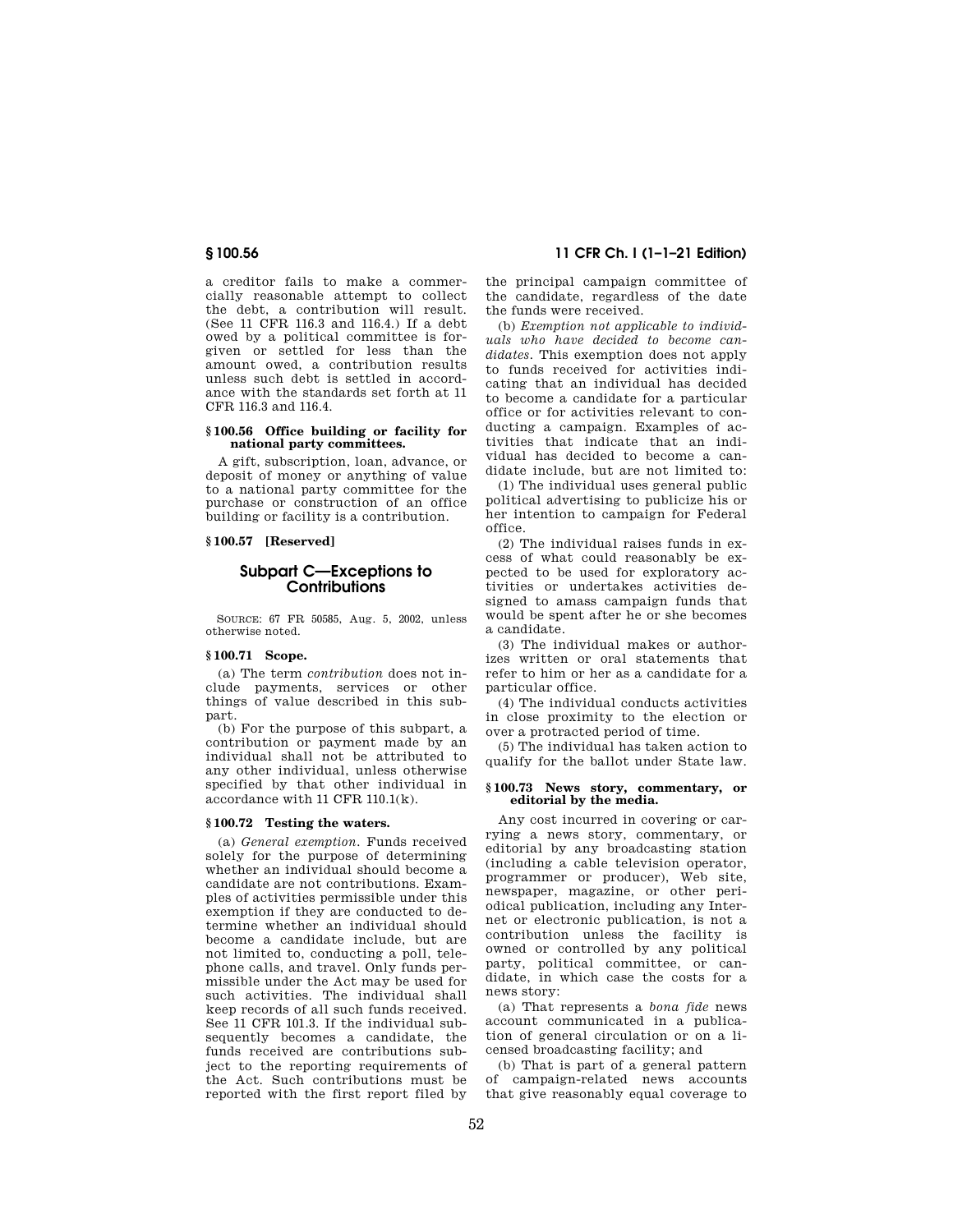all opposing candidates in the circulation or listening area, is not a contribution.

[67 FR 50585, Aug. 5, 2002, as amended at 71 FR 18613, Apr. 12, 2006]

## **§ 100.74 Uncompensated services by volunteers.**

The value of services provided without compensation by any individual who volunteers on behalf of a candidate or political committee is not a contribution.

#### **§ 100.75 Use of a volunteer's real or personal property.**

No contribution results where an individual, in the course of volunteering personal services on his or her residential premises to any candidate or to any political committee of a political party, provides the use of his or her real or personal property to such candidate for candidate-related activity or to such political committee of a political party for party-related activity. For the purposes of this section, an individual's residential premises, shall include a recreation room in a residential complex where the individual volunteering services resides, provided that the room is available for use without regard to political affiliation. A nominal fee paid by such individual for the use of such room is not a contribution.

## **§ 100.76 Use of church or community room.**

No contribution results where an individual, in the course of volunteering personal services to any candidate or political committee of a political party, obtains the use of a church or community room and provides such room to any candidate for candidaterelated activity or to any political committee of a political party for party-related activity, provided that the room is used on a regular basis by members of the community for noncommercial purposes and the room is available for use by members of the community without regard to political affiliation. A nominal fee paid by such individual for the use of such room is not a contribution.

## **§ 100.77 Invitations, food, and beverages.**

The cost of invitations, food and beverages is not a contribution where such items are voluntarily provided by an individual volunteering personal services on the individual's residential premises or in a church or community room as specified at 11 CFR 100.75 and 100.76 to a candidate for candidate-related activity or to any political committee of a political party for party-related activity, to the extent that: The aggregate value of such invitations, food and beverages provided by the individual on behalf of the candidate does not exceed \$1,000 with respect to any single election; and on behalf of all political committees of each political party does not exceed \$2,000 in any calendar year.

[69 FR 68238, Nov. 24, 2004]

#### **§ 100.78 Sale of food or beverages by vendor.**

The sale of any food or beverage by a vendor (whether incorporated or not) for use in a candidate's campaign, or for use by a political committee of a political party, at a charge less than the normal or comparable commercial rate, is not a contribution, provided that the charge is at least equal to the cost of such food or beverage to the vendor, to the extent that: The aggregate value of such discount given by the vendor on behalf of any single candidate does not exceed \$1,000 with respect to any single election; and on behalf of all political committees of each political party does not exceed \$2,000 in a calendar year.

#### **§ 100.79 Unreimbursed payment for transportation and subsistence expenses.**

(a) *Transportation expenses.* Any unreimbursed payment for transportation expenses incurred by any individual on behalf of any candidate or any political committee of a political party is not a contribution to the extent that:

(1) The aggregate value of the payments made by such individual on behalf of a candidate does not exceed \$1,000 with respect to a single election; and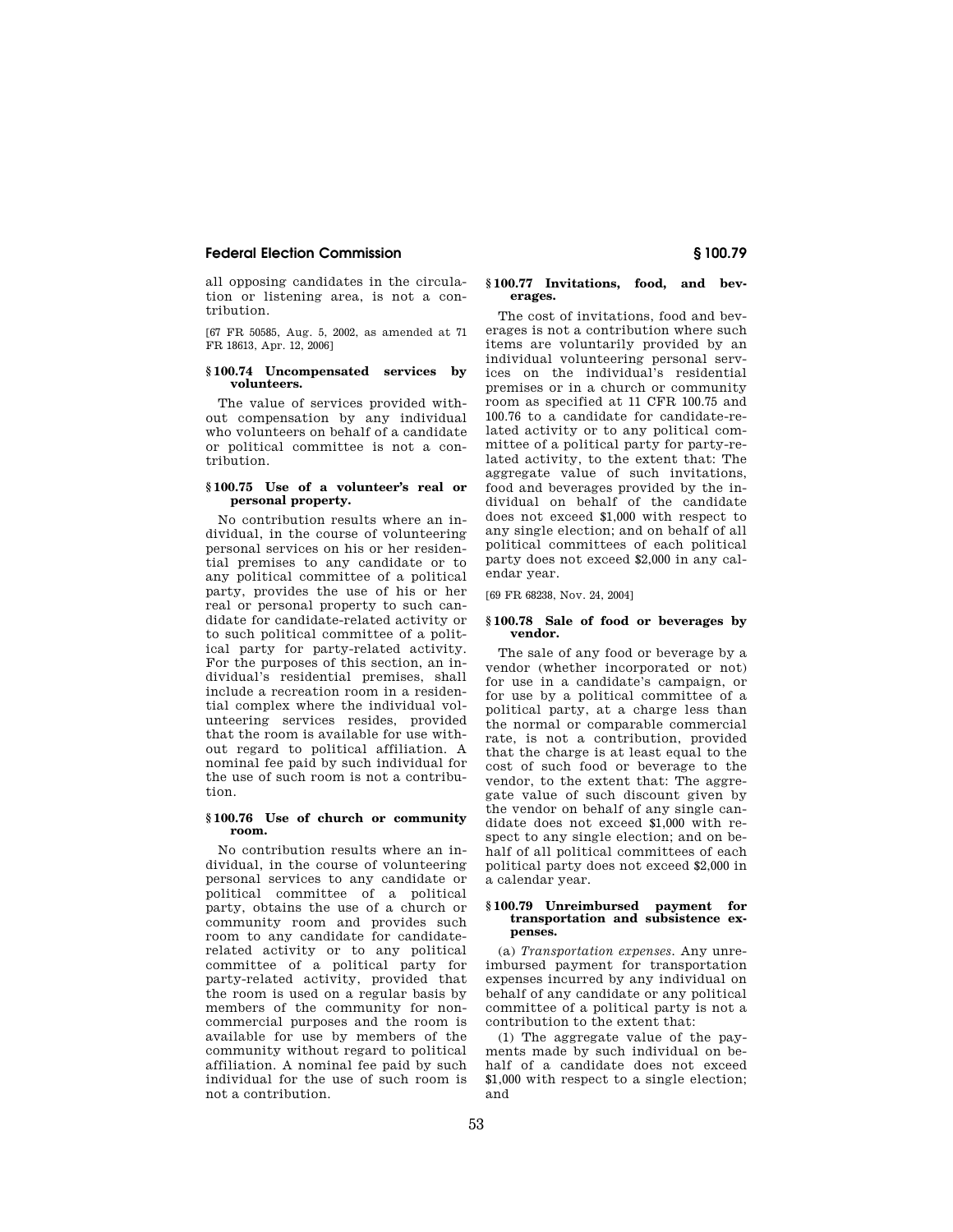(2) The aggregate value of the payments made by such individual on behalf of all political committees of each political party does not exceed \$2,000 in a calendar year.

(b) *Subsistence expenses.* Any unreimbursed payment from a volunteer's personal funds for usual and normal subsistence expenses incidental to volunteer activity is not a contribution.

#### **§ 100.80 Slate cards and sample ballots.**

The payment by a State or local committee of a political party of the costs of preparation, display, or mailing or other distribution incurred by such committee with respect to a printed slate card, sample ballot, palm card, or other printed listing(s) of three or more candidates for any public office for which an election is held in the State in which the committee is organized is not a contribution. The payment of the portion of such costs allocable to Federal candidates must be made from funds subject to the limitations and prohibitions of the Act. If made by a political committee, such payments shall be reported by that committee as disbursements, but need not be allocated in committee reports to specific candidates. This exemption shall not apply to costs incurred by such a committee with respect to the preparation and display of listings made on broadcasting stations, or in newspapers, magazines, and similar types of general public political advertising such as billboards. *But see* 11 CFR 100.24, 104.17(a) and part 300, subpart B for exempt activities that also constitute Federal election activity.

#### **§ 100.81 Payments by corporations and labor organizations.**

Any payment made or obligation incurred by a corporation or a labor organization is not a contribution, if under the provisions of 11 CFR part 114 such payment or obligation would not constitute an expenditure by the corporation or labor organization.

## **§ 100.82 Bank loans.**

(a) *General provisions.* A loan of money to a political committee or a candidate by a State bank, a federally chartered depository institution (in-

**§ 100.80 11 CFR Ch. I (1–1–21 Edition)** 

cluding a national bank) or a depository institution whose deposits and accounts are insured by the Federal Deposit Insurance Corporation or the National Credit Union Administration is not a contribution by the lending institution if such loan is made in accordance with applicable banking laws and regulations and is made in the ordinary course of business. A loan will be deemed to be made in the ordinary course of business if it:

(1) Bears the usual and customary interest rate of the lending institution for the category of loan involved;

(2) Is made on a basis that assures repayment;

(3) Is evidenced by a written instrument; and

(4) Is subject to a due date or amortization schedule.

(b) *Reporting.* Such loans shall be reported by the political committee in accordance with 11 CFR 104.3(a) and (d).

(c) *Endorsers and guarantors.* Each endorser or guarantor shall be deemed to have contributed that portion of the total amount of the loan for which he or she agreed to be liable in a written agreement, except that, in the event of a signature by the candidate's spouse, the provisions of 11 CFR  $100.52(b)(4)$ shall apply. Any reduction in the unpaid balance of the loan shall reduce proportionately the amount endorsed or guaranteed by each endorser or guarantor in such written agreement. In the event that such agreement does not stipulate the portion of the loan for which each endorser or guarantor is liable, the loan shall be considered a contribution by each endorser or guarantor in the same proportion to the unpaid balance that each endorser or guarantor bears to the total number of endorsers or guarantors.

(d) *Overdrafts.* For purposes of this section, an overdraft made on a checking or savings account of a political committee shall be considered a contribution by the bank or institution unless:

(1) The overdraft is made on an account that is subject to automatic overdraft protection;

(2) The overdraft is subject to a definite interest rate that is usual and customary; and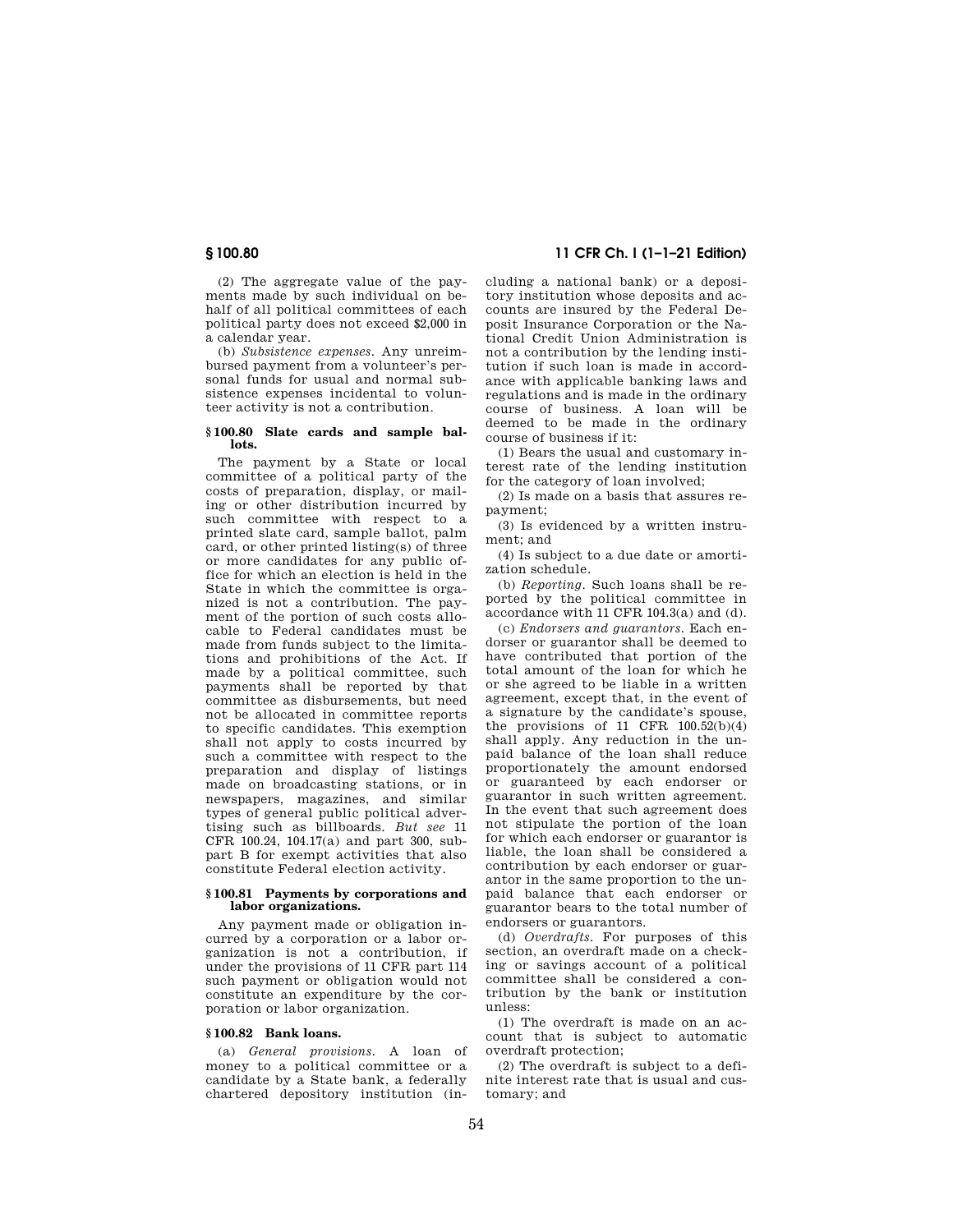(3) There is a definite repayment schedule.

(e) *Made on a basis that assures repayment.* A loan, including a line of credit, shall be considered made on a basis that assures repayment if it is obtained using either of the sources of repayment described in paragraphs (e)(1) or (2) of this section, or a combination of paragraphs (e)(1) and (2) of this section:

(1)(i) The lending institution making the loan has perfected a security interest in collateral owned by the candidate or political committee receiving the loan, the fair market value of the collateral is equal to or greater than the loan amount and any senior liens as determined on the date of the loan, and the candidate or political committee provides documentation to show that the lending institution has a perfected security interest in the collateral. Sources of collateral include, but are not limited to, ownership in real estate, personal property, goods, negotiable instruments, certificates of deposit, chattel papers, stocks, accounts receivable and cash on deposit.

(ii) Amounts guaranteed by secondary sources of repayment, such as guarantors and cosigners, shall not exceed the contribution limits of 11 CFR part 110 or contravene the prohibitions of 11 CFR 110.4, 110.20, part 114 and part  $115$ ; or

(2) The lending institution making the loan has obtained a written agreement whereby the candidate or political committee receiving the loan has pledged future receipts, such as public financing payments under 11 CFR part 9001 through part 9012, or part 9031 through part 9039, contributions, or interest income, provided that:

(i) The amount of the loan or loans obtained on the basis of such funds does not exceed the amount of pledged funds;

(ii) Loan amounts are based on a reasonable expectation of the receipt of pledged funds. To that end, the candidate or political committee must furnish the lending institution documentation, *i.e.*, cash flow charts or other financial plans, that reasonably establish that such future funds will be available;

(iii) A separate depository account is established at the lending institution or the lender obtains an assignment from the candidate or political committee to access funds in a committee account at another depository institution that meets the requirements of 11 CFR 103.2, and the committee has notified the other institution of this assignment;

(iv) The loan agreement requires the deposit of the public financing payments, contributions and interest income pledged as collateral into the separate depository account for the purpose of retiring the debt according to the repayment requirements of the loan agreement; and

(v) In the case of public financing payments, the borrower authorizes the Secretary of the Treasury to directly deposit the payments into the depository account for the purpose of retiring the debt.

(3) If the requirements set forth in this paragraph are not met, the Commission will consider the totality of the circumstances on a case-by-case basis in determining whether a loan was made on a basis that assures repayment.

(f) This section shall not apply to loans described in 11 CFR 100.83.

[67 FR 50585, Aug. 5, 2002, as amended at 67 FR 78680, Dec. 26, 2002; 79 FR 16663, Mar. 26, 2014]

#### **§ 100.83 Brokerage loans and lines of credit to candidates.**

(a) *General provisions.* Any loan of money derived from an advance on a candidate's brokerage account, credit card, home equity line of credit, or other line of credit available to the candidate, including an overdraft made on a personal checking or savings account of a candidate, provided that:

(1) Such loan is made in accordance with applicable law and under commercially reasonable terms; and

(2) The person making such loan makes loans derived from an advance on a candidate's brokerage account, credit card, home equity line of credit, or other line of credit in the normal course of the person's business.

(b) *Endorsers and guarantors.* Each endorser, guarantor, or co-signer shall be deemed to have contributed that portion of the total amount of the loan derived from an advance on a candidate's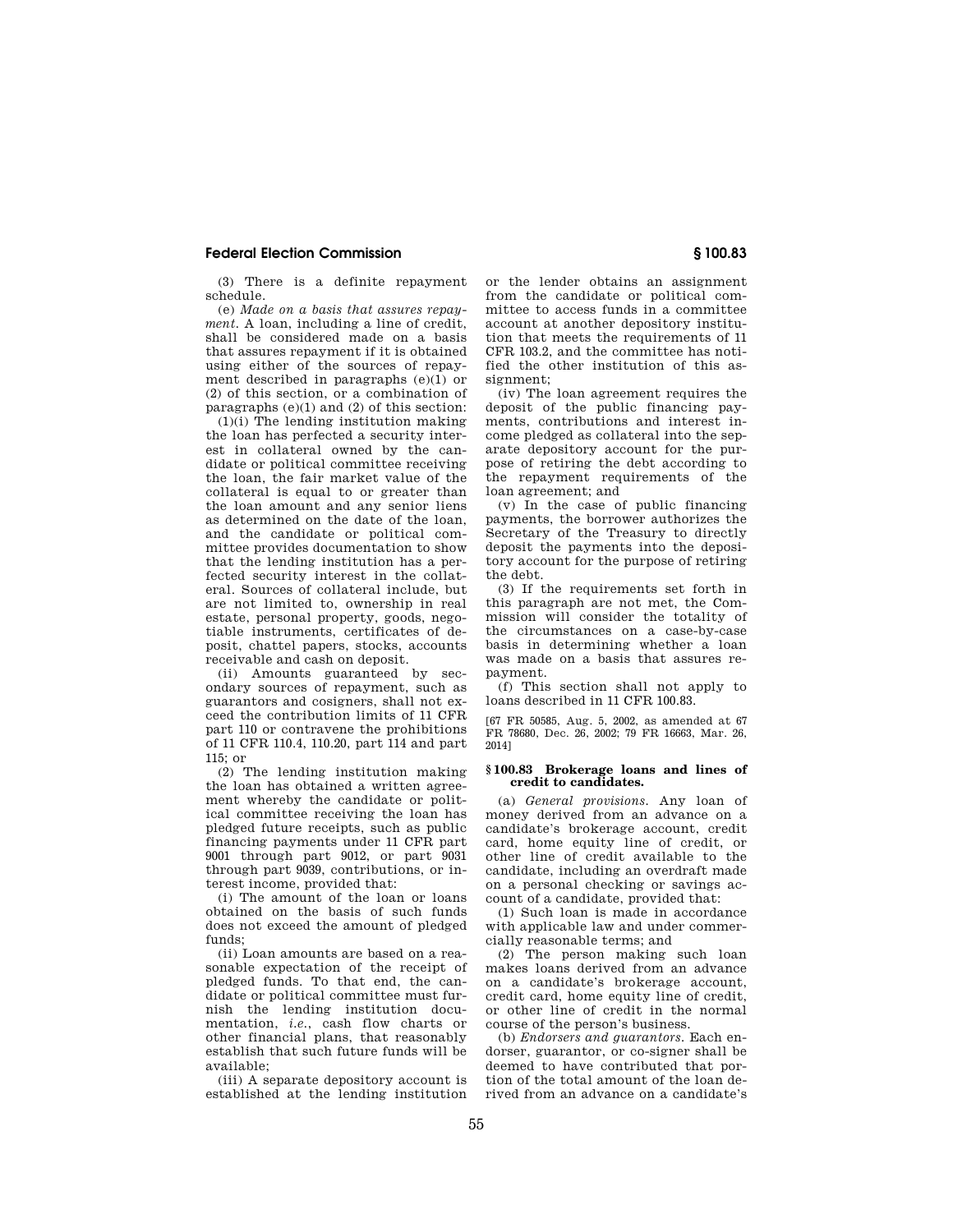brokerage account, credit card, home equity line of credit, or other line of credit available to the candidate, for which he or she agreed to be liable in a written agreement, including a loan used for the candidate's routine living expenses. Any reduction in the unpaid balance of the loan, advance, or line of credit shall reduce proportionately the amount endorsed or guaranteed by each endorser or guarantor in such written agreement. In the event that such agreement does not stipulate the portion of the loan, advance, or line of credit for which each endorser, guarantor, or co-signer is liable, the loan shall be considered a contribution by each endorser or guarantor in the same proportion to the unpaid balance that each endorser, guarantor, or co-signer bears to the total number of endorsers or guarantors. However, if the spouse of the candidate is the endorser, guarantor, or co-signer, the spouse shall not be deemed to make a contribution if:

(1) For a secured loan, the value of the candidate's share of the property used as collateral equals or exceeds the amount of the loan that is used for the candidate's campaign; or

(2) For an unsecured loan, the amount of the loan used for in connection with the candidate's campaign does not exceed one-half of the available credit extended by the unsecured loan.

(c) *Routine living expenses.* (1) A loan derived from an advance on a candidate's brokerage account, credit card, home equity line of credit, or other line of credit available to the candidate, that is used by the candidate solely for routine living expenses, as described in 11 CFR 100.153, does not need to be reported under 11 CFR part 104 provided that the loan, advance, or line of credit is repaid exclusively from the personal funds of the candidate or payments that would have been made irrespective of the candidacy pursuant to  $11$  CFR  $113.1(g)(6)$ .

(2) Any repayment, in part or in whole, of the loan, advance, or line of credit described in paragraph (c)(1) of this section by the candidate's authorized committee constitutes the personal use of campaign funds and is prohibited by 11 CFR 113.2.

# **§ 100.84 11 CFR Ch. I (1–1–21 Edition)**

(3) Any repayment or forgiveness, in part or in whole, of the loan, advance, or line of credit described in paragraph  $(c)(1)$  of this section by a third party (other than a third party whose payments are permissible under 11 CFR  $113.1(g)(6)$  or the lending institution is a contribution, subject to the limitations and prohibitions of 11 CFR parts 110 and 114, and shall be reported under 11 CFR part 104.

(4) Notwithstanding paragraph (c)(1) of this section, the portion of any loan or advance from a candidate's brokerage account, credit card account, home equity line of credit, or other line of credit that is used for the purpose of influencing the candidate's election for Federal office shall be reported under 11 CFR part 104.

(d) *Repayment.* The candidate's authorized committee may repay a loan from the candidate that is derived from an advance on a candidate's brokerage account, credit card, home equity line of credit, or other line of credit available to the candidate, directly to the candidate or the original lender. The amount of the repayment shall not exceed the amount of the principal used for the purpose of influencing the candidate's election for Federal office and interest that has accrued on that principal.

(e) *Reporting.* Loans derived from an advance on a candidate's brokerage account, credit card, home equity line of credit, or other line of credit available to the candidate shall be reported by the candidate's principal campaign committee in accordance with 11 CFR part 104.

#### **§ 100.84 Office building for State, local, or district party committees or organizations.**

A donation made to a non-Federal account of a State, local, or district party committee or organization in accordance with 11 CFR 300.35 for the purchase or construction of an office building is not a contribution. A donation includes a gift, subscription, loan, advance, or deposit of money or anything of value.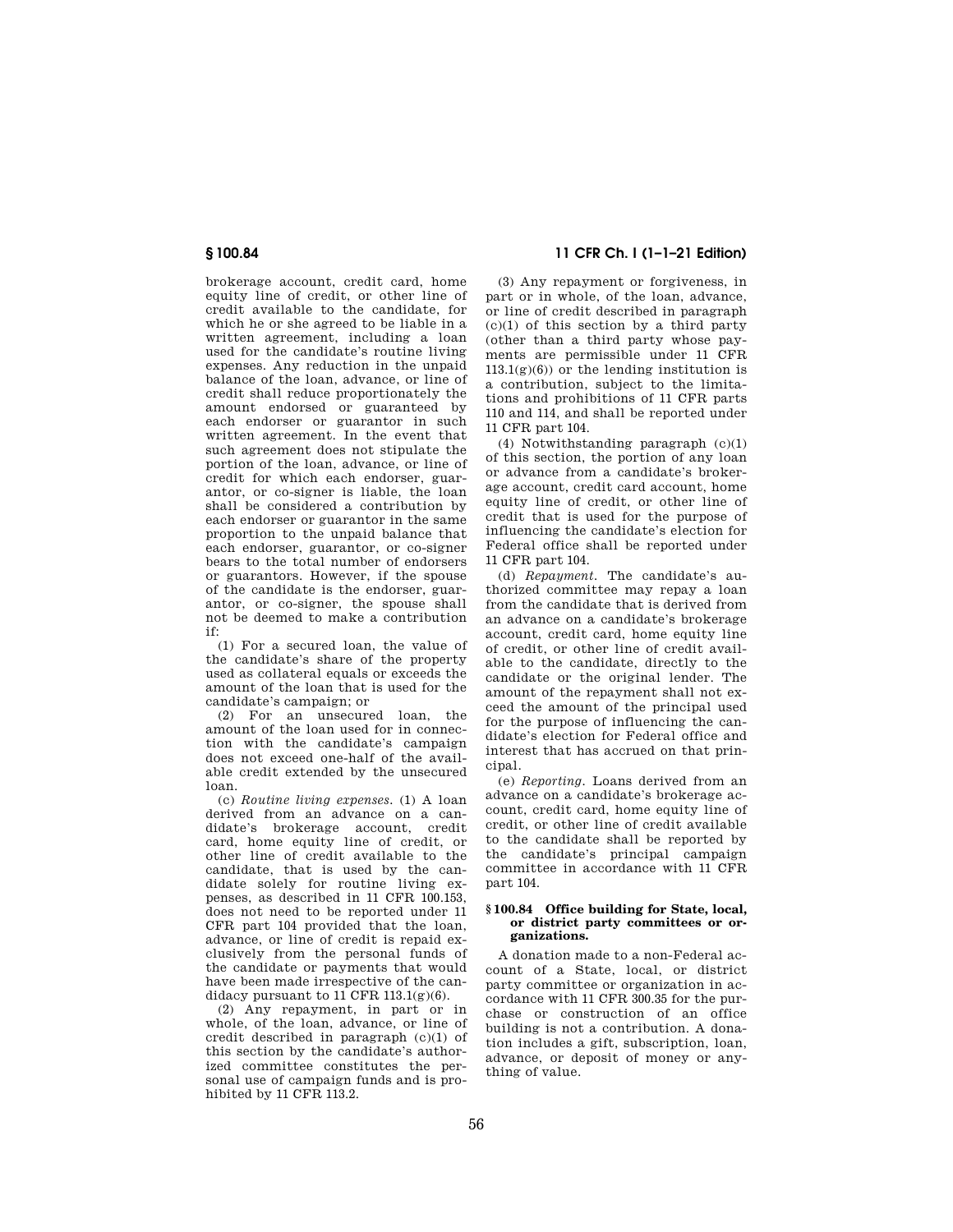#### **§ 100.85 Legal or accounting services to political party committees.**

Legal or accounting services rendered to or on behalf of any political committee of a political party are not contributions if the person paying for such services is the regular employer of the individual rendering the services and such services are not attributable to activities that directly further the election of any designated candidate for Federal office. For purposes of this section, a partnership shall be deemed to be the regular employer of a partner. Amounts paid by the regular employer for such services shall be reported by the committee receiving such services in accordance with 11 CFR 104.3(h).

#### **§ 100.86 Legal or accounting services to other political committees.**

Legal or accounting services rendered to or on behalf of an authorized committee of a candidate or any other political committee are not contributions if the person paying for such services is the regular employer of the individual rendering the services and if such services are solely to ensure compliance with the Act or 26 U.S.C. 9001 *et seq.* and 9031 *et seq.* For purposes of this section, a partnership shall be deemed to be the regular employer of a partner. Amounts paid by the regular employer for these services shall be reported by the committee receiving such services in accordance with 11 CFR 104.3(h).

### **§ 100.87 Volunteer activity for party committees.**

The payment by a state or local committee of a political party of the costs of campaign materials (such as pins, bumper stickers, handbills, brochures, posters, party tabloids or newsletters, and yard signs) used by such committee in connection with volunteer activities on behalf of any nominee(s) of such party is not a contribution, provided that the following conditions are met:

(a) *Exemption not applicable to general public communication or political advertising.* Such payment is not for cost incurred in connection with any broadcasting, newspaper, magazine, bill board, direct mail, or similar type of

general public communication or political advertising. For purposes of this paragraph, the term *direct mail* means any mailing(s) by a commercial vendor or any mailing(s) made from commercial lists.

(b) *Allocation.* The portion of the cost of such materials allocable to Federal candidates must be paid from contributions subject to the limitations and prohibitions of the Act. *But see* 11 CFR 100.24, 104.17(a), and part 300, subpart B for exempt activities that also constitute Federal election activity.

(c) *Contributions designated for particular Federal candidates.* Such payment is not made from contributions designated by the donor to be spent on behalf of a particular candidate or candidates for Federal office. For purposes of this paragraph, a contribution shall not be considered a designated contribution if the party committee disbursing the funds makes the final decision regarding which candidate(s) shall receive the benefit of such disbursement.

(d) *Distribution of materials by volunteers.* Such materials are distributed by volunteers and not by commercial or for-profit operations. For the purposes of this paragraph, payments by the party organization for travel and subsistence or customary token payments to volunteers do not remove such individuals from the volunteer category.

(e) *Reporting.* If made by a political committee such payments shall be reported by the political committee as disbursements in accordance with 11 CFR 104.3 but need not be allocated to specific candidates in committee reports.

(f) *State candidates and their campaign committees.* Payments by a State candidate or his or her campaign committee to a State or local political party committee for the State candidate's share of expenses for such campaign materials are not contributions, provided the amount paid by the State candidate or his or her committee does not exceed his or her proportionate share of the expenses.

(g) *Exemption not applicable to campaign materials purchased by national party committees.* Campaign materials purchased by the national committee of a political party and delivered to a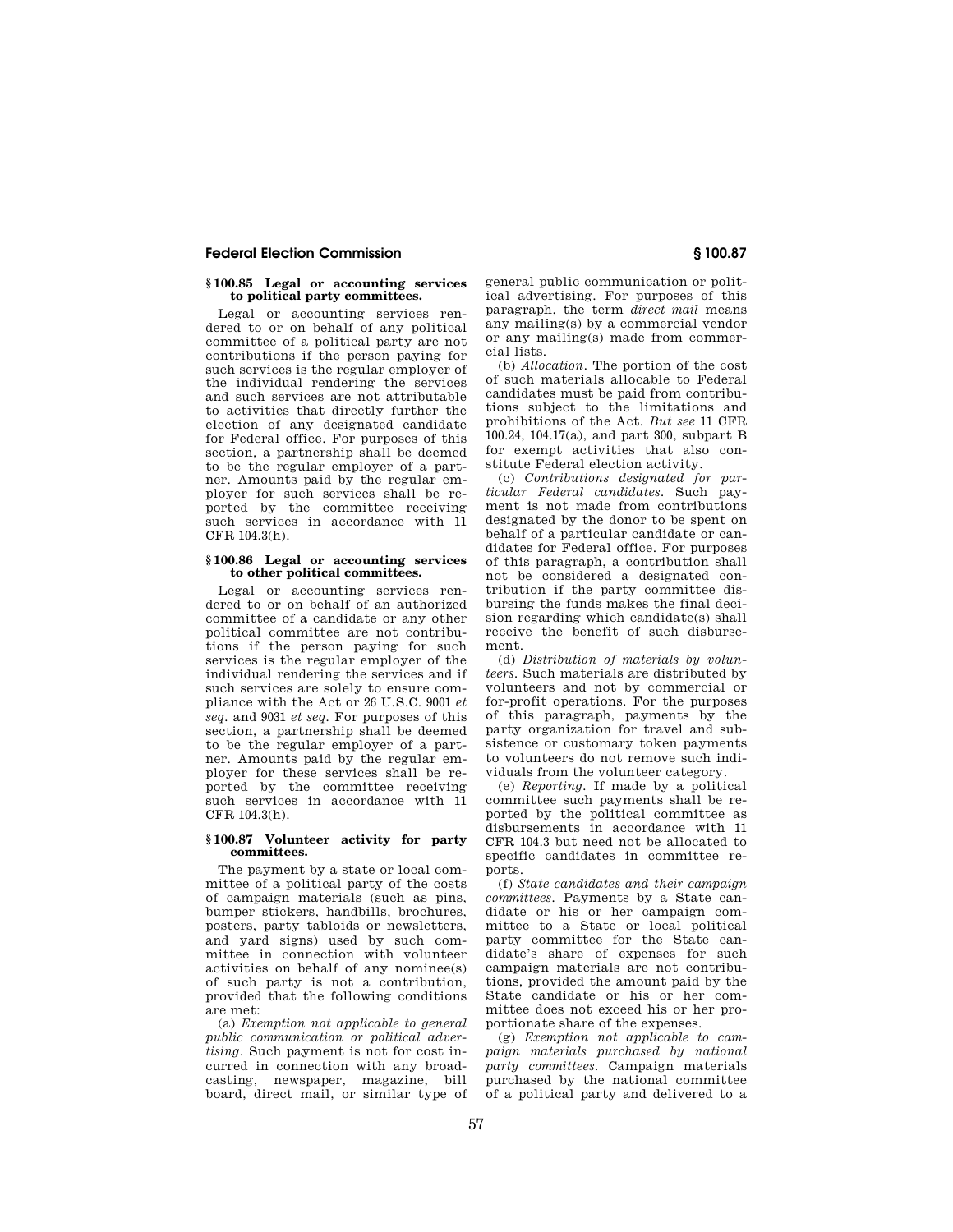State or local party committee, or materials purchased with funds donated by the national committee to such State or local committee for the purchase of such materials, shall not qualify under this exemption. Rather, the cost of such materials shall be subject to the limitations of 52 U.S.C. 30116(d) and 11 CFR 109.32.

[67 FR 50585, Aug. 5, 2002, as amended at 67 FR 78680, Dec. 26, 2002; 79 FR 77845, Dec. 29, 2014]

#### **§ 100.88 Volunteer activity for candidates.**

(a) The payment by a candidate for any public office (including State or local office), or by such candidate's authorized committee, of the costs of that candidate's campaign materials that include information on or any reference to a candidate for Federal office and that are used in connection with volunteer activities (such as pins, bumper stickers, handbills, brochures, posters, and yard signs) is not a contribution to such candidate for Federal office, provided that the payment is not for the use of broadcasting, newspapers, magazines, billboards, direct mail or similar types of general public communication or political advertising.

(b) The payment of the portion of the cost of such materials allocable to Federal candidates shall be made from contributions subject to the limitations and prohibitions of the Act. For purposes of this section, the term *direct mail* means any mailing(s) by commercial vendors or mailing(s) made from lists that were not developed by the candidate. *But see* 11 CFR 100.24,  $104.17(a)$ , and part 300, subparts D and E for exempt activities that also constitute Federal election activity.

#### **§ 100.89 Voter registration and get-outthe-vote activities for Presidential candidates.**

The payment by a State or local committee of a political party of the costs of voter registration and get-outthe-vote activities conducted by such committee on behalf of the Presidential and Vice Presidential nominee(s) of that party, is not a contribution to such candidate(s) provided that the following conditions are met:

# **§ 100.88 11 CFR Ch. I (1–1–21 Edition)**

(a) *Exemption not applicable to general public communication or political advertising.* Such payment is not for the costs incurred in connection with any broadcasting, newspaper, magazine, billboard, direct mail, or similar type of general public communication or political advertising. For purposes of this paragraph, the term *direct mail* means any mailing(s) by a commercial vendor or any mailing(s) made from commercial lists.

(b) *Allocation.* The portion of the costs of such activities allocable to Federal candidates is paid from contributions subject to the limitations and prohibitions of the Act. *But see* 11 CFR 100.24, 104.17(a), and part 300, subpart B for exempt activities that also constitute Federal election activity.

(c) *Contributions designated for particular Federal candidates.* Such payment is not made from contributions designated to be spent on behalf of a particular candidate or candidates for Federal office. For purposes of this paragraph, a contribution shall not be considered a designated contribution if the party committee disbursing the funds makes the final decision regarding which candidate(s) shall receive the benefit of such disbursement.

(d) *References to House or Senate candidates.* For purposes of this section, if such activities include references to any candidate(s) for the House or Senate, the costs of such activities that are allocable to that candidate(s) shall be a contribution to such candidate(s) unless the mention of such candidate(s) is merely incidental to the overall activity.

(e) *Phone banks.* For purposes of this section, payment of the costs incurred in the use of phone banks in connection with voter registration and get-outthe-vote activities is not a contribution when such phone banks are operated by volunteer workers. The use of paid professionals to design the phone bank system, develop calling instructions and train supervisors is permissible. The payment of the costs of such professional services is not an expenditure but shall be reported as a disbursement in accordance with 11 CFR 104.3 if made by a political committee.

(f) *Reporting of payments for voter registration and get-out-the-vote activities.* If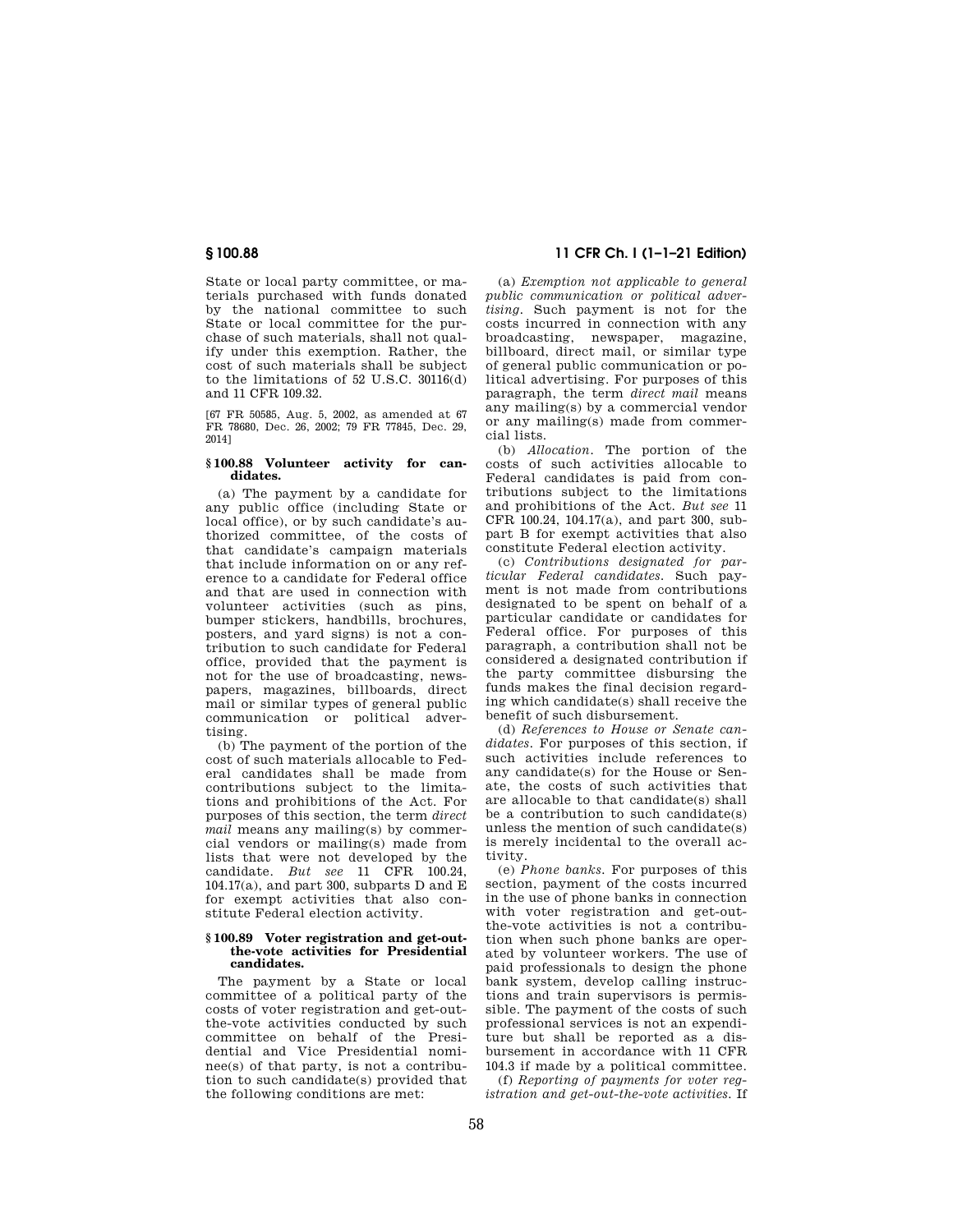made by a political committee, such payments for voter registration and get-out-the-vote activities shall be reported by that committee as disbursements in accordance with 11 CFR 104.3, but such payments need not be allocated to specific candidates in committee reports except as provided in 11 CFR paragraph (d) of this section.

(g) *Exemption not applicable to donations by a national committee of a political party to a State or local party committee for voter registration and get-outthe-vote activities.* Payments made from funds donated by a national committee of a political party to a State or local party committee for voter registration and get-out-the-vote activities shall not qualify under this exemption. Rather, such funds shall be subject to the limitations of 52 U.S.C. 30116(d) and 11 CFR 109.32.

[67 FR 50585, Aug. 5, 2002, as amended at 67 FR 78680, Dec. 26, 2002; 69 FR 68238, Nov. 24, 2004; 75 FR 31, Jan. 4, 2010; 79 FR 77845, Dec. 29, 2014]

## **§ 100.90 Ballot access fees.**

Payments made to any party committee by a candidate or the authorized committee of a candidate as a condition of ballot access are not contributions.

## **§ 100.91 Recounts.**

A gift, subscription, loan, advance, or deposit of money or anything of value made with respect to a recount of the results of a Federal election, or an election contest concerning a Federal election, is not a contribution except that the prohibitions of 11 CFR 110.20 and part 114 apply.

[67 FR 50585, Aug. 5, 2002, as amended at 67 FR 78680, Dec. 26, 2002]

#### **§ 100.92 Candidate debates.**

Funds provided to defray costs incurred in staging candidate debates in accordance with the provisions of 11 CFR 110.13 and 114.4(f) are not contributions.

#### **§ 100.93 Travel by aircraft or other means of transportation.**

(a) *Scope and definitions.* (1) This section applies to all campaign travelers who use non-commercial travel.

(2) Campaign travelers who use commercial travel, such as a commercial airline flight, charter flight, taxi, or an automobile provided by a rental company, are governed by 11 CFR 100.52(a) and (d), not this section.

(3) For the purposes of this section:

(i) *Campaign traveler* means

(A) Any candidate traveling in connection with an election for Federal office or any individual traveling in connection with an election for Federal office on behalf of a candidate or political committee; or

(B) Any member of the news media traveling with a candidate.

(ii) *Service provider* means the owner of an aircraft or other conveyance, or a person who leases an aircraft or other conveyance from the owner or otherwise obtains a legal right to the use of an aircraft or other conveyance, and who uses the aircraft or other conveyance to provide transportation to a campaign traveler. For a jointly owned or leased aircraft or other conveyance, the service provider is the person who makes the aircraft or other conveyance available to the campaign traveler.

(iii) *Unreimbursed value* means the difference between the value of the transportation service provided, as set forth in this section, and the amount of payment for that transportation service by the political committee or campaign traveler to the service provider within the time limits set forth in this section.

(iv) *Commercial travel* means travel aboard:

(A) An aircraft operated by an air carrier or commercial operator certificated by the Federal Aviation Administration, provided that the flight is required to be conducted under Federal Aviation Administration air carrier safety rules, or, in the case of travel which is abroad, by an air carrier or commercial operator certificated by an appropriate foreign civil aviation authority, provided that the flight is required to be conducted under air carrier safety rules; or

(B) Other means of transportation operated for commercial passenger service.

(v) *Non-commercial travel* means travel aboard any conveyance that is not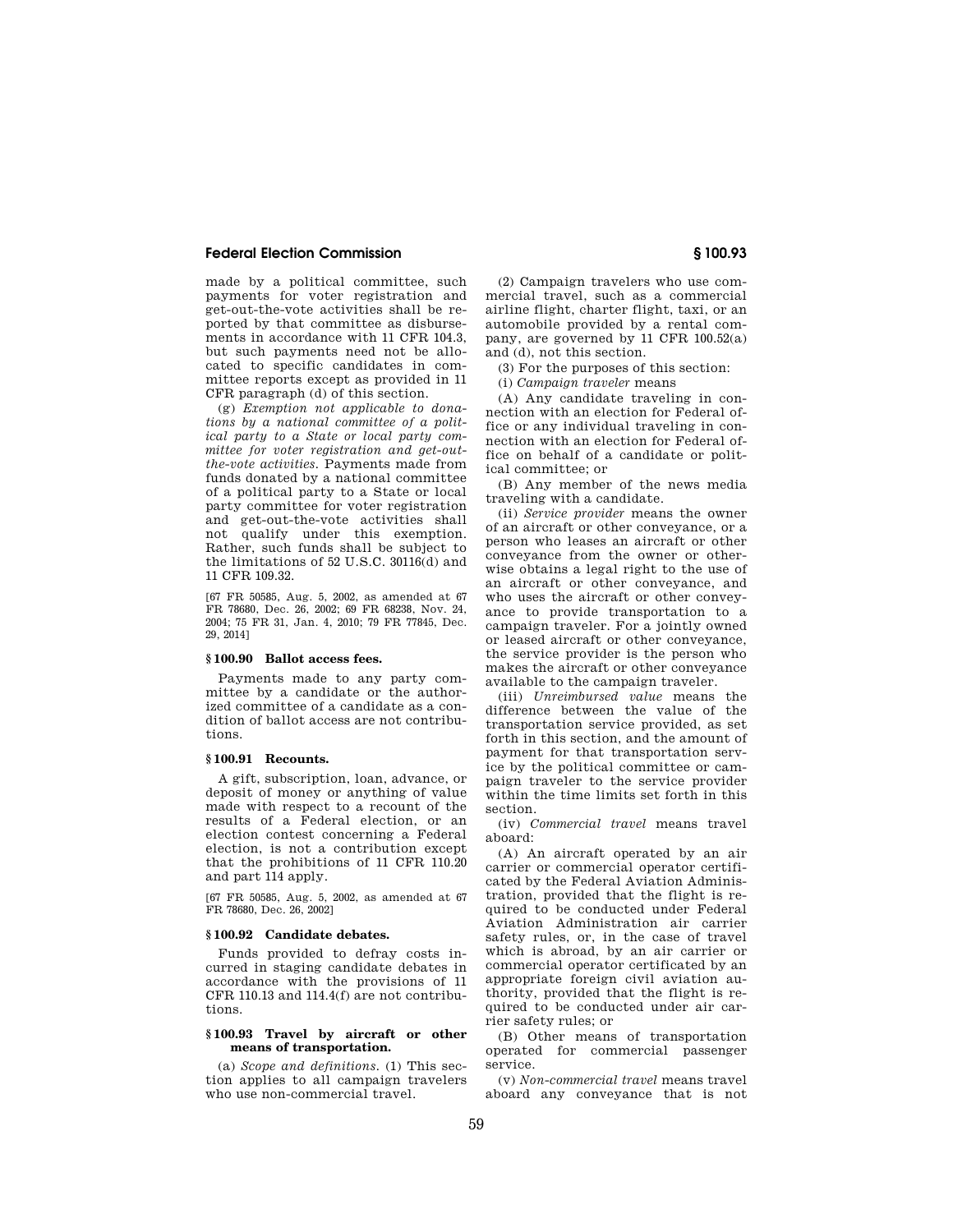commercial travel, as defined in paragraph (a)(3)(iv) of this section.

(vi) *Comparable aircraft* means an aircraft of similar make and model as the aircraft that actually makes the trip, with similar amenities as that aircraft.

(b) *General rule.* (1) No contribution is made by a service provider to a candidate or political committee if:

(i) Every candidate's authorized committee or other political committee on behalf of which the travel is conducted pays the service provider, within the required time, for the full value of the transportation, as determined in accordance with paragraphs (c), (d), (e) or (g) of this section, provided to all campaign travelers who are traveling on behalf of that candidate or political committee; or

(ii) Every campaign traveler for whom payment is not made under paragraph  $(b)(1)(i)$  of this section pays the service provider for the full value of the transportation provided to that campaign traveler as determined in accordance with paragraphs (c), (d), (e) or (g) of this section. *See* 11 CFR 100.79 and 100.139 for treatment of certain unreimbursed transportation expenses incurred by individuals traveling on behalf of candidates, authorized committees, and political committees of political parties.

(2) Except as provided in 11 CFR 100.79, the unreimbursed value of transportation provided to any campaign traveler, as determined in accordance with paragraphs (c), (d) or (e) of this section, is an in-kind contribution from the service provider to the candidate or political committee on whose behalf, or with whom, the campaign traveler traveled. Contributions are subject to the reporting requirements, limitations and prohibitions of the Act.

(3) When a candidate is accompanied by a member of the news media, or by security personnel provided by any Federal or State government, the news media or government security provider may reimburse the political committee paying for the pro-rata share of the travel by the member of the media or security personnel, or may pay the service provider directly for that prorata share, up to the applicable amount set forth in paragraphs  $(c)(1)$ ,  $(c)(3)$ ,  $(d)$ , (e), or (g) of this section. A payment

**§ 100.93 11 CFR Ch. I (1–1–21 Edition)** 

made directly to the service provider may be subtracted from the amount for which the political committee is otherwise responsible without any contribution resulting. No contribution results from reimbursement by the media or a government security provider to a political committee in accordance with this paragraph.

(c) *Travel on aircraft.* When a campaign traveler uses aircraft for noncommercial travel, other than a government aircraft described in paragraph (e) of this section or a candidate or family owned aircraft described in paragraph (g) of this section, reimbursement must be provided no later than seven (7) calendar days after the date the flight began at one of the following rates to avoid the receipt of an in-kind contribution:

(1) *Travel by or on behalf of Senate, presidential, or vice-presidential candidates.* A Senate, presidential, or vicepresidential candidate traveling on his own behalf, or any person traveling on behalf of such candidate or the candidate's authorized committee must pay the pro rata share per campaign traveler of the normal and usual charter fare or rental charge for travel on a comparable aircraft of comparable size. The pro rata share shall be calculated by dividing the normal and usual charter fare or rental charge by the number of campaign travelers on the flight that are traveling on behalf of such candidates or their authorized committees, including members of the news media, and security personnel traveling with a candidate. No portion of the normal and usual charter fare or rental charge may be attributed to any campaign travelers that are not traveling on behalf of such candidates or their authorized committees, or any other passengers, except as permitted under paragraph (b)(3) of this section.

(2) *Travel by or on behalf of House candidates and their leadership PACs.* Except as otherwise provided in paragraphs (e) and (g) of this section, a campaign traveler who is a candidate for election for the office of Representative in, or Delegate or Resident Commissioner to, the Congress, or a person traveling on behalf of any such candidate or any authorized committee or leadership PAC of such candidate, is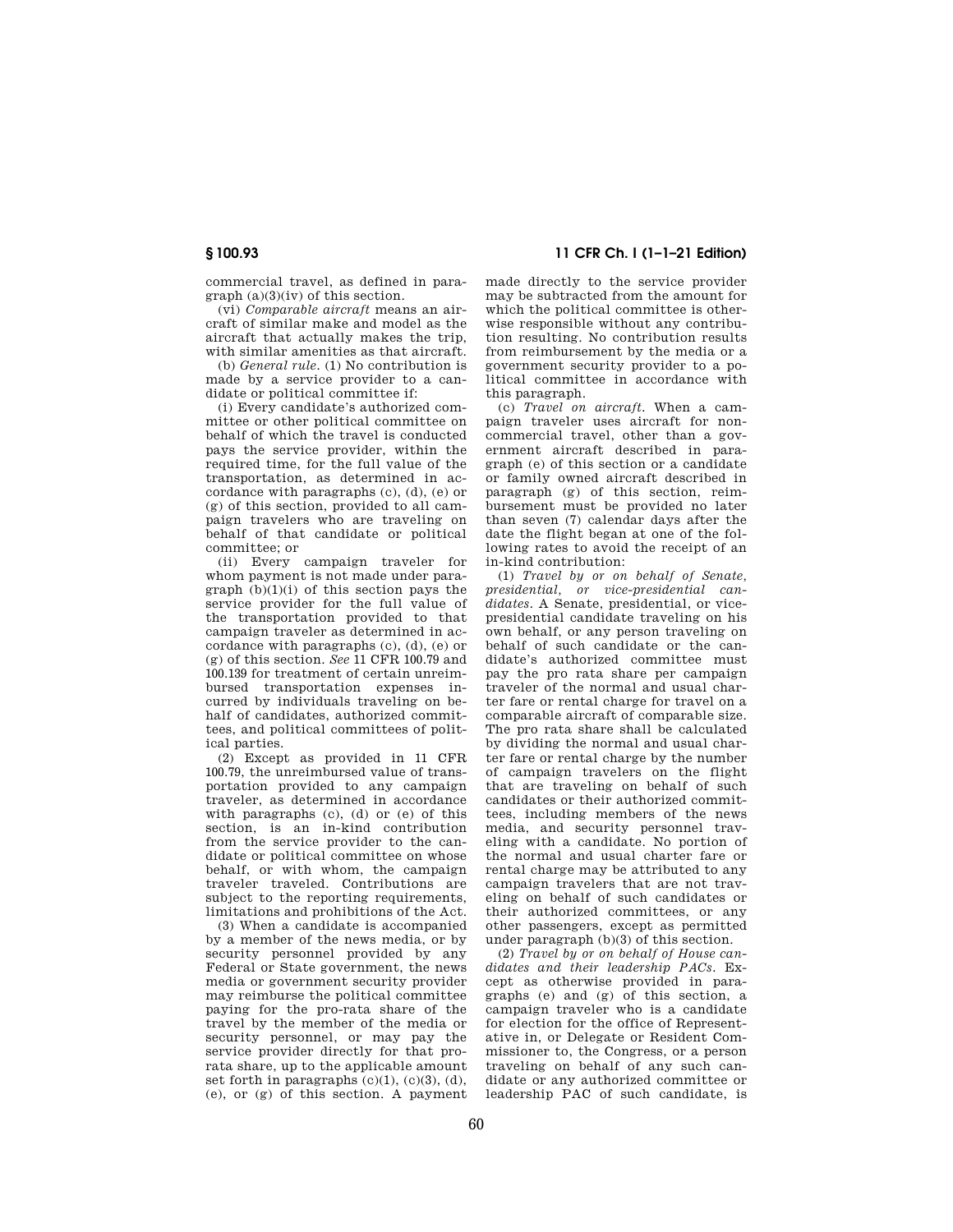prohibited from non-commercial travel on behalf of any such candidate or any authorized committee or leadership PAC of such candidate.

(3) *Other campaign travelers.* When a candidate's authorized committee pays for a flight pursuant to paragraph  $(c)(1)$ of this section, no payment is required from other campaign travelers on that flight. Otherwise, a campaign traveler not covered by paragraphs (c)(1) or  $(c)(2)$  of this section, including persons traveling on behalf of a political party committee, separate segregated fund, nonconnected political committee, or a leadership PAC other than a leadership PAC of a candidate for election for the office of Representative in, or Delegate or Resident Commissioner to, the Congress, must pay the service provider no less than the following for each leg of the trip:

(i) In the case of travel between cities served by regularly scheduled firstclass commercial airline service, the lowest unrestricted and non-discounted first-class airfare;

(ii) In the case of travel between a city served by regularly scheduled coach commercial airline service, but not regularly scheduled first-class commercial airline service, and a city served by regularly scheduled coach commercial airline service (with or without first-class commercial airline service), the lowest unrestricted and non-discounted coach airfare; or

(iii) In the case of travel to or from a city not served by regularly scheduled commercial airline service, the normal and usual charter fare or rental charge for a comparable commercial aircraft of sufficient size to accommodate all campaign travelers, and security personnel, if applicable.

(d) *Other means of transportation.* If a campaign traveler uses any means of transportation other than an aircraft, including an automobile, or train, or boat, the campaign traveler, or the political committee on whose behalf the travel is conducted, must pay the service provider within thirty (30) calendar days after the date of receipt of the invoice for such travel, but not later than sixty (60) calendar days after the date the travel began, at the normal and usual fare or rental charge for a comparable commercial conveyance of sufficient size to accommodate all campaign travelers, including members of the news media traveling with a candidate, and security personnel, if applicable.

(e) *Government conveyances*—(1) *Travel by or on behalf of candidates, their authorized committees, or House candidate Leadership PACs.* If a campaign traveler traveling on behalf of a candidate, an authorized committee, or the leadership PAC of a House candidate uses an aircraft that is provided by the Federal government, or by a State or local government, the campaign traveler, or the political committee on whose behalf the travel is conducted, must pay the government entity, within the time specified by that government entity, *either:* 

(i) The pro rata share per campaign traveler of the normal and usual charter fare or rental charge for the flight on a comparable aircraft of sufficient size to accommodate all campaign travelers. The pro rata share shall be calculated by dividing the normal and usual charter fare or rental charge by the number of campaign travelers on the flight that are traveling on behalf of candidates, authorized committees, or House candidate leadership PACs, including members of the news media, and security personnel, if applicable. No portion of the normal and usual charter fare or rental charge may be attributed to any other campaign travelers or any other passengers, except as permitted under paragraph (b)(3) of this section. For purposes of this paragraph, the comparable aircraft need not accommodate any government-required personnel and equipment; or

(ii) The private traveler reimbursement rate, as specified by the governmental entity providing the aircraft, per campaign traveler.

(2) *Other campaign travelers.* When a candidate's authorized committee, or a House candidate's leadership PAC pays for a flight pursuant to paragraph  $(e)(1)$ of this section, no payment is required from any other campaign travelers on that flight. Otherwise, a campaign traveler not covered by paragraph (e)(1) of this section, including persons traveling on behalf of a political party committee, separate segregated fund, nonconnected political committee, or a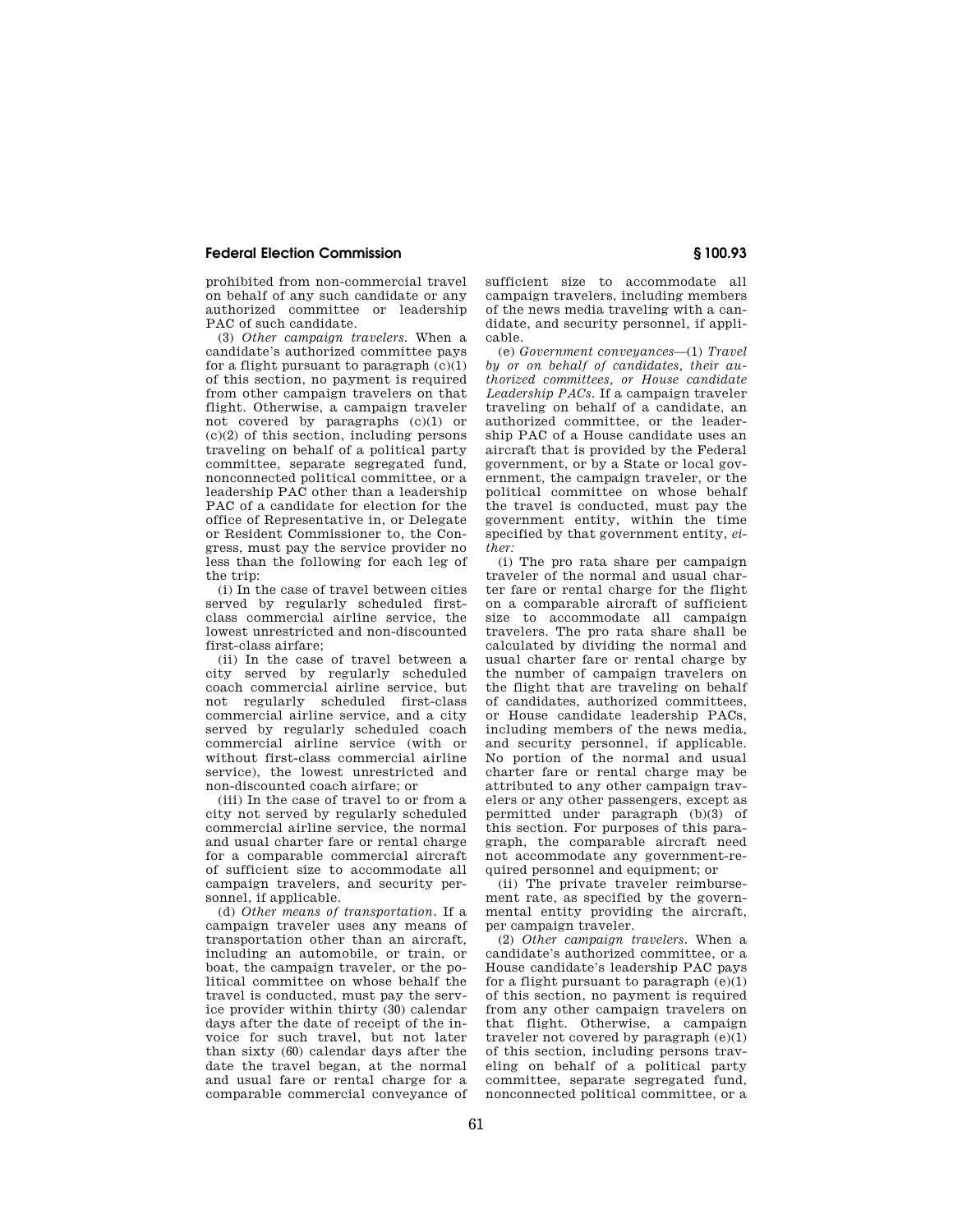leadership PAC other than a leadership PAC of a candidate for the office of Representative in, or Delegate or Resident Commissioner to, the Congress, must pay the government entity, within the time specified by that government entity, either:

(i) For travel to or from a military airbase or other location not accessible to the general public, the lowest unrestricted and non-discounted first-class airfare to or from the city with regularly scheduled first-class commercial airline service that is geographically closest to the military airbase or other location actually used; or

(ii) For all other travel, in accordance with paragraph  $(c)(3)$  of this section.

(3) If a campaign traveler uses a conveyance, other than an aircraft, that is provided by the Federal government, or by a State or local government, the campaign traveler, or the political committee on whose behalf the travel is conducted, must pay the government entity in accordance with paragraph (d) of this section.

(f) *Date and public availability of payment rate.* For purposes of paragraphs (c), (d), (e), and (g) of this section, the payment rate must be the rate available to the general public for the dates traveled or within seven (7) calendar days thereof. The payment rate must be determined by the time the payment is due under paragraph (c), (d), (e) or (g) of this section.

(g) *Aircraft owned or leased by a candidate or a candidate's immediate family member.* (1) For non-commercial travel by a candidate, or a person traveling on behalf of a candidate, on an aircraft owned or leased by that candidate or an immediate family member of that candidate, the candidate's authorized committee must pay:

(i) In the case of travel on an aircraft that is owned or leased under a sharedownership or other time-share arrangement, where the travel does not exceed the candidate's or immediate family member's proportional share of the ownership interest in the aircraft, the hourly, mileage, or other applicable rate charged the candidate, immediate family member, or other service provider for the costs of the travel; or

# **§ 100.93 11 CFR Ch. I (1–1–21 Edition)**

(ii) In the case of travel on an aircraft that is owned or leased under a shared-ownership or other time-share arrangement, where the travel exceeds the candidate's or immediate family member's proportional share of the ownership interest in the aircraft, the rate specified in paragraph (c) of this section (House candidates are prohibited from engaging in such travel); or

(iii) In the case of travel on an aircraft that is not owned or leased under a shared-ownership or other time-share arrangement, the *pro rata* share per campaign traveler of the costs associated with the trip. Associated costs include, but are not limited to, the cost of fuel and crew, and a proportionate share of maintenance costs.

(2) A candidate, or an immediate family member of the candidate, will be considered to own or lease an aircraft under paragraph  $(g)(1)$  of this section if the candidate or the immediate family member of the candidate has an ownership interest in an entity that owns the aircraft, provided that the entity is not a corporation with publicly traded shares.

(3) A proportional share of the ownership interest in an aircraft means the amount of use to which the candidate or immediate family member is entitled under an ownership or lease agreement. Prior to each flight, the candidate's committee must obtain a certification from the service provider that the candidate's planned use of the aircraft will not exceed the candidate's or immediate family member's proportional share of use under the ownership or lease agreement. *See* paragraph (j) of this section for related recordkeeping requirements.

(4) For the purposes of this section, an ''immediate family member'' of a candidate is the father, mother, son, daughter, brother, sister, husband, wife, father-in-law, or mother-in-law of the candidate.

(h) *Preemption.* In all respects, State and local laws are preempted with respect to travel in connection with a Federal election to the extent they purport to supplant the rates or timing requirements of 11 CFR 100.93.

(i) *Reporting.* (1) In accordance with 11 CFR 104.13, a political committee on whose behalf the unreimbursed travel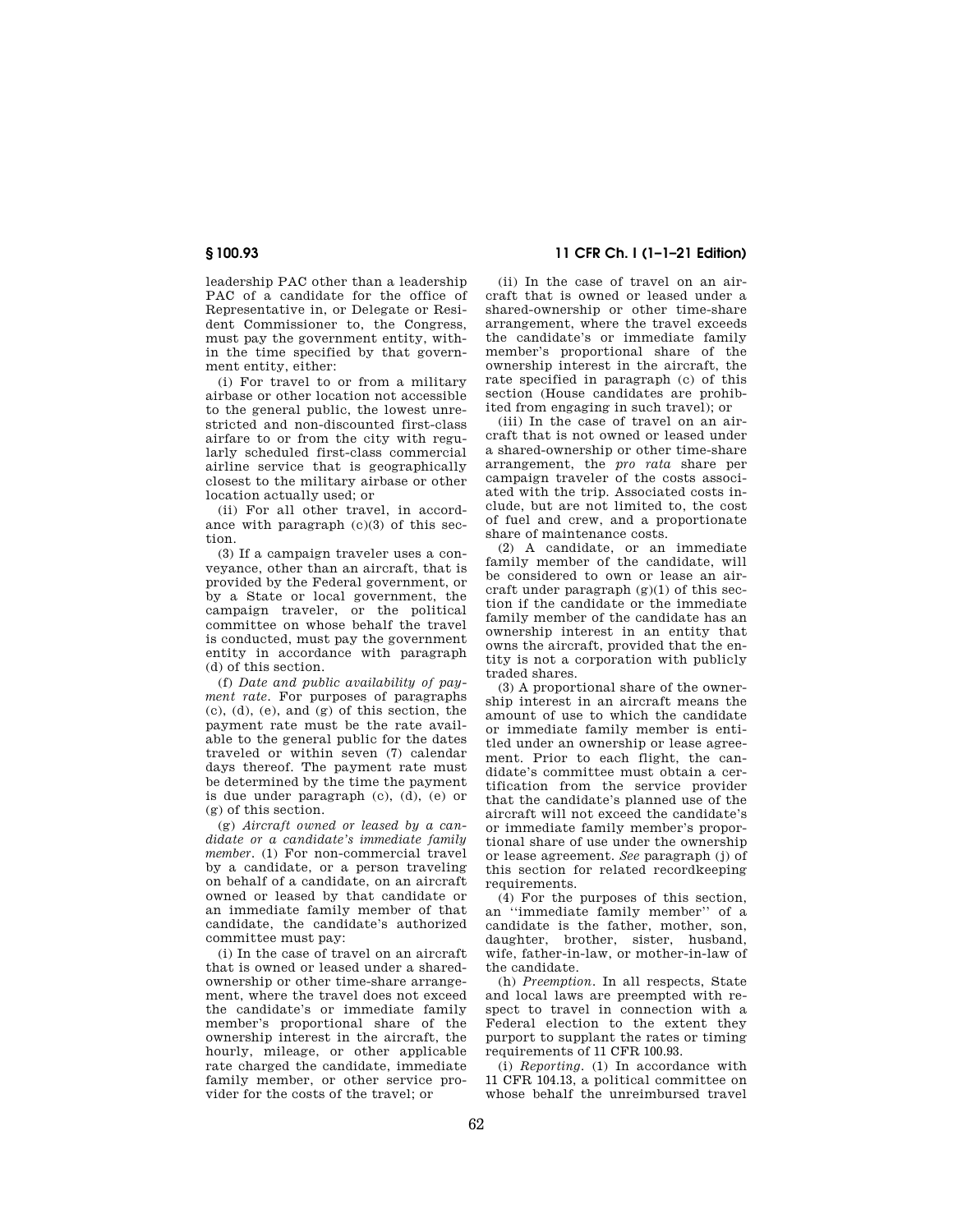is conducted must report the receipt of an in-kind contribution and the making of an expenditure under paragraph (b)(2) of this section.

(2) When reporting a disbursement for travel services in accordance with this section, a political committee on whose behalf the travel is conducted must report the actual dates of travel for which the disbursement is made in the ''purpose of disbursement'' field.

(j) *Recordkeeping.* (1) For travel on non-commercial aircraft conducted under paragraphs  $(c)(1)$ ,  $(c)(3)(iii)$ ,  $(e)(1)$ , or  $(e)$  of this section, the political committee on whose behalf the travel is conducted shall maintain documentation of:

(i) The service provider and the size, model, make and tail number (or other unique identifier for military aircraft) of the aircraft used;

(ii) An itinerary showing the departure and arrival cities and the date(s) of departure and arrival, a list of all passengers on such trip, along with a designation of which passengers are and which are not campaign travelers or security personnel; and

 $(iii)(A)$  The rate for the comparable charter aircraft available in accordance with paragraphs (c), (e) and (f) of this section, including the airline, charter or air taxi operator, and travel service, if any, offering that fare to the public, and the dates on which the rates are based; or

(B) The private traveler reimbursement rate available in accordance with paragraph  $(e)(1)(ii)$  of this section, and the dates on which the rate is based.

(iv) Where the travel is aboard an aircraft owned in part by the candidate or an immediate family member of the candidate, the ownership or lease agreement specifying the amount of use of the aircraft corresponding to the candidate's or an immediate family member's ownership interest in the aircraft, as required by paragraph  $(g)(1)(i)$ and (ii) and  $(g)(3)$  of this section, and the certification required by paragraph  $(g)(3)$  of this section.

(2) For travel on non-commercial aircraft conducted under paragraph  $(c)(3)(i)$ ,  $(c)(3)(ii)$ , or  $(e)(2)(i)$  of this section, the political committee on whose behalf the travel is conducted shall maintain documentation of:

(i) The service provider and the size, model, make and tail number (or other unique identifier for military aircraft) of the aircraft used;

(ii) An itinerary showing the departure and arrival cities and the date(s) of departure and arrival, a list of all passengers on such trip, along with a designation of which passengers are and which are not campaign travelers; and

(iii) The lowest unrestricted non-discounted airfare available in accordance with paragraphs  $(c)(3)$ ,  $(e)(2)(i)$ , and  $(f)$ of this section, including the airline offering that fare, flight number, travel service, if any, providing that fare, and the dates on which the rates are based.

(3) For travel by other conveyances, the political committee on whose behalf the travel is conducted shall maintain documentation of:

(i) The service provider and the size, model and make of the conveyance used;

(ii) An itinerary showing the departure and destination locations and the date(s) of departure and arrival, a list of all passengers on such trip, along with a designation of which passengers are and which are not campaign travelers or security personnel; and

(iii) The commercial fare or rental charge available in accordance with paragraphs (d) and (f) of this section for a comparable commercial conveyance of sufficient size to accommodate all campaign travelers including members of the news media traveling with a candidate, and security personnel, if applicable.

[74 FR 63964, Dec. 7, 2009]

#### **§ 100.94 Uncompensated Internet activity by individuals that is not a contribution.**

(a) When an individual or a group of individuals, acting independently or in coordination with any candidate, authorized committee, or political party committee, engages in Internet activities for the purpose of influencing a Federal election, neither of the following is a contribution by that individual or group of individuals:

(1) The individual's uncompensated personal services related to such Internet activities;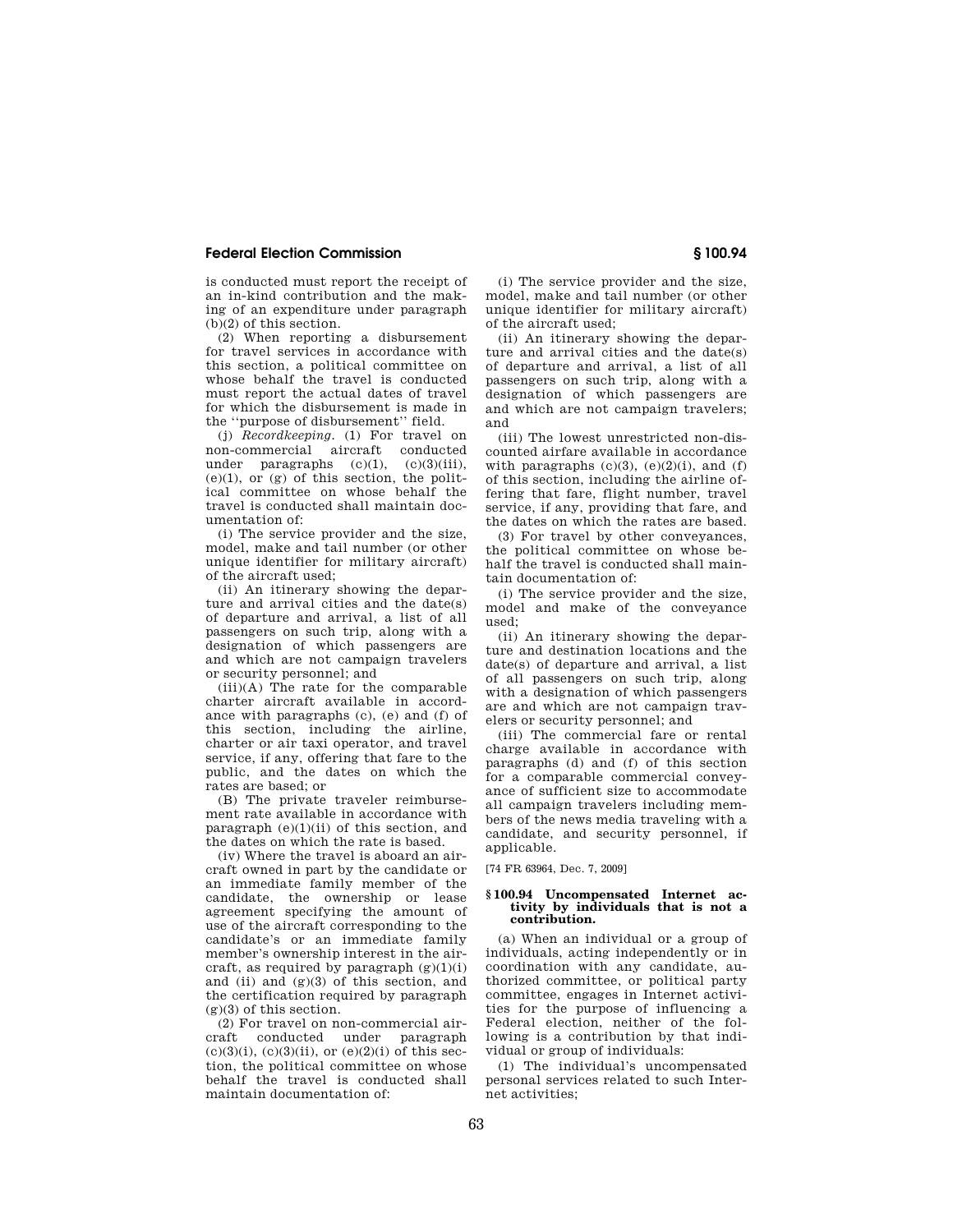(2) The individual's use of equipment or services for uncompensated Internet activities, regardless of who owns the equipment and services.

(b) *Internet activities.* For the purposes of this section, the term ''Internet activities'' includes, but is not limited to: Sending or forwarding electronic messages; providing a hyperlink or other direct access to another person's Web site; blogging; creating, maintaining, or hosting a Web site; paying a nominal fee for the use of another person's Web site; and any other form of communication distributed over the Internet.

(c) *Equipment and services.* For the purposes of this section, the term ''equipment and services'' includes, but is not limited to: Computers, software, Internet domain names, Internet Service Providers (ISP), and any other technology that is used to provide access to or use of the Internet.

(d) Paragraph (a) of this section also applies to any corporation that is wholly owned by one or more individuals, that engages primarily in Internet activities, and that does not derive a substantial portion of its revenues from sources other than income from its Internet activities.

(e) This section does not exempt from the definition of contribution:

(1) Any payment for a public communication (as defined in 11 CFR 100.26) other than a nominal fee;

(2) Any payment for the purchase or rental of an e-mail address list made at the direction of a political committee; or

(3) Any payment for an e-mail address list that is transferred to a political committee.

[71 FR 18613, Apr. 12, 2006, as amended at 81 FR 94240, Dec. 23, 2016]

# **Subpart D—Definition of Expenditure (52 U.S.C. 30101(9))**

SOURCE: 67 FR 50585, Aug. 5, 2002, unless otherwise noted.

#### **§ 100.110 Scope.**

(a) The term *expenditure* includes payments, gifts or other things of value described in this subpart.

# **§ 100.110 11 CFR Ch. I (1–1–21 Edition)**

(b) For the purpose of this subpart, a payment made by an individual shall not be attributed to any other individual, unless otherwise specified by that other individual. To the extent that a payment made by an individual qualifies as a contribution, the provisions of 11 CFR 110.1(k) shall apply.

#### **§ 100.111 Gift, subscription, loan, advance or deposit of money.**

(a) A purchase, payment, distribution, loan (except for a loan made in accordance with 11 CFR 100.113 and 100.114), advance, deposit, or gift of money or anything of value, made by any person for the purpose of influencing any election for Federal office is an expenditure.

(b) For purposes of this section, the term *payment* includes payment of any interest on an obligation and any guarantee or endorsement of a loan by a candidate or a political committee.

(c) For purposes of this section, the term *payment* does not include the repayment by a political committee of the principal of an outstanding obligation that is owed by such committee, except that the repayment shall be reported as disbursements in accordance with 11 CFR 104.3(b).

(d) For purposes of this section, the term *money* includes currency of the United States or of any foreign nation, checks, money orders, or any other negotiable instrument payable on demand.

 $(e)(1)$  For purposes of this section, the term *anything of value* includes all in-kind contributions. Unless specifically exempted under 11 CFR part 100, subpart E, the provision of any goods or services without charge or at a charge that is less than the usual and normal charge for the goods or services is an expenditure. Examples of such goods or services include, but are not limited to: Securities, facilities, equipment, supplies, personnel, advertising services, membership lists, and mailing lists. If goods or services are provided at less than the usual and normal charge, the amount of the expenditure is the difference between the usual and normal charge for the goods or services at the time of the expenditure and the amount charged the candidate or political committee.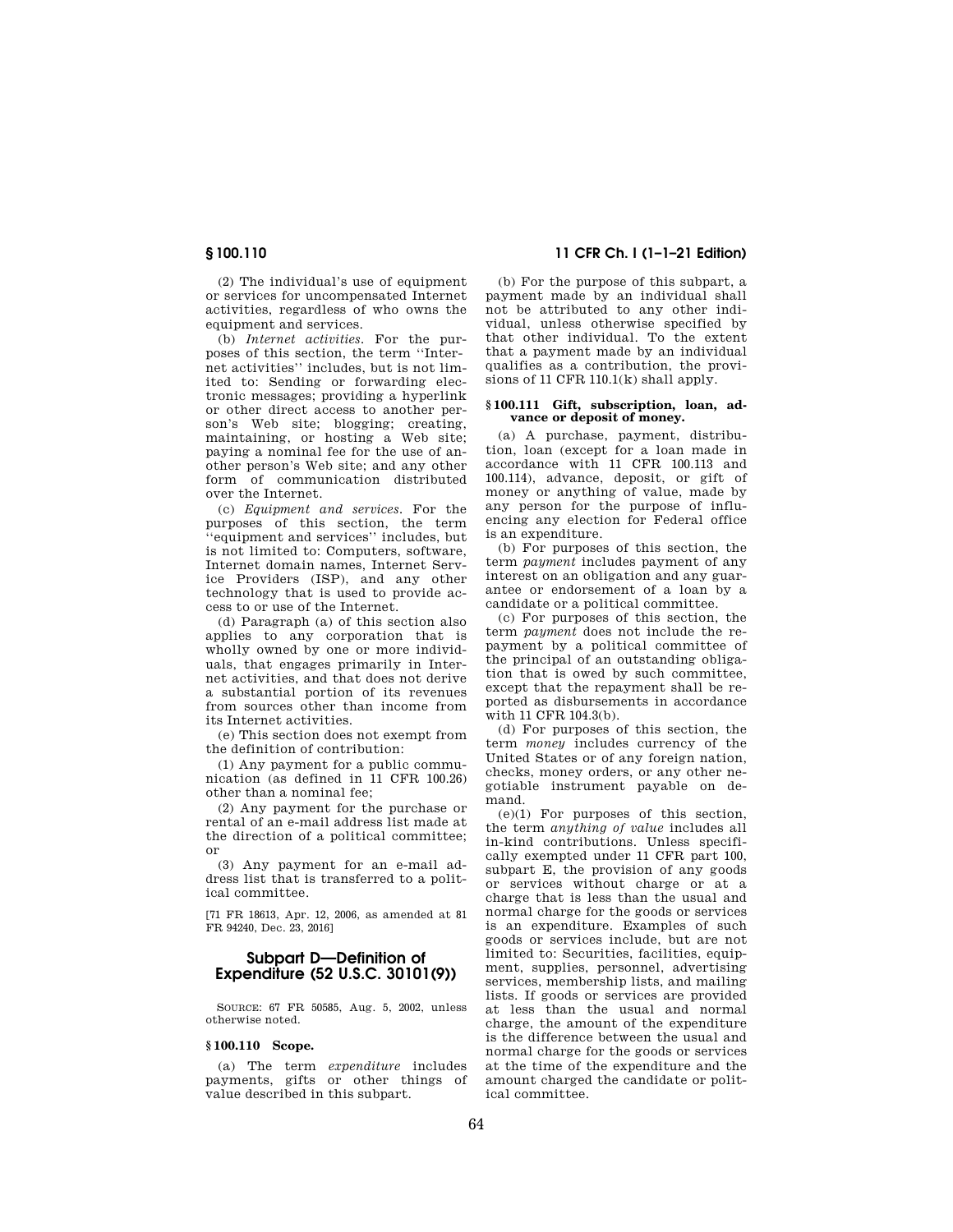(2) For the purposes of paragraph (e)(1) of this section, *usual and normal charge for goods* means the price of those goods in the market from which they ordinarily would have been purchased at the time of the expenditure; and usual and normal charge for services, other than those provided by an unpaid volunteer, means the hourly or piecework charge for the services at a commercially reasonable rate prevailing at the time the services were rendered.

#### **§ 100.112 Contracts, promises, and agreements to make expenditures.**

A written contract, including a media contract, promise, or agreement to make an expenditure is an expenditure as of the date such contract, promise or obligation is made.

## **§ 100.113 Independent expenditures.**

An independent expenditure that meets the requirements of 11 CFR 104.4 or part 109 is an expenditure, and such independent expenditure is to be reported by the person making the expenditure in accordance with 11 CFR 104.4 and part 109.

## **§ 100.114 Office building or facility for national party committees.**

A payment, distribution, loan, advance, or deposit of money or anything of value made by, or on behalf of, a national party committee for the purchase or construction of an office building or facility is an expenditure.

## **Subpart E—Exceptions to Expenditures**

SOURCE: 67 FR 50585, Aug. 5, 2002, unless otherwise noted.

#### **§ 100.130 Scope.**

(a) The term *expenditure* does not include payments, gifts, or other things of value described in this subpart.

(b) For the purpose of this subpart, a payment made by an individual shall not be attributed to any other individual, unless otherwise specified by that other individual. To the extent that a payment made by an individual qualifies as a contribution, the provisions of 11 CFR 110.1 $(k)$  shall apply.

## **§ 100.131 Testing the waters.**

(a) *General exemption.* Payments made solely for the purpose of determining whether an individual should become a candidate are not expenditures. Examples of activities permissible under this exemption if they are conducted to determine whether an individual should become a candidate include, but are not limited to, conducting a poll, telephone calls, and travel. Only funds permissible under the Act may be used for such activities. The individual shall keep records of all such payments. *See*  11 CFR 101.3. If the individual subsequently becomes a candidate, the payments made are subject to the reporting requirements of the Act. Such expenditures must be reported with the first report filed by the principal campaign committee of the candidate, regardless of the date the payments were made.

(b) *Exemption not applicable to individuals who have decided to become candidates.* This exemption does not apply to payments made for activities indicating that an individual has decided to become a candidate for a particular office or for activities relevant to conducting a campaign. Examples of activities that indicate that an individual has decided to become a candidate include, but are not limited to:

(1) The individual uses general public political advertising to publicize his or her intention to campaign for Federal office.

(2) The individual raises funds in excess of what could reasonably be expected to be used for exploratory activities or undertakes activities designed to amass campaign funds that would be spent after he or she becomes a candidate.

(3) The individual makes or authorizes written or oral statements that refer to him or her as a candidate for a particular office.

(4) The individual conducts activities in close proximity to the election or over a protracted period of time.

(5) The individual has taken action to qualify for the ballot under State law.

## **§ 100.132 News story, commentary, or editorial by the media.**

Any cost incurred in covering or carrying a news story, commentary, or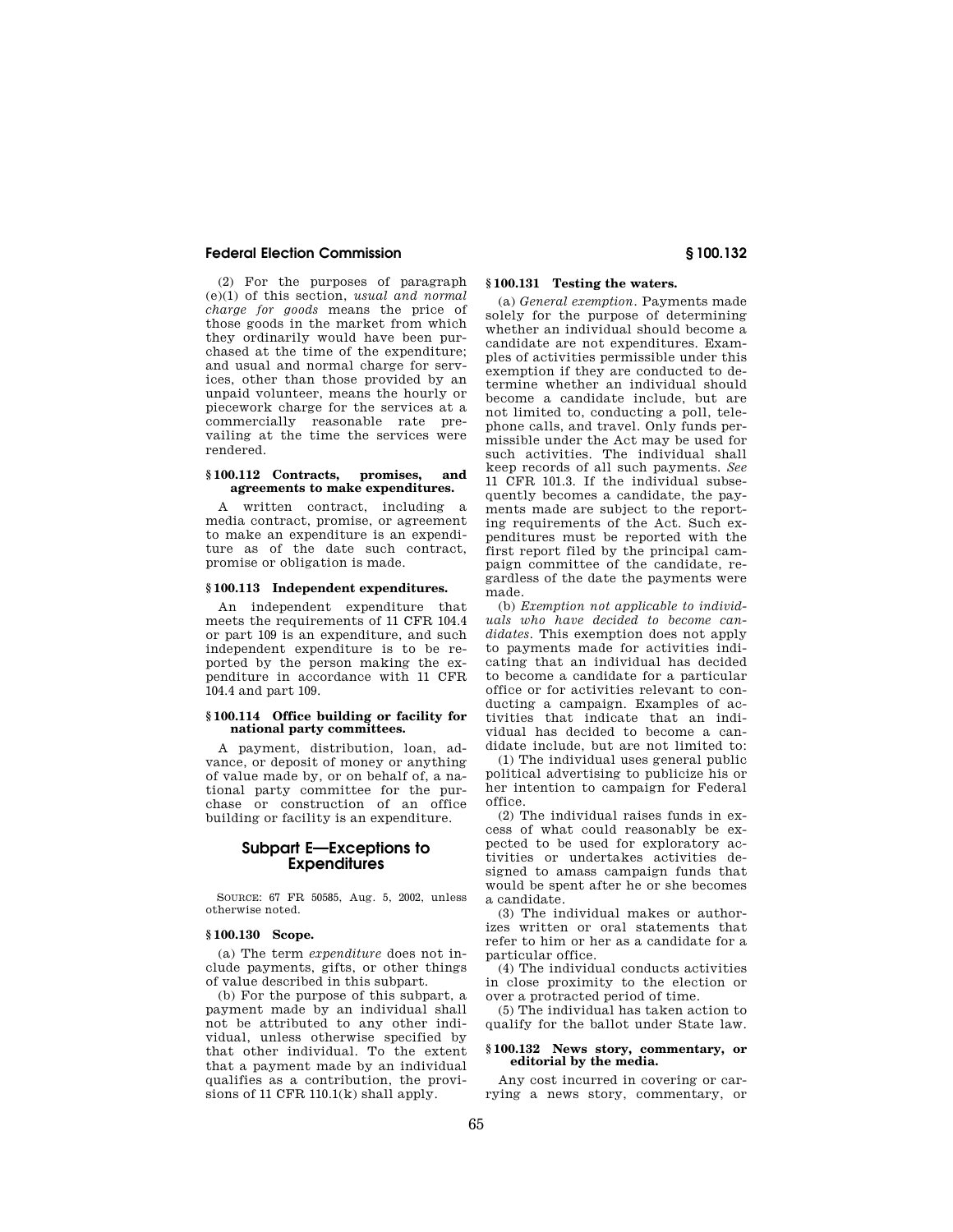editorial by any broadcasting station (including a cable television operator, programmer or producer), Web site, newspaper, magazine, or other periodical publication, including any Internet or electronic publication, is not an expenditure unless the facility is owned or controlled by any political party, political committee, or candidate, in which case the cost for a news story:

(a) That represents a *bona fide* news account communicated in a publication of general circulation or on a licensed broadcasting facility; and

(b) That is part of a general pattern of campaign-related news account that give reasonably equal coverage to all opposing candidates in the circulation or listening area, is not an expenditure.

[67 FR 50585, Aug. 5, 2002, as amended at 71 FR 18613, Apr. 12, 2006]

#### **§ 100.133 Voter registration and getout-the-vote activities.**

Any cost incurred for activity designed to encourage individuals to register to vote or to vote is not an expenditure if no effort is or has been made to determine the party or candidate preference of individuals before encouraging them to register to vote or to vote, except that corporations and labor organizations shall engage in such activity in accordance with 11 CFR 114.4 (c) and (d). *See also* 11 CFR 114.3(c)(4).

#### **§ 100.134 Internal communications by corporations, labor organizations, and membership organizations.**

(a) *General provision.* Any cost incurred for any communication by a membership organization, including a labor organization, to its members, or any cost incurred for any communication by a corporation to its stockholders or executive or administrative personnel, is not an expenditure, except that the costs directly attributable to such a communication that expressly advocates the election or defeat of a clearly identified candidate (other than a communication primarily devoted to subjects other than the express advocacy of the election or defeat of a clearly identified candidate) shall, if those costs exceed \$2,000 per election, be reported to the Commission on FEC

**§ 100.133 11 CFR Ch. I (1–1–21 Edition)** 

Form 7 in accordance with 11 CFR 104.6.

(b) *Definition of labor organization.*  For purposes of this section, *labor organization* means an organization of any kind (any local, national, or international union, or any local or State central body of a federation of unions is each considered a separate labor organization for purposes of this section) or any agency or employee representative committee or plan, in which employees participate and that exists for the purpose, in whole or in part, of dealing with employers concerning grievances, labor disputes, wages, rates of pay, hours of employment, or conditions of work.

(c) *Definition of stockholder.* For purposes of this section, *stockholder* means a person who has a vested beneficial interest in stock, has the power to direct how that stock shall be voted, if it is voting stock, and has the right to receive dividends.

(d) *Definition of executive or administrative personnel.* For purposes of this section, executive or administrative personnel means individuals employed by a corporation who are paid on a salary rather than hourly basis and who have policymaking, managerial, professional, or supervisory responsibilities.

(1) This definition includes—

(i) Individuals who run the corporation's business, such as officers, other executives, and plant, division, and section managers; and

(ii) Individuals following the recognized professions, such as lawyers and engineers.

(2) This definition does not include— (i) Professionals who are represented by a labor organization;

(ii) Salaried foremen and other salaried lower level supervisors having direct supervision over hourly employees;

(iii) Former or retired personnel who are not stockholders; or

(iv) Individuals who may be paid by the corporation, such as consultants, but who are not employees, within the meaning of 26 CFR  $31.3401(c)$ –(1), of the corporation for the purpose of the collection of, and liability for, employee tax under 26 CFR 31.3402(a)–(1).

(3) Individuals on commission may be considered executive or administrative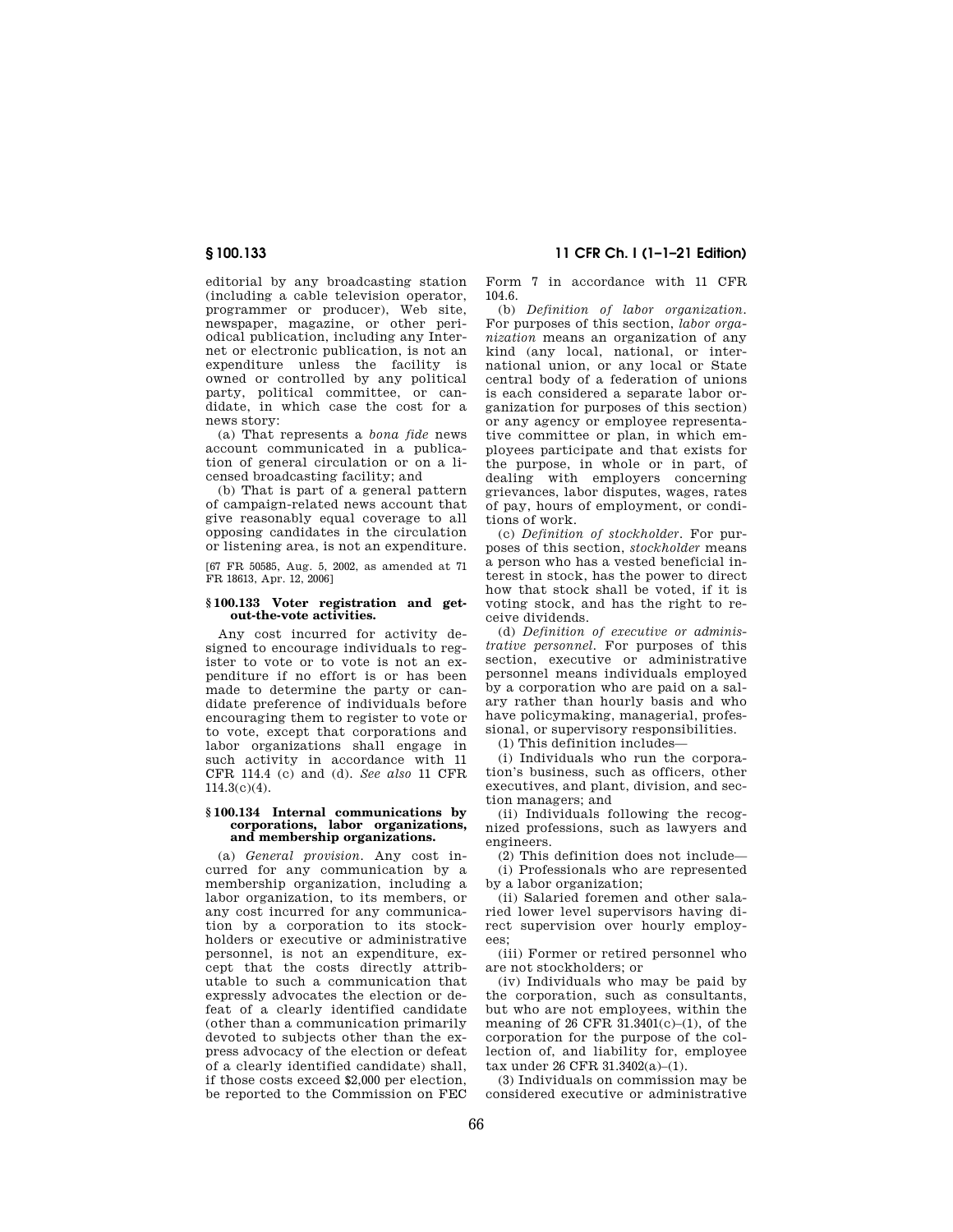personnel if they have policymaking, managerial, professional, or supervisory responsibility and if the individuals are employees, within the meaning of 26 CFR 31.3401(c)–(1), of the corporation for the purpose of the collection of, and liability for, employee tax under 26 CFR 31.3402(a)–(1).

(4) The Fair Labor Standards Act, 29 U.S.C. 201, *et seq.* and the regulations issued pursuant to such Act, 29 CFR part 541, may serve as a guideline in determining whether individuals have policymaking, managerial, professional, or supervisory responsibilities.

(e) *Definition of membership organization.* For purposes of this section membership organization means an unincorporated association, trade association, cooperative, corporation without capital stock, or a local, national, or international labor organization that:

(1) Is composed of members, some or all of whom are vested with the power and authority to operate or administer the organization, pursuant to the organization's articles, bylaws, constitution or other formal organizational documents;

(2) Expressly states the qualifications and requirements for membership in its articles, bylaws, constitution or other formal organizational documents;

(3) Makes its articles, bylaws, constitution or other formal organizational documents available to its members;

(4) Expressly solicits persons to become members;

(5) Expressly acknowledges the acceptance of membership, such as by sending a membership card or including the member's name on a membership newsletter list; and

(6) Is not organized primarily for the purpose of influencing the nomination for election, or election, of any individual for Federal office.

(f) *Definition of members.* For purposes of this section, the term *members* includes all persons who are currently satisfying the requirements for membership in a membership organization, affirmatively accept the membership organization's invitation to become a member, and either:

(1) Have some significant financial attachment to the membership organization, such as a significant investment or ownership stake; or

(2) Pay membership dues at least annually, of a specific amount predetermined by the organization; or

(3) Have a significant organizational attachment to the membership organization that includes: affirmation of membership on at least an annual basis and direct participatory rights in the governance of the organization. For example, such rights could include the right to vote directly or indirectly for at least one individual on the membership organization's highest governing board; the right to vote on policy questions where the highest governing body of the membership organization is obligated to abide by the results; the right to approve the organization's annual budget; or the right to participate directly in similar aspects of the organization's governance.

(g) *Additional considerations in determining membership.* Notwithstanding the requirements of paragraph (f) of this section, the Commission may determine, on a case-by-case basis, that persons who do not precisely meet the requirements of the general rule, but have a relatively enduring and independently significant financial or organizational attachment to the organization, may be considered members for purposes of this section. For example, student members who pay a lower amount of dues while in school, long term dues paying members who qualify for lifetime membership status with little or no dues obligation, and retired members may be considered members of the organization.

(h) *Members of local unions.* Notwithstanding the requirements of paragraph (f) of this section, members of a local union are considered to be members of any national or international union of which the local union is a part and of any federation with which the local, national, or international union is affiliated.

(i) *National federation structures.* In the case of a membership organization that has a national federation structure or has several levels, including, for example, national, state, regional and/or local affiliates, a person who qualifies as a member of any entity within the federation or of any affiliate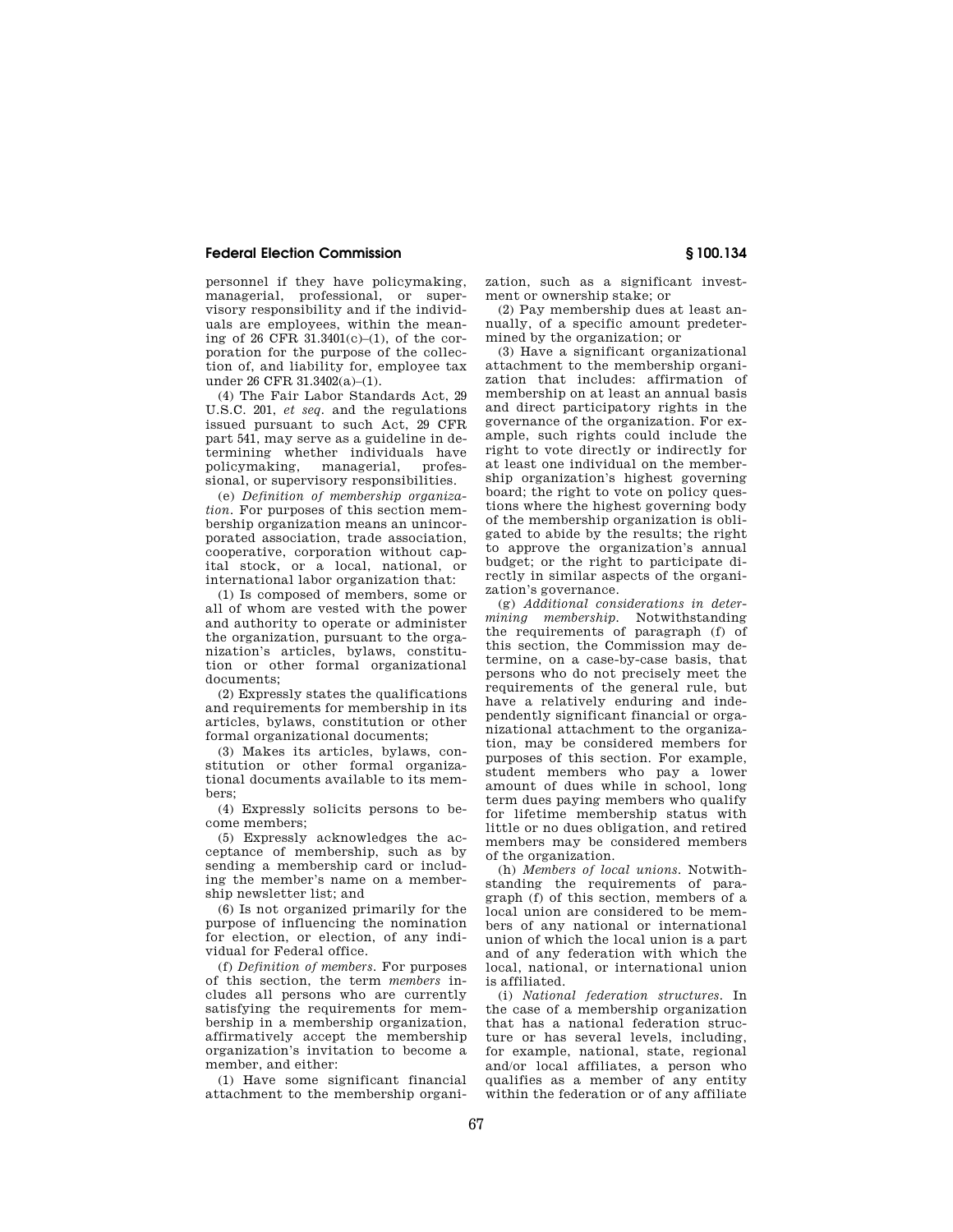by meeting the requirements of paragraphs  $(f)(1)$ ,  $(2)$ , or  $(3)$  of this section shall also qualify as a member of all affiliates for purposes of paragraphs (d) through (i) of this section. The factors set forth at 11 CFR 100.5(g)(2), (3) and (4) shall be used to determine whether entities are affiliated for purposes of this paragraph.

(j) *Non-applicability of state law in determining status of membership organizations.* The status of a membership organization, and of members, for purposes of this section, shall be determined pursuant to paragraphs (d) through (i) of this section and not by provisions of state law governing unincorporated associations, trade associations, cooperatives, corporations without capital stock, or labor organizations.

(k) *Definition of election.* For purposes of this section, *election* means two separate processes in a calendar year, to each of which the \$2,000 threshold described above applies separately. The first process is comprised of all primary elections for Federal office, whenever and wherever held; the second process is comprised of all general elections for Federal office, whenever and wherever held. The term election shall also include each special election held to fill a vacancy in a Federal office (11 CFR 100.2(f)) or each runoff election (11 CFR 100.2(d)).

(l) *Definition of corporation.* For purposes of this section, *corporation* means any separately incorporated entity, whether or not affiliated.

(m) *Reporting.* When the aggregate costs under this section exceed \$2,000 per election, all costs of the communication(s) shall be reported on the filing dates specified in 11 CFR 104.6, and shall include the total amount expended for each candidate supported.

[67 FR 50585, Aug. 5, 2002, as amended at 79 FR 16663, Mar. 26, 2014]

## **§ 100.135 Use of a volunteer's real or personal property.**

No expenditure results where an individual, in the course of volunteering personal services on his or her residential premises to any candidate or political committee of a political party, provides the use of his or her real or personal property to such candidate for candidate-related activity or to such

# **§ 100.135 11 CFR Ch. I (1–1–21 Edition)**

political committee of a political party for party-related activity. For the purposes of this section, an individual's residential premises shall include a recreation room in a residential complex where the individual volunteering services resides, provided that the room is available for use without regard to political affiliation. A nominal fee paid by such individual for the use of such room is not an expenditure.

## **§ 100.136 Use of a church or a community room.**

No expenditure results where an individual, in the course of volunteering personal services to any candidate or political committee of a political party, obtains the use of a church or community room and provides such room to any candidate for candidaterelated activity or to any political committee of a political party for party-related activity, provided that the room is used on a regular basis by members of the community for noncommercial purposes and the room is available for use by members of the community without regard to political affiliation. A nominal fee paid by such individual for the use of such room is not an expenditure.

#### **§ 100.137 Invitations, food, and beverages.**

The cost of invitations, food, and beverages is not an expenditure where such items are voluntarily provided by an individual in rendering voluntary personal services on the individual's residential premises or in a church or community room as specified at 11 CFR 100.135 and 100.136 to a candidate for candidate-related activity or to a political committee of a political party for party-related activity, to the extent that: The aggregate value of such invitations, food and beverages provided by the individual on behalf of the candidate does not exceed \$1,000 with respect to any single election; and on behalf of all political committees of each political party does not exceed \$2,000 in any calendar year.

[67 FR 50585, Aug. 5, 2002, as amended at 79 FR 77845, Dec. 29, 2014]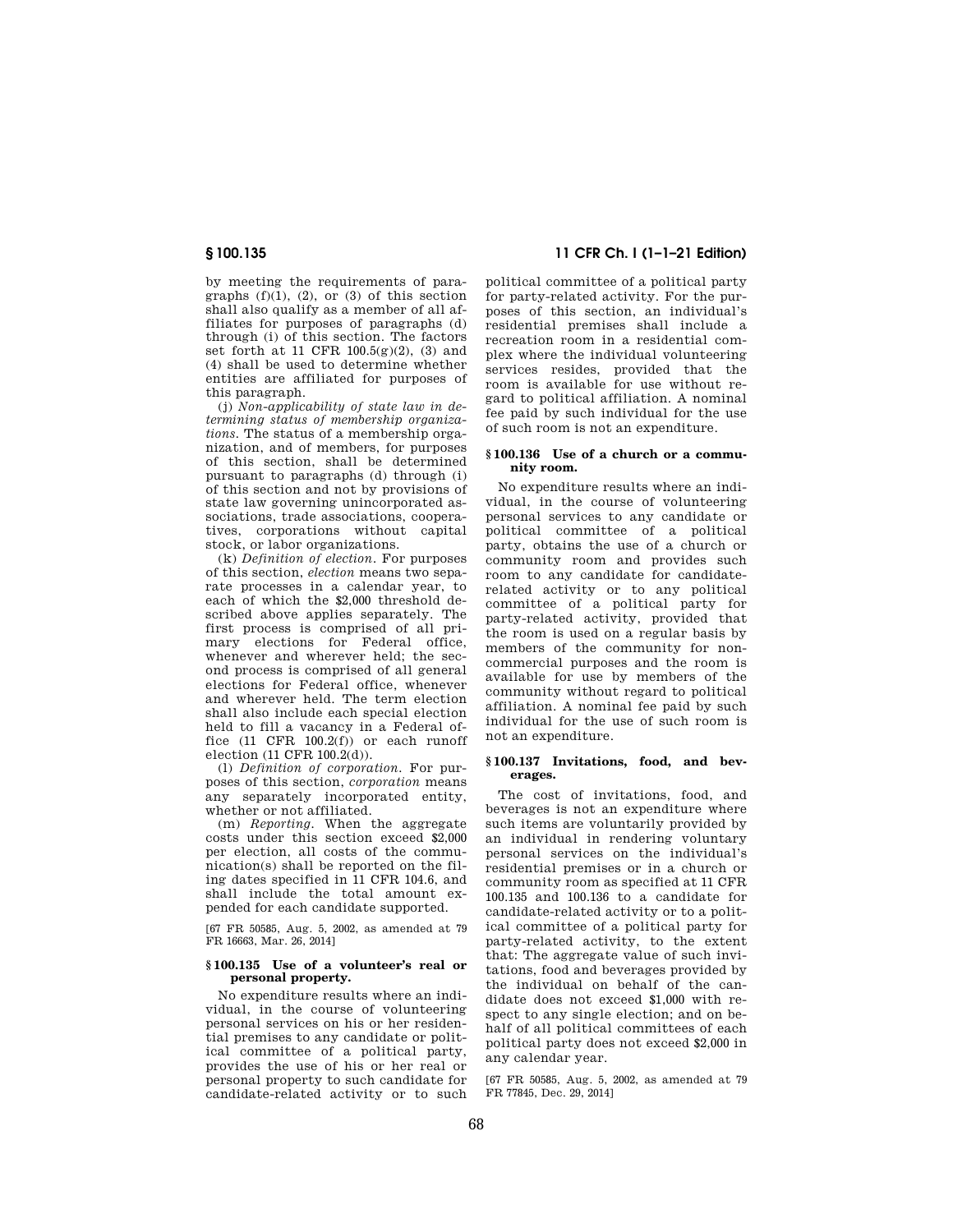#### **§ 100.138 Sale of food and beverages by vendor.**

The sale of any food or beverage by a vendor (whether incorporated or not) for use in a candidate's campaign, or for use by a political committee of a political party, at a charge less than the normal or comparable commercial charge, is not an expenditure, provided that the charge is at least equal to the cost of such food or beverage to the vendor, to the extent that: The aggregate value of such discount given by the vendor on behalf of any single candidate does not exceed \$1,000 with respect to any single election; and on behalf of all political committees of each political party does not exceed \$2,000 in a calendar year.

## **§ 100.139 Unreimbursed payment for transportation and subsistence expenses.**

(a) *Transportation expenses.* Any unreimbursed payment for transportation expenses incurred by any individual on behalf of any candidate or political committee of a political party is not an expenditure to the extent that:

(1) The aggregate value of the payments made by such individual on behalf of a candidate does not exceed \$1,000 with respect to a single election; and

(2) On behalf of all political committees of each political party does not exceed \$2,000 in a calendar year.

(b) *Subsistence expenses.* Any unreimbursed payment from a volunteer's personal funds for usual and normal subsistence expenses incident to volunteer activity is not an expenditure.

### **§ 100.140 Slate cards and sample ballots.**

The payment by a State or local committee of a political party of the costs of preparation, display, or mailing or other distribution incurred by such committee with respect to a printed slate card, sample ballot, palm card, or other printed listing(s) of three or more candidates for any public office for which an election is held in the State in which the committee is organized is not an expenditure. The payment of the portion of such costs allocable to Federal candidates must be made from funds subject to the limitations and prohibitions of the Act. If made by a political party committee, such payments shall be reported by that committee as disbursements, but need not be allocated in committee reports to specific candidates. This exemption shall not apply to costs incurred by such a committee with respect to the preparation and display of listings made on broadcasting stations, or in newspapers, magazines, and similar types of general public political advertising such as billboards. *But see* 11 CFR 100.24, 104.17(a), and part 300, subpart B for exempt activities that also constitute Federal election activity.

#### **§ 100.141 Payment by corporations and labor organizations.**

Any payment made or obligation incurred by a corporation or labor organization is not an expenditure if under the provisions of 11 CFR part 114 such payment or obligation would not constitute an expenditure by the corporation or labor organization.

## **§ 100.142 Bank loans.**

(a) *General provisions.* Repayment of a loan of money to a candidate or a political committee by a State bank, a federally chartered depository institution (including a national bank) or a depository institution whose deposits and accounts are insured by the Federal Deposit Insurance Corporation or the National Credit Union Administration is not an expenditure by the lending institution if such loan is made in accordance with applicable banking laws and regulations and is made in the ordinary course of business. A loan will be deemed to be made in the ordinary course of business if it:

(1) Bears the usual and customary interest rate of the lending institution for the category of loan involved;

(2) Is made on a basis that assures repayment;

(3) Is evidenced by a written instrument; and

(4) Is subject to a due date or amortization schedule.

(b) *Reporting.* Such loans shall be reported by the political committee in accordance with 11 CFR 104.3(a) and (d).

(c) *Endorsers and guarantors.* Each endorser or guarantor shall be deemed to have contributed that portion of the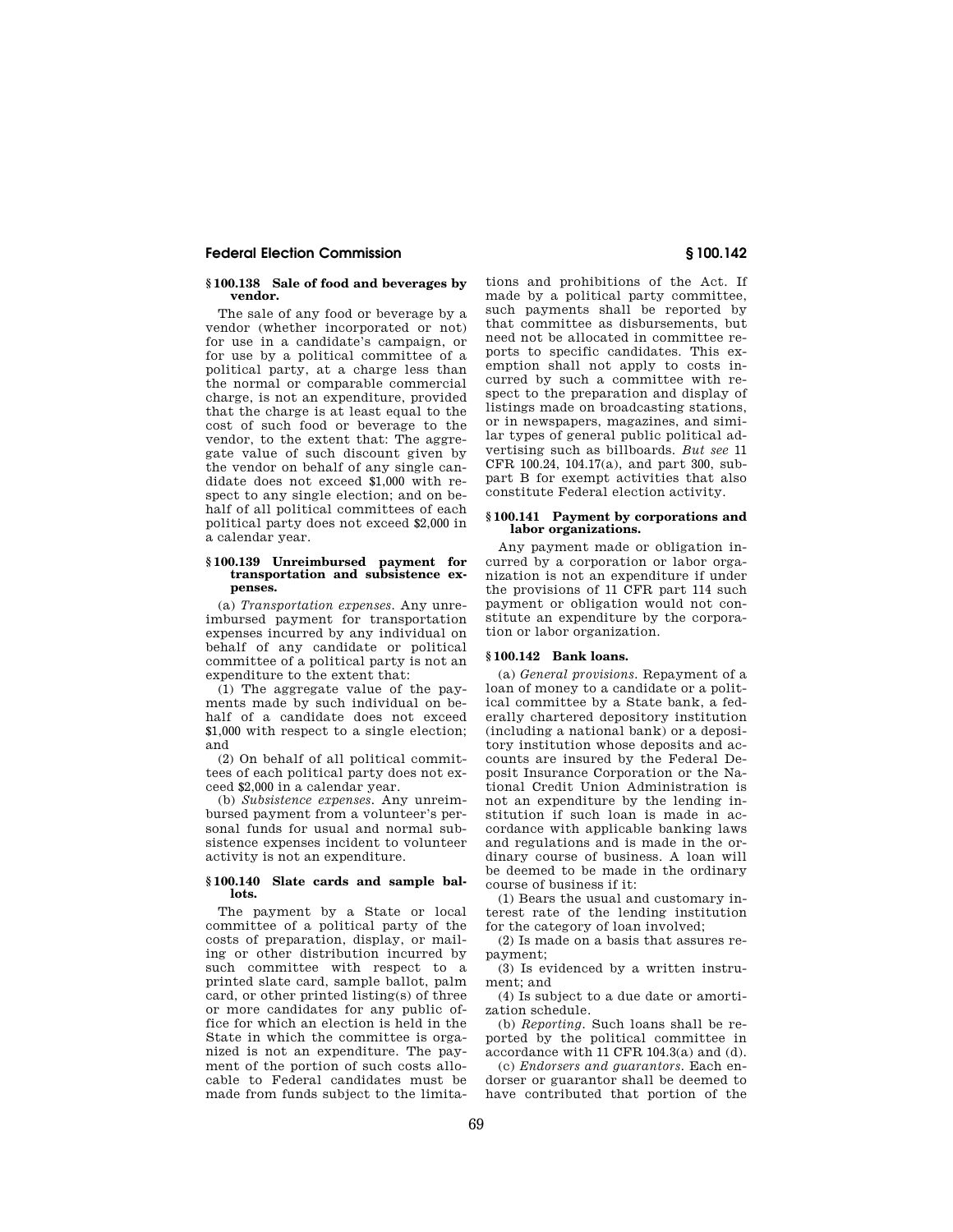total amount of the loan for which he or she agreed to be liable in a written agreement, except that, in the event of a signature by the candidate's spouse, the provisions of 11 CFR  $100.52(b)(4)$ shall apply. Any reduction in the unpaid balance of the loan shall reduce proportionately the amount endorsed or guaranteed by each endorser or guarantor in such written agreement. In the event that the loan agreement does not stipulate the portion of the loan for which each endorser or guarantor is liable, the loan shall be considered an expenditure by each endorser or guarantor in the same proportion to the unpaid balance that each endorser or guarantor bears to the total number of endorsers or guarantors.

(d) *Overdrafts.* For the purpose of this section, repayment of an overdraft made on a checking or savings account of a political committee shall be considered an expenditure unless:

(1) The overdraft is made on an account that is subject to automatic overdraft protection; and

(2) The overdraft is subject to a definite interest rate and a definite repayment schedule.

(e) *Made on a basis that assures repayment.* A loan, including a line of credit, shall be considered made on a basis that assures repayment if it is obtained using either of the sources of repayment described in paragraphs (e)(1) or (2) of this section, or a combination of paragraphs  $(e)(1)$  or  $(2)$  of this section:

(1)(i) The lending institution making the loan has perfected a security interest in collateral owned by the candidate or political committee receiving the loan; the fair market value of the collateral is equal to or greater than the loan amount and any senior liens as determined on the date of the loan; and the candidate or political committee provides documentation to show that the lending institution has a perfected security interest in the collateral. Sources of collateral include, but are not limited to, ownership in real estate, personal property, goods, negotiable instruments, certificates of deposit, chattel papers, stocks, accounts receivable and cash on deposit.

(ii) Amounts guaranteed by secondary sources of repayment, such as guarantors and cosigners, shall not ex-

**§ 100.142 11 CFR Ch. I (1–1–21 Edition)** 

ceed the contribution limits of 11 CFR part 110 or contravene the prohibitions of 11 CFR 110.4, 110.20, part 114 and part 115; or

(2) The lending institution making the loan has obtained a written agreement whereby the candidate or political committee receiving the loan has pledged future receipts, such as public financing payments under 11 CFR part 9001 through part 9012 or part 9031 through 9039, contributions, or interest income, provided that:

(i) The amount of the loan(s) obtained the basis of such funds does not exceed the amount of pledged funds;

(ii) Loan amounts are based on a reasonable expectation of the receipt of pledged funds. To that end, the candidate or political committee must furnish the lending institution documentation, *i.e.*, cash flow charts or other financial plans, that reasonably establish that such future funds will be available;

(iii) A separate depository account is established at the lending institution or the lender obtains an assignment from the candidate or political committee to access funds in a committee account at another depository institution that meets the requirements of 11 CFR 103.2, and the committee has notified the other institution of this assignment;

(iv) The loan agreement requires the deposit of the public financing payments, contributions, interest or other income pledged as collateral into the separate depository account for the purpose of retiring the debt according to the repayment requirements of the loan; and

(v) In the case of public financing payments, the borrower authorizes the Secretary of the Treasury to directly deposit the payments into the depository account for the purpose of retiring the debt.

(3) If the requirements set forth in paragraph (e) of this section are not met, the Commission will consider the totality of circumstances on a case-bycase basis in determining whether a loan was made on a basis that assures repayment.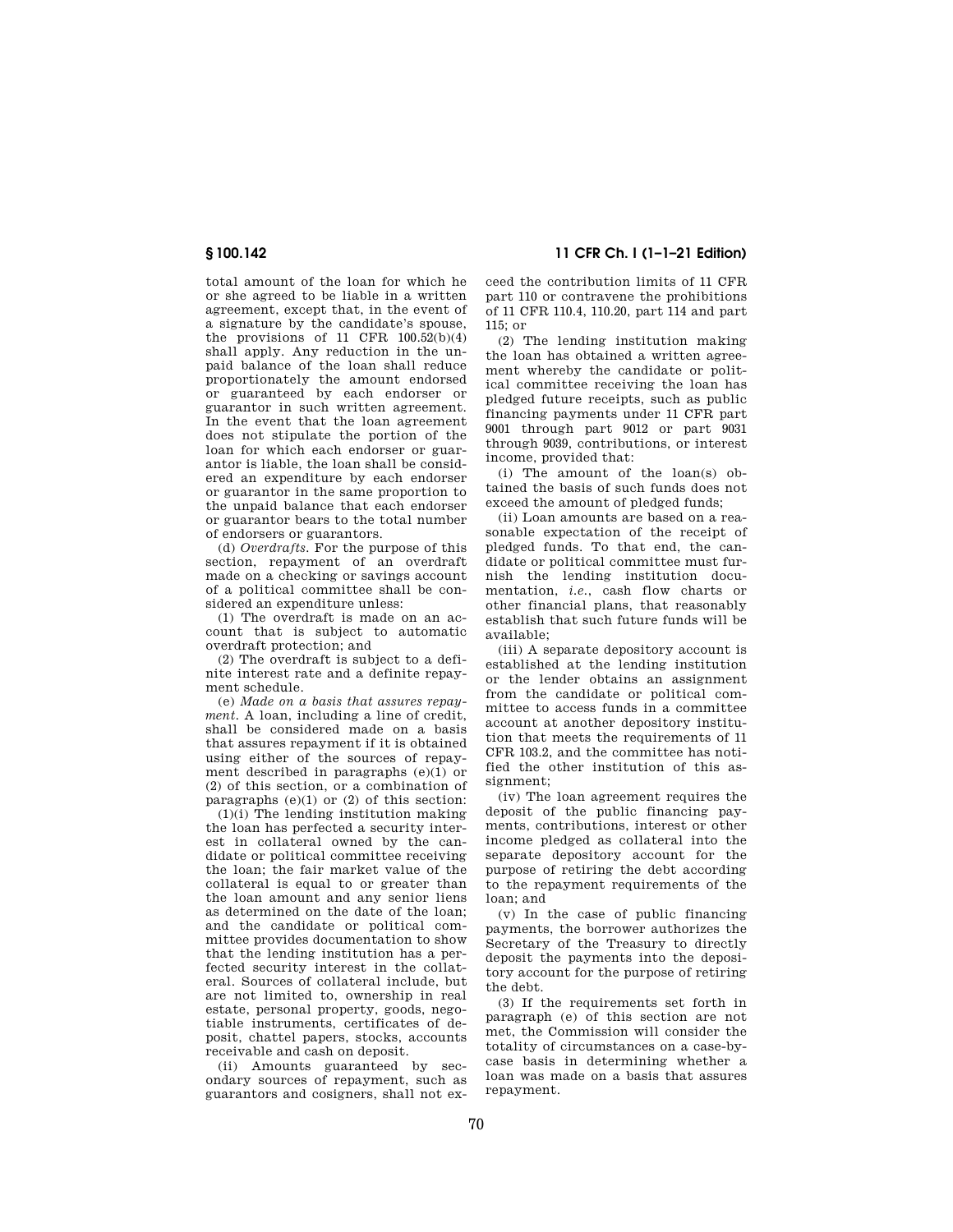(f) This section shall not apply to loans described in 11 CFR 100.83 and 100.143.

[67 FR 50585, Aug. 5, 2002, as amended at 67 FR 78680, Dec. 26, 2002]

## **§ 100.143 Brokerage loans and lines of credit to candidates.**

Repayment of a loan of money derived from an advance on a candidate's brokerage account, credit card, home equity line of credit, or other line of credit available to the candidate, as described in 11 CFR 100.83, is not an expenditure.

#### **§ 100.144 Office building for State, local, or district party committees or organizations.**

A payment, distribution, loan, advance, or deposit of money or anything of value, made by, or on behalf of, a State, local, or district party committee or organization for the purchase or construction of an office building in accordance with 11 CFR 300.35 is not an expenditure

## **§ 100.145 Legal or accounting services to political party committees.**

Legal or accounting services rendered to or on behalf of any political committee of a political party are not expenditures if the person paying for such services is the regular employer of the individual rendering the services and such services are not attributable to activities that directly further the election of any designated candidate for Federal office. For purposes of this section, a partnership shall be deemed to be the regular employer of a partner. Amounts paid by the regular employer for such services shall be reported by the committee receiving such services in accordance with 11 CFR 104.3(h).

#### **§ 100.146 Legal or accounting services to other political committees.**

Legal or accounting services rendered to or on behalf of an authorized committee of a candidate or any other political committee are not expenditures if the person paying for such services is the regular employer of the individual rendering such services and if the services are solely to ensure compliance with the Act or 26 U.S.C. 9001 *et*  *seq.* and 9032 *et seq.* For purposes of this section, a partnership shall be deemed to be the regular employer of a partner. Amounts paid by the regular employer for these services shall be reported by the committee receiving such services in accordance with 11 CFR 104.3(h). Expenditures for these services by a candidate certified to receive Primary Matching Funds under 11 CFR part 9034 do not count against such candidate's expenditure limitations under 11 CFR part 9035 or 11 CFR 110.8. Unless paid for with federal funds received pursuant to 11 CFR part 9005, disbursements for these services by a candidate who is certified to receive payments from the Presidential Election Campaign Fund under 11 CFR part 9005 do not count against that candidate's expenditure limitations under 11 CFR 110.8.

## **§ 100.147 Volunteer activity for party committees.**

The payment by a state or local committee of a political party of the costs of campaign materials (such as pins, bumper stickers, handbills, brochures, posters, party tabloids or newsletters, and yard signs) used by such committee in connection with volunteer activities on behalf of any nominee(s) of such party is not an expenditure, provided that the following conditions are met:

(a) *Exemption does not apply to general public communications or political advertising.* Such payment is not for costs incurred in connection with any broadcasting, newspaper, magazine, billboard, direct mail, or similar type of general public communication or political advertising. For the purposes of this paragraph, the term *direct mail*  means any mailing(s) by a commercial vendor or any mailing(s) made from commercial lists.

(b) *Allocation.* The portion of the cost of such materials allocable to Federal candidates is paid from contributions subject to the limitations and prohibitions of the Act. *But see* 11 CFR part 300 for exempt activities that also constitute Federal election activity.

(c) *Contributions designated for Federal candidates.* Such payment is not made from contributions designated by the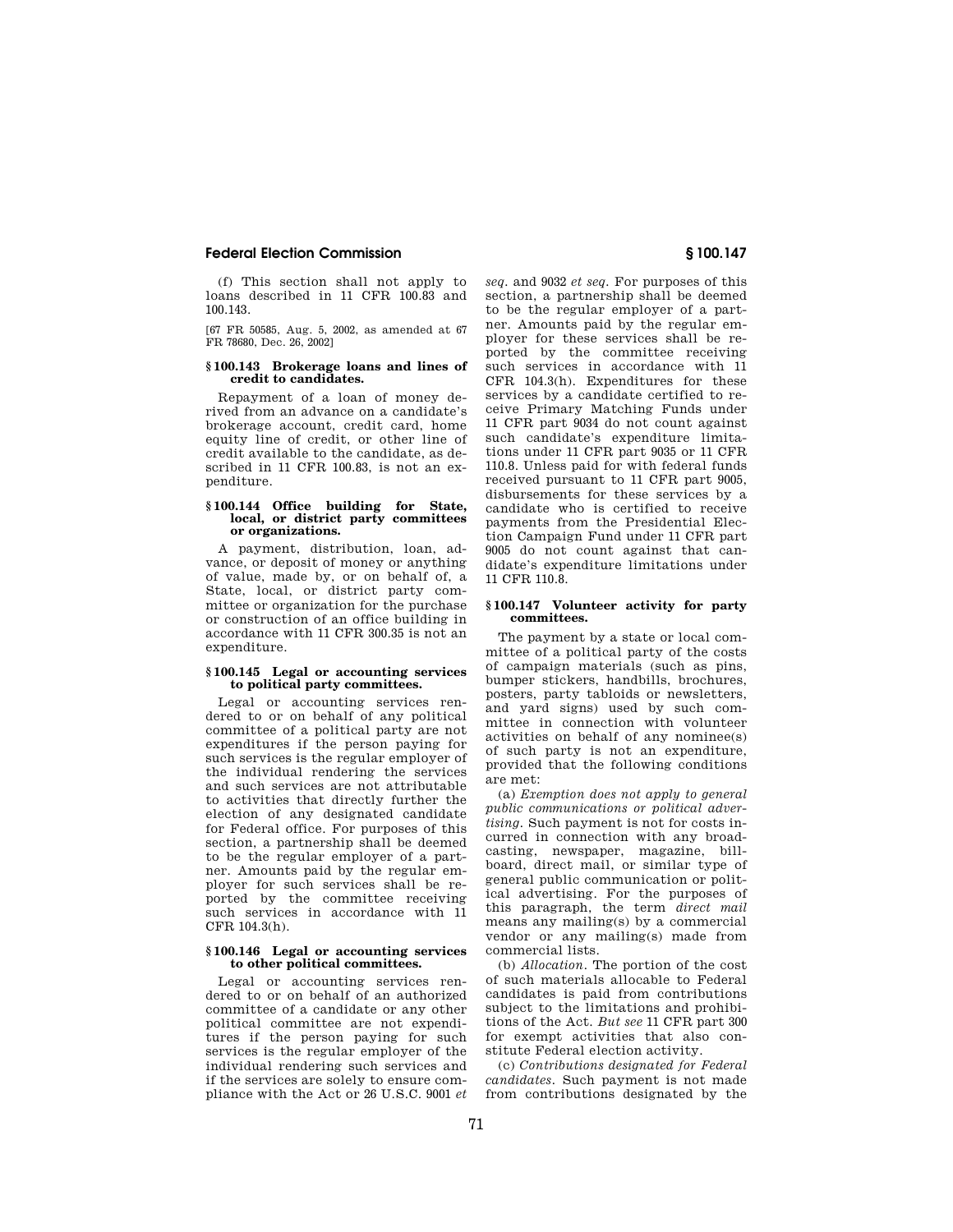donor to be spent on behalf of a particular candidate or candidates for Federal office. For purposes of this paragraph, a contribution shall not be considered a designated contribution if the party committee disbursing the funds makes the final decision regarding which candidate(s) shall receive the benefit of such disbursement.

(d) *Distribution of materials by volunteers.* Such materials are distributed by volunteers and not by commercial or for-profit operations. For the purposes of this paragraph, payments by the party organization for travel and subsistence or customary token payments to volunteers do not remove such individuals from the volunteer category.

(e) *Reporting.* If made by a political party committee, such payments shall be reported by that committee as disbursements, in accordance with 11 CFR 104.3, but need not be allocated to specific candidates in committee reports.

(f) *State candidates and their campaign committees.* Payments by a State candidate or his or her campaign committee to a State or local political party committee for the State candidate's share of expenses for such campaign materials are not expenditures, provided the amount paid by the State candidate or his or her committee does not exceed his or her proportionate share of the expenses.

(g) *Exemption not applicable to campaign materials purchased by national party committees.* Campaign materials purchased by the national committee of a political party and delivered to a State or local party committee, or materials purchased with funds donated by the national committee to such State or local committee for the purchase of such materials, shall not qualify under this exemption. Rather, the cost of such materials shall be subject to the limitations of 52 U.S.C. 30116(d) and 11 CFR 109.32.

[67 FR 50585, Aug. 5, 2002, as amended at 67 FR 78680, Dec. 26, 2002; 79 FR 77845, Dec. 29, 2014]

#### **§ 100.148 Volunteer activity for candidate.**

The payment by a candidate for any public office (including State or local office), or by such candidate's authorized committee, of the costs of that

# **§ 100.148 11 CFR Ch. I (1–1–21 Edition)**

candidate's campaign materials that include information on or any reference to a candidate for Federal office and that are used in connection with volunteer activities (such as pins, bumper stickers, handbills, brochures, posters, and yard signs) is not an expenditure on behalf of such candidate for Federal office, provided that the payment is not for the use of broadcasting, newspapers, magazines, billboards, direct mail or similar types of general public communication or political advertising. The payment of the portion of the cost of such materials allocable to Federal candidates shall be made from contributions subject to the limitations and prohibitions of the Act. For purposes of this section, the term direct mail means mailings by commercial vendors or mailings made from lists that were not developed by the candidate. *But see* 11 CFR 100.24,  $104.17(a)$ , and part 300, subparts D and E for exempt activities that also constitute Federal election activity.

#### **§ 100.149 Voter registration and getout-the-vote activities for Presidential candidates.**

The payment by a State or local committee of a political party of the costs of voter registration and get-outthe-vote activities conducted by such committee on behalf of the Presidential and Vice Presidential nominee(s) of that party is not an expenditure for the purpose of influencing the election of such candidates provided that the following conditions are met:

(a) *Exemption not applicable to general public communication or political advertising.* Such payment is not for the costs incurred in connection with any broadcasting, newspaper, magazine, billboard, direct mail, or similar type of general public communication or political advertising. For purposes of this paragraph, the term direct mail means any mailing(s) by a commercial vendor or any mailing(s) made from commercial lists.

(b) *Allocation.* The portion of the costs of such activities allocable to Federal candidates is paid from contributions subject to the limitations and prohibitions of the Act. *But see* 11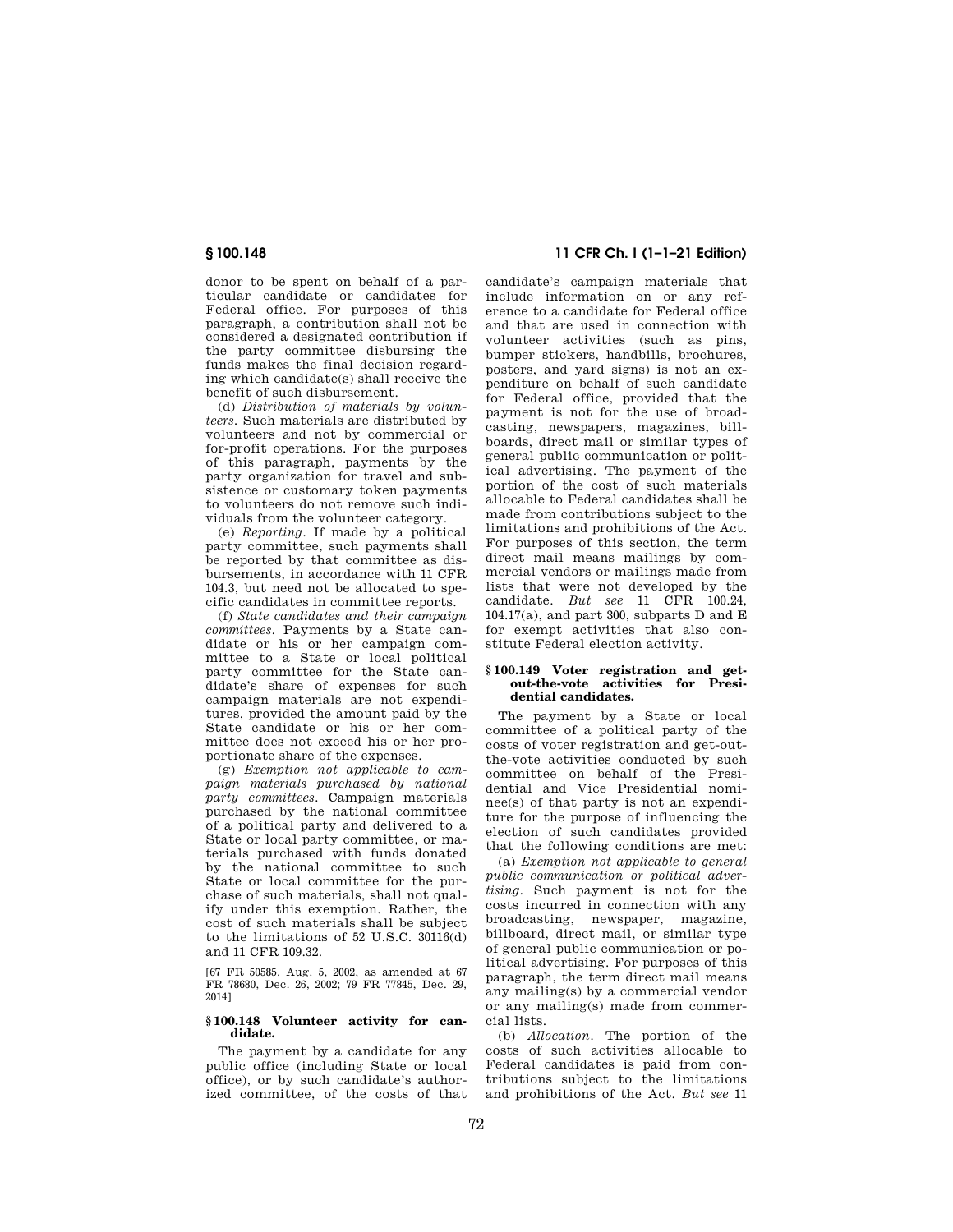CFR 100.24, 104.17(a), and part 300, subpart B for exempt activities that also constitute Federal election activity.

(c) *Contributions designated for Federal candidates.* Such payment is not made from contributions designated to be spent on behalf of a particular candidate or candidates for Federal office. For the purposes of this paragraph, a contribution shall not be considered a designated contribution if the party committee disbursing the funds makes the final decision regarding which candidate(s) shall receive the benefit of such disbursement.

(d) *References to House or Senate candidates.* For purposes of this section, if such activities include references to any candidate(s) for the House or Senate, the costs of such activities that are allocable to that candidate(s) shall be an expenditure on behalf of such candidate(s) unless the mention of such candidate(s) is merely incidental to the overall activity.

(e) *Phone banks.* For purposes of this section, payment of the costs incurred in the use of phone banks in connection with voter registration and get-outthe-vote activities is not an expenditure when such phone banks are operated by volunteer workers. The use of paid professionals to design the phone bank system, develop calling instructions and train supervisors is permissible. The payment of the costs of such professional services is not an expenditure but shall be reported as a disbursement in accordance with 11 CFR 104.3 if made by a political committee.

(f) *Reporting of payments for voter registration and get-out-the-vote activities.* If made by a political committee, such payments for voter registration and get-out-the-vote activities shall be reported by that committee as disbursements, in accordance with 11 CFR 104.3 but such payments need not be allocated to specific candidates in committee reports except as provided in paragraph (d) of this section.

(g) *Exemption not applicable to donations by a national committee of a political party to a State or local party committee for voter registration and get-outthe-vote activities.* Payments made from funds donated by a national committee of a political party to a State or local party committee for voter registration and get-out-the-vote activities shall not qualify under this exemption. Rather, such funds shall be subject to the limitations of 52 U.S.C. 30116(d) and 11 CFR 109.32.

[67 FR 50585, Aug. 5, 2002, as amended at 67 FR 78680, Dec. 26, 2002; 69 FR 68238, Nov. 24, 2004; 79 FR 77845, Dec. 29, 2014]

## **§ 100.150 Ballot access fees.**

Amounts transferred by a party committee to another party committee or payments made to the appropriate State official of fees collected from candidates or their authorized committees as a condition of ballot access are not expenditures.

## **§ 100.151 Recounts.**

A purchase, payment, distribution, loan, advance, or deposit of money or anything of value made with respect to a recount of the results of a Federal election, or an election contest concerning a Federal election, is not an expenditure except that the prohibitions of 11 CFR 110.20 and part 114 apply.

[67 FR 50585, Aug. 5, 2002, as amended at 67 FR 78680, Dec. 26, 2002]

#### **§ 100.152 Fundraising costs for Presidential candidates.**

(a) *Costs incurred in connection with the solicitation of contributions.* Any costs incurred by a candidate or his or her authorized committee(s) in connection with the solicitation of contributions are not expenditures if incurred by a candidate who has been certified to receive Presidential Primary Matching Fund Payments, or by a candidate who has been certified to receive general election public financing under 26 U.S.C. 9004 and who is soliciting contributions in accordance with 26 U.S.C.  $9003(b)(2)$  or  $9003(c)(2)$  to the extent that the aggregate of such costs does not exceed 20 percent of the expenditure limitation applicable to the candidate. These costs shall, however, be reported as disbursements pursuant to 11 CFR part 104.

(b) *Definition of in connection with the solicitation of contributions.* For a candidate who has been certified to receive general election public financing under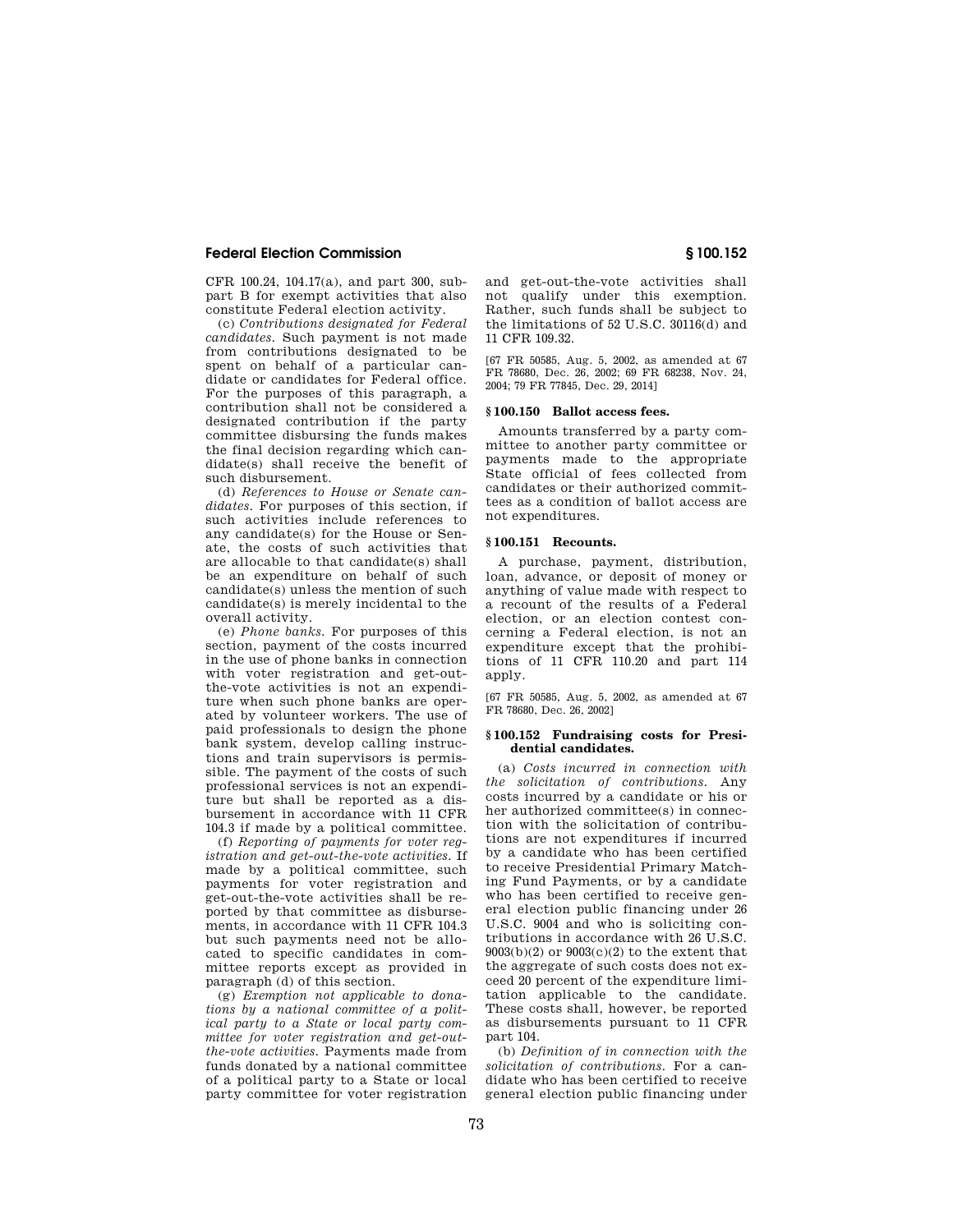26 U.S.C. 9004 and who is soliciting contributions in accordance with 26 U.S.C. 9003(b)(2) or 9003(c)(2), *in connection with the solicitation of contributions*  means any cost reasonably related to fundraising activity, including the costs of printing and postage, the production of and space or air time for, advertisements used for fundraising, and the costs of meals, beverages, and other costs associated with a fundraising reception or dinner.

(c) *Limitation on costs that may be exempted.* For a candidate who has been certified to receive Presidential Primary Matching Fund Payments, the costs that may be exempted as fundraising expenses under this section shall not exceed 20% of the overall expenditure limitation under 11 CFR 9035.1, and shall equal the total of:

(1) All amounts excluded from the state expenditure limitations for exempt fundraising activities under 11 CFR 110.8(c)(2), plus

(2) An amount of costs that would otherwise be chargeable to the overall expenditure limitation but that are not chargeable to any state expenditure limitation, such as salary and travel expenses. See 11 CFR 106.2.

## **§ 100.153 Routine living expenses.**

Payments by a candidate from his or her personal funds, as defined at 11 CFR 100.33, for the candidate's routine living expenses that would have been incurred without candidacy, including the cost of food and residence, are not expenditures. Payments for such expenses by a member of the candidate's family as defined in 11 CFR  $113.1(g)(7)$ , are not expenditures if the payments are made from an account jointly held with the candidate, or if the expenses were paid by the family member before the candidate became a candidate.

[67 FR 50585, Aug. 5, 2002, as amended at 73 FR 79601, Dec. 30, 2008]

## **§ 100.154 Candidate debates.**

Funds used to defray costs incurred in staging candidate debates in accordance with the provisions of 11 CFR 110.13 and 114.4(f) are not expenditures.

# **§ 100.153 11 CFR Ch. I (1–1–21 Edition)**

#### **§ 100.155 Uncompensated Internet activity by individuals that is not an expenditure.**

(a) When an individual or a group of individuals, acting independently or in coordination with any candidate, authorized committee, or political party committee, engages in Internet activities for the purpose of influencing a Federal election, neither of the following is an expenditure by that individual or group of individuals:

(1) The individual's uncompensated personal services related to such Internet activities;

(2) The individual's use of equipment or services for uncompensated Internet activities, regardless of who owns the equipment and services.

(b) *Internet activities.* For the purposes of this section, the term ''Internet activities'' includes, but is not limited to: Sending or forwarding electronic messages; providing a hyperlink or other direct access to another person's website; blogging; creating, maintaining, or hosting a website; paying a nominal fee for the use of another person's website; and any other form of communication distributed over the Internet.

(c) *Equipment and services.* For the purposes of this section, the term 'equipment and services'' includes, but is not limited to: Computers, software, Internet domain names, Internet Service Providers (ISP), and any other technology that is used to provide access to or use of the Internet.

(d) Paragraph (a) of this section also applies to any corporation that is wholly owned by one or more individuals, that engages primarily in Internet activities, and that does not derive a substantial portion of its revenues from sources other than income from its Internet activities.

(e) This section does not exempt from the definition of expenditure:

(1) Any payment for a public communication (as defined in 11 CFR 100.26) other than a nominal fee;

(2) Any payment for the purchase or rental of an e-mail address list made at the direction of a political committee; or